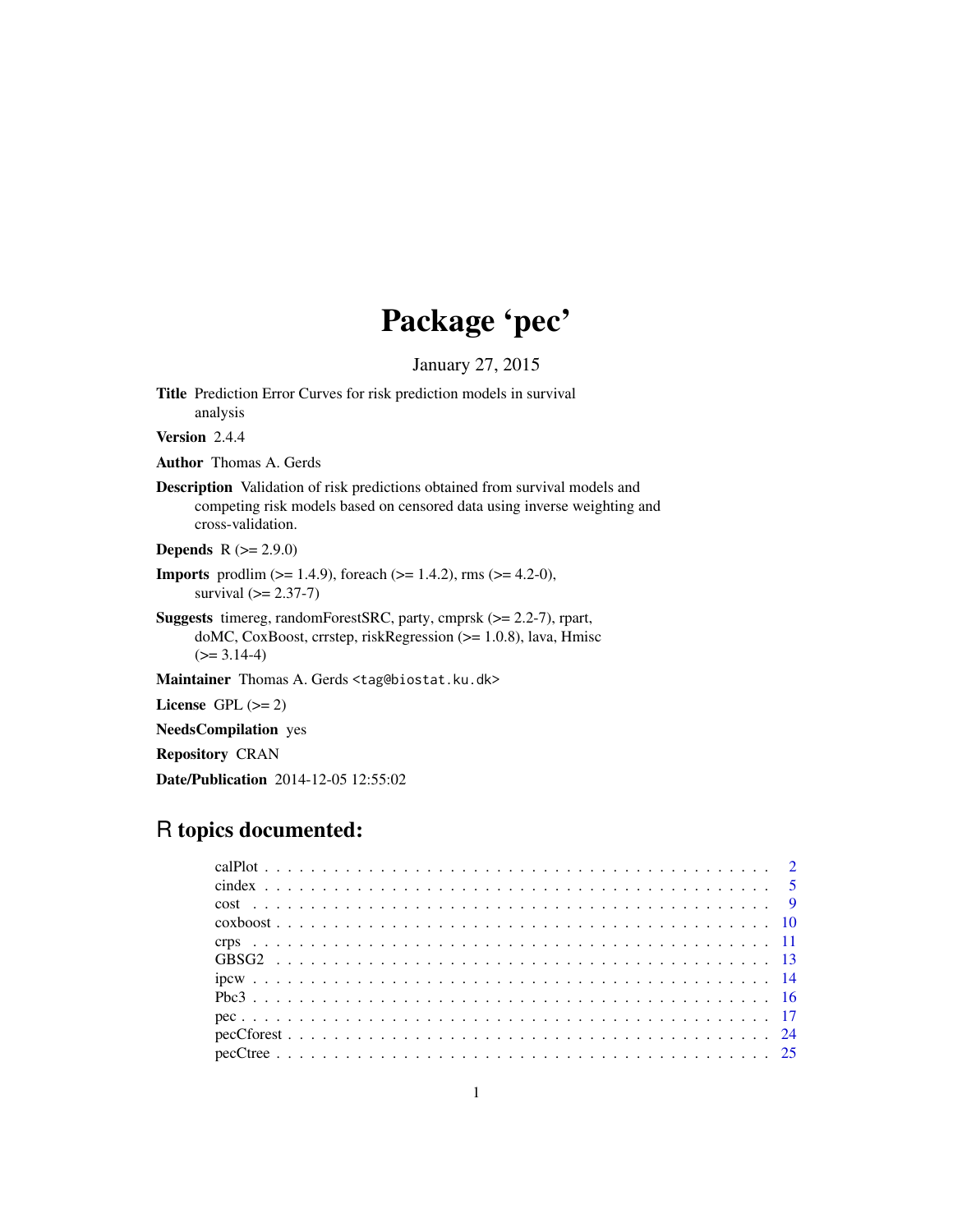#### <span id="page-1-0"></span>2 calPlot

| Index |                                                                                                             |  |
|-------|-------------------------------------------------------------------------------------------------------------|--|
|       |                                                                                                             |  |
|       |                                                                                                             |  |
|       |                                                                                                             |  |
|       |                                                                                                             |  |
|       |                                                                                                             |  |
|       |                                                                                                             |  |
|       |                                                                                                             |  |
|       |                                                                                                             |  |
|       | predictLife YearsLost $\ldots \ldots \ldots \ldots \ldots \ldots \ldots \ldots \ldots \ldots \ldots \ldots$ |  |
|       |                                                                                                             |  |
|       |                                                                                                             |  |
|       |                                                                                                             |  |
|       |                                                                                                             |  |
|       |                                                                                                             |  |

calPlot *Calibration plots for right censored data*

#### Description

Calibration plots for risk prediction models in right censored survival and competing risks data

# Usage

```
calPlot(object, time, formula, data, splitMethod = "none", B = 1, M,
  outcome = c("pseudo", "prodlim"), showPseudo, pseudo.col = NULL,
 pseudo.pch = NULL, method = "nne", round = TRUE, bandwidth = NULL,
 q = 10, jack.density = 55, add = FALSE, diag = !add, legend = !add,
  axes = !add, xlim, ylim, xlab = "Predicted event probability",
 ylab = "Pseudo-observed event status", col, lwd, lty, pch, cause = 1,
 percent = TRUE, giveToModel = NULL, na.action = na.fail, cores = 1,
  verbose = FALSE, ...)
```
# Arguments

| object  | A named list of prediction models, where allowed entries are (1) R-objects for<br>which a predictSurvProb method exists (see details), (2) a call that evaluates to<br>such an R-object (see examples), (3) a matrix with predicted probabilities having<br>as many rows as data and as many columns as times. For cross-validation all<br>objects in this list must include their call. |
|---------|------------------------------------------------------------------------------------------------------------------------------------------------------------------------------------------------------------------------------------------------------------------------------------------------------------------------------------------------------------------------------------------|
| time    | The evaluation time point at predicted event probabilities are plotted against<br>pseudo-observed event status.                                                                                                                                                                                                                                                                          |
| formula | A survival or event history formula. The left hand side is used to compute the<br>expected event status. If formula is missing, try to extract a formula from the<br>first element in object.                                                                                                                                                                                            |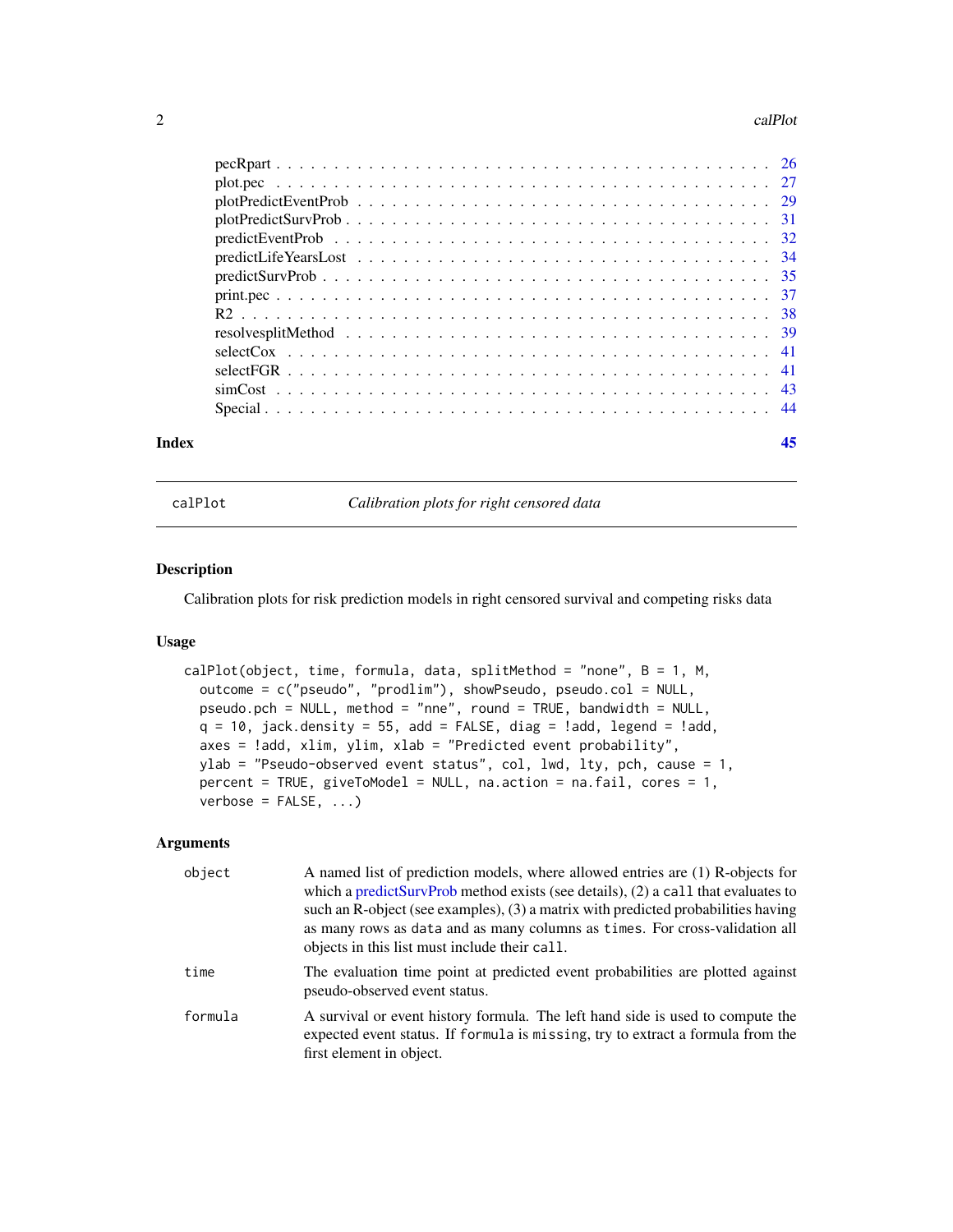#### <span id="page-2-0"></span>calPlot 3

| data         | A data frame in which to validate the prediction models and to fit the censoring<br>model. If data is missing, try to extract a data set from the first element in<br>object.                                                                                                                                         |
|--------------|-----------------------------------------------------------------------------------------------------------------------------------------------------------------------------------------------------------------------------------------------------------------------------------------------------------------------|
| splitMethod  | Defines the internal validation design:                                                                                                                                                                                                                                                                               |
|              | none/noPlan: Assess the models in the give data, usually either in the same<br>data where they are fitted, or in independent test data.                                                                                                                                                                               |
|              | BootCv: Bootstrap cross validation. The prediction models are trained on B<br>bootstrap samples, that are either drawn with replacement of the same size as<br>the original data or without replacement from data of the size M. The models<br>are assessed in the observations that are NOT in the bootstrap sample. |
| B            | The number of cross-validation steps.                                                                                                                                                                                                                                                                                 |
| M            | The size of the subsamples for cross-validation.                                                                                                                                                                                                                                                                      |
| outcome      | The method for estimating expected event status:                                                                                                                                                                                                                                                                      |
|              | "pseudo": Use average pseudo-values. "prodlim": Use the product-limit es-<br>timate, i.e., apply the Kaplan-Meier method for right censored survival and the<br>Aalen-Johansen method for right censored competing risks data.                                                                                        |
| showPseudo   | If TRUE and outcome=="pseudo" the pseudo-values are shown as dots on the<br>plot.                                                                                                                                                                                                                                     |
| pseudo.col   | Colour for pseudo-values.                                                                                                                                                                                                                                                                                             |
| pseudo.pch   | Dot type (see par) for pseudo-values.                                                                                                                                                                                                                                                                                 |
| method       | The method for estimating the calibration curve $(s)$ :<br>"nne": The expected event status is obtained in the nearest neighborhood around<br>the predicted event probabilities.                                                                                                                                      |
|              | "quantile": The expected event status is obtained in groups defined by quan-<br>tiles of the predicted event probabilities.                                                                                                                                                                                           |
| round        | If TRUE predicted probabilities are rounded to two digits before smoothing. This<br>may have a considerable effect on computing efficiency in large data sets.                                                                                                                                                        |
| bandwidth    | The bandwidth for method="nne"                                                                                                                                                                                                                                                                                        |
| q            | The number of quantiles for method="quantile".                                                                                                                                                                                                                                                                        |
| jack.density | Gray scale for pseudo-observations.                                                                                                                                                                                                                                                                                   |
| add          | If TRUE the line(s) are added to an existing plot.                                                                                                                                                                                                                                                                    |
| diag         | If FALSE no diagonal line is drawn.                                                                                                                                                                                                                                                                                   |
| legend       | If FALSE no legend is drawn.                                                                                                                                                                                                                                                                                          |
| axes         | If FALSE no axes are drawn.                                                                                                                                                                                                                                                                                           |
| xlim         | Limits of x-axis.                                                                                                                                                                                                                                                                                                     |
| ylim         | Limits of y-axis.                                                                                                                                                                                                                                                                                                     |
| xlab         | Label for y-axis.                                                                                                                                                                                                                                                                                                     |
| ylab         | Label for x-axis.                                                                                                                                                                                                                                                                                                     |
| col          | Vector with colors, one for each element of object. Passed to lines.                                                                                                                                                                                                                                                  |
| lwd          | Vector with line widths, one for each element of object. Passed to lines.                                                                                                                                                                                                                                             |
| lty          | lwd Vector with line style, one for each element of object. Passed to lines.                                                                                                                                                                                                                                          |
|              |                                                                                                                                                                                                                                                                                                                       |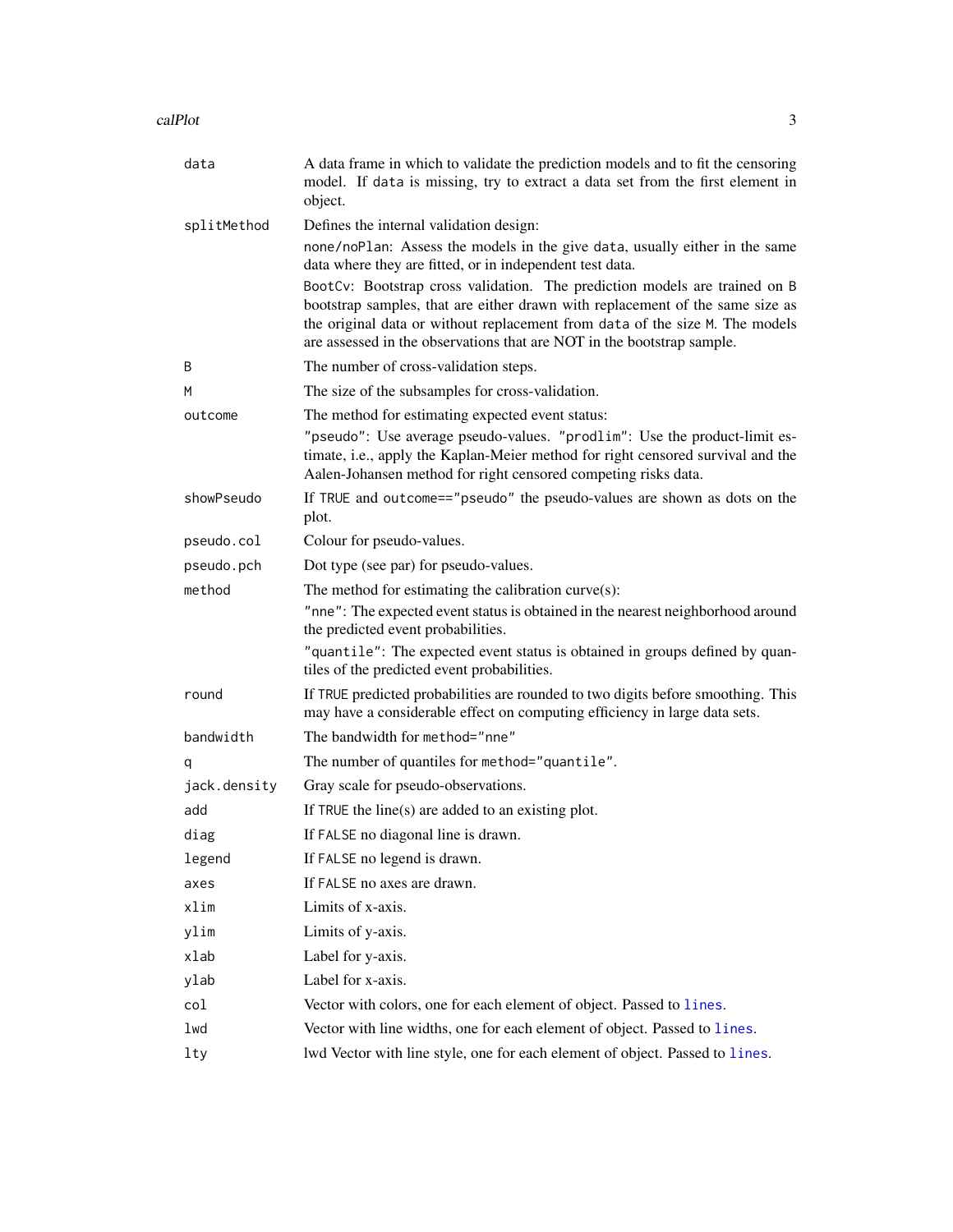<span id="page-3-0"></span>

| pch         | Passed to points.                                                                                                                                                     |
|-------------|-----------------------------------------------------------------------------------------------------------------------------------------------------------------------|
| cause       | For competing risks models, the cause of failure or event of interest                                                                                                 |
| percent     | If TRUE axes labels are multiplied by 100 and thus interpretable on a percent<br>scale.                                                                               |
| giveToModel | List of with exactly one entry for each entry in object. Each entry names parts<br>of the value of the fitted models that should be extracted and added to the value. |
| na.action   | Passed to model, frame                                                                                                                                                |
| cores       | Number of cores for parallel computing. Passed as value of argument mc. cores<br>to mclapply.                                                                         |
| verbose     | if TRUE report details of the progress, e.g. count the steps in cross-validation.                                                                                     |
| $\ddots$ .  | Used to control the subroutines: plot, axis, lines, legend. See SmartControl.                                                                                         |
|             |                                                                                                                                                                       |

# Details

For method "nne" the optimal bandwidth with respect to is obtained with the function [dpik](#page-0-0) from the package KernSmooth for a box kernel function.

#### Value

list with elements: time, pseudoFrame and bandwidth (NULL for method quantile).

#### Author(s)

Thomas Alexander Gerds <tag@biostat.ku.dk>

# Examples

```
library(prodlim)
library(lava)
library(riskRegression)
library(survival)
set.seed(13)
m <- crModel()
regression(m, from = "X1", to = "eventtime1") <-1regression(m, from = "X2", to = "eventtime1") <-1m <- addvar(m,c("X3","X4","X5"))
distribution(m, "X1") <- binomial.lvm()
distribution(m, "X4") <- binomial.lvm()
d1 < -\sin(m, 100)d2 < - \sin(m, 100)csc <- CSC(Hist(time,event)~X1+X2+X3+X4+X5,data=d1)
fgr <- FGR(Hist(time,event)~X1+X2+X3+X4+X5,data=d1,cause=1)
predict.crr <- cmprsk:::predict.crr
par(mar=c(5,5,5,5),cex=1.3)
calPlot(list(csc,fgr),
        time=5,
       legend.x=-0.3,
       legend.y=1.35,
        ylab="Observed event status",
```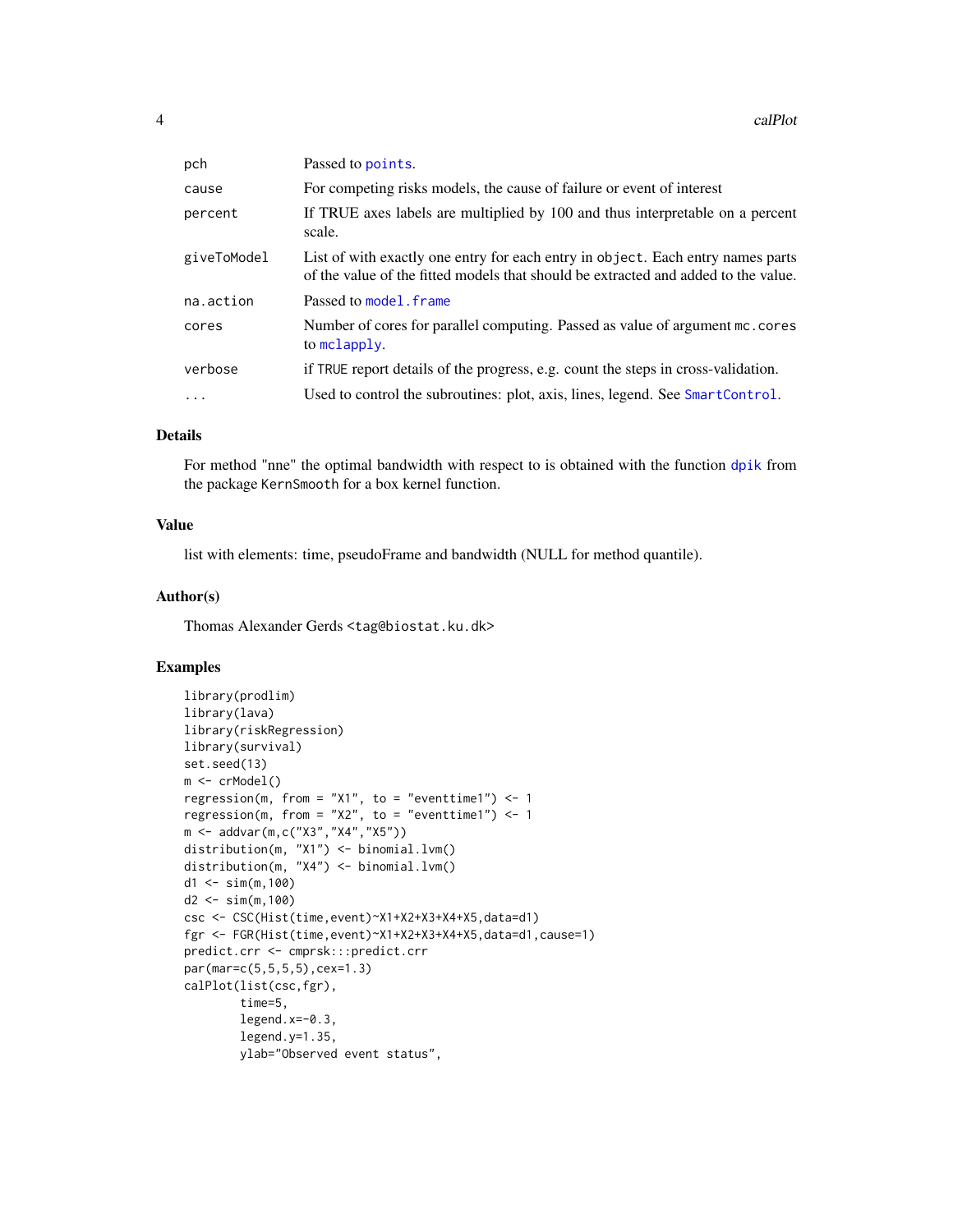<span id="page-4-0"></span>cindex 5

legend.legend=c("Cause-specific Cox regression","Fine-Gray regression"), legend.xpd=NA)

cindex *Concordance index for right censored survival time data*

# **Description**

In survival analysis, a pair of patients is called concordant if the risk of the event predicted by a model is lower for the patient who experiences the event at a later timepoint. The concordance probability (C-index) is the frequency of concordant pairs among all pairs of subjects. It can be used to measure and compare the discriminative power of a risk prediction models. The function provides an inverse of the probability of censoring weigthed estimate of the concordance probability to adjust for right censoring. Cross-validation based on bootstrap resampling or bootstrap subsampling can be applied to assess and compare the discriminative power of various regression modelling strategies on the same set of data.

# Usage

```
cindex(object, formula, data, eval.times, pred.times, cause, lyl = FALSE,
  cens.model = "marginal", ipcw.refit = FALSE, ipcw.args = NULL,
  ipcw.limit, tiedPredictionsIn = TRUE, tiedOutcomeIn = TRUE,
  tiedMatchIn = TRUE, splitMethod = "noPlan", B, M, model.args = NULL,
  model.parms = NULL, keep.models = "Call", keep.residuals = FALSE,
  keep.pvalues = FALSE, keep.weights = FALSE, keep.index = FALSE,
  keep.matrix = FALSE, multiSplitTest = FALSE, testTimes, confInt = FALSE,
 confLevel = 0.95, verbose = TRUE, savePath = NULL, slaveseed = NULL,
  na. action = na. fail, ...
```
# Arguments

| object  | A named list of prediction models, where allowed entries are (1) R-objects for<br>which a predictSurvProb method exists (see details), (2) a call that evaluates to<br>such an R-object (see examples), (3) a matrix with predicted probabilities having<br>as many rows as data and as many columns as times. For cross-validation all<br>objects in this list must include their call.                                                                                                                                                                                                                                                                                                                                                                                                                                                                          |
|---------|-------------------------------------------------------------------------------------------------------------------------------------------------------------------------------------------------------------------------------------------------------------------------------------------------------------------------------------------------------------------------------------------------------------------------------------------------------------------------------------------------------------------------------------------------------------------------------------------------------------------------------------------------------------------------------------------------------------------------------------------------------------------------------------------------------------------------------------------------------------------|
| formula | A survival formula. The left hand side is used to finde the status response vari-<br>able in data. For right censored data, the right hand side of the formula is used to<br>specify conditional censoring models. For example, set Surv(time, status)~x1+x2<br>and cens. model="cox". Then the weights are based on a Cox regression model<br>for the censoring times with predictors $x1$ and $x2$ . Note that the usual coding is<br>assumed: status=0 for censored times and that each variable name that appears<br>in formula must be the column name in data. If there are no covariates, i.e.<br>formula=Surv(time, status)~1 the cens.model is coerced to "marginal"<br>and the Kaplan-Meier estimator for the censoring times is used to calculate the<br>weights. If formula is missing, try to extract a formula from the first element<br>in object. |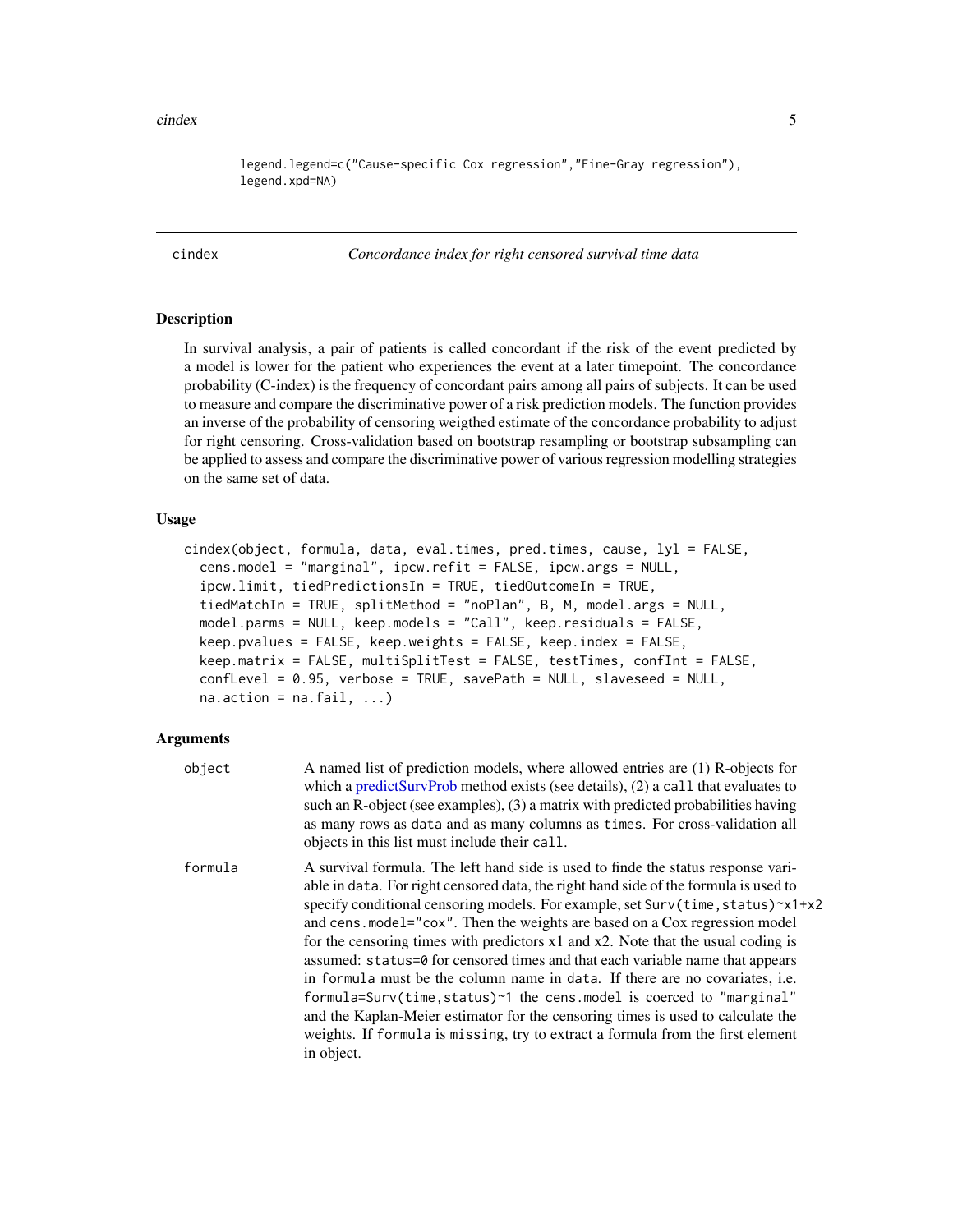| data              | A data frame in which to validate the prediction models and to fit the censoring<br>model. If data is missing, try to extract a data set from the first element in<br>object.                                                                                                                                                                           |
|-------------------|---------------------------------------------------------------------------------------------------------------------------------------------------------------------------------------------------------------------------------------------------------------------------------------------------------------------------------------------------------|
| eval.times        | A vector of timepoints for evaluating the discriminative ability. At each time-<br>point the c-index is computed using only those pairs where one of the event<br>times is known to be earlier than this timepoint. If eval.times is missing or<br>Inf then the largest uncensored event time is used.                                                  |
| pred.times        | A vector of timepoints for evaluating the prediction models. This should either<br>be exactly one timepoint used for all eval. times, or be as long as eval. times,<br>in which case the predicted order of risk for the jth entry of eval. times is based<br>on the jth entry of pred. times corresponding                                             |
| cause             | For competing risks, the event of interest. Defaults to the first state of the re-<br>sponse, which is obtained by evaluating the left hand side of formula in data.                                                                                                                                                                                    |
| 1y1               | If TRUE rank subjects accoring to predicted life-years-lost (See Andersen due to<br>this cause instead of predicted risk.                                                                                                                                                                                                                               |
| cens.model        | Method for estimating inverse probability of censoring weigths:<br>cox: A semi-parametric Cox proportional hazard model is fitted to the censoring<br>times                                                                                                                                                                                             |
|                   | marginal: The Kaplan-Meier estimator for the censoring times                                                                                                                                                                                                                                                                                            |
|                   | nonpar: Nonparametric extension of the Kaplan-Meier for the censoring times<br>using symmetric nearest neighborhoods - available for arbitrary many strata<br>variables on the right hand side of argument formula but at most one continuous<br>variable. See the documentation of the functions prodlim and neighborhood<br>from the prodlim package. |
|                   | aalen: The nonparametric Aalen additive model fitted to the censoring times.<br>Requires the timereg package maintained by Thomas Scheike.                                                                                                                                                                                                              |
| ipcw.refit        | If TRUE the inverse probability of censoring weigths are estimated separately in<br>each training set during cross-validation.                                                                                                                                                                                                                          |
| ipcw.args         | List of arguments passed to function specified by argument cens.model.                                                                                                                                                                                                                                                                                  |
| ipcw.limit        | Value between $0$ and $1$ (but no equal to $0!$ ) used to cut for small weights in order<br>to stabilize the estimate at late times were few individuals are observed.                                                                                                                                                                                  |
| tiedPredictionsIn |                                                                                                                                                                                                                                                                                                                                                         |
|                   | If FALSE pairs with identical predictions are excluded, unless also the event times<br>are identical and uncensored and tiedMatchIn is set to TRUE.                                                                                                                                                                                                     |
| tiedOutcomeIn     | If TRUE pairs with identical and uncensored event times are excluded, unless also<br>the predictions are identical and tiedMatchIn is set to TRUE.                                                                                                                                                                                                      |
| tiedMatchIn       | If TRUE then pairs with identical predictions and identical and uncensored event<br>times are counted as concordant pairs.                                                                                                                                                                                                                              |
| splitMethod       | Defines the internal validation design:                                                                                                                                                                                                                                                                                                                 |
|                   | none/noPlan: Assess the models in the give data, usually either in the same<br>data where they are fitted, or in independent test data.                                                                                                                                                                                                                 |
|                   | BootCv: Bootstrap cross validation. The prediction models are trained on B<br>bootstrap samples, that are either drawn with replacement of the same size as<br>the original data or without replacement from data of the size M. The models<br>are assessed in the observations that are NOT in the bootstrap sample.                                   |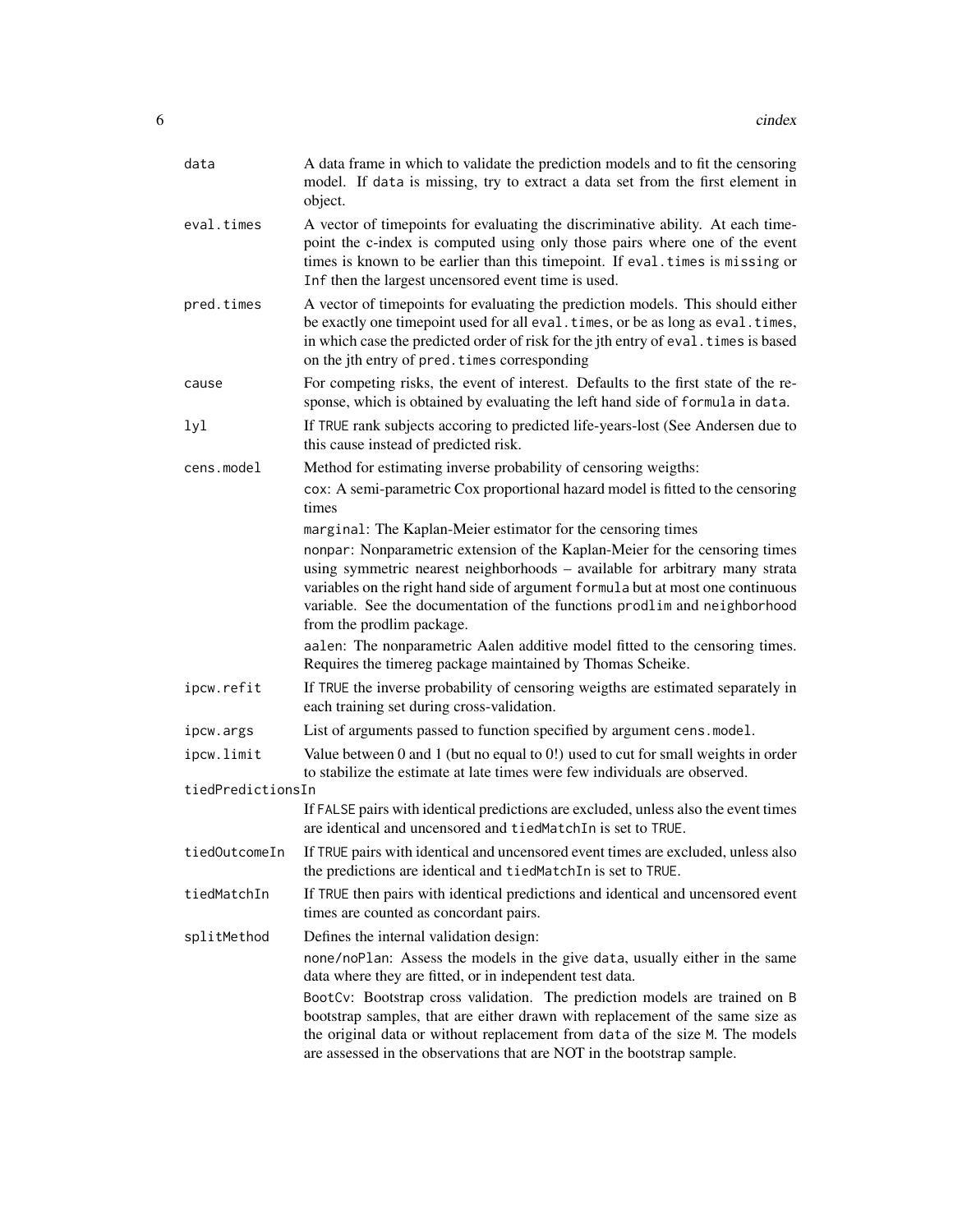|                              | Boot632: Linear combination of AppCindex and OutOfBagCindex using the<br>constant weight .632.                                                                                                                                                                                   |
|------------------------------|----------------------------------------------------------------------------------------------------------------------------------------------------------------------------------------------------------------------------------------------------------------------------------|
| B                            | Number of bootstrap samples. The default depends on argument splitMethod.<br>When splitMethod in c("BootCv", "Boot632") the default is 100. For splitMethod="none"<br>B is the number of bootstrap simulations e.g. to obtain bootstrap confidence lim-<br>$its$ – default is 0. |
| M                            | The size of the bootstrap samples for resampling without replacement. Ignored<br>for resampling with replacement.                                                                                                                                                                |
| model.args                   | List of extra arguments that can be passed to the predictSurvProb methods.<br>The list must have an entry for each entry in object.                                                                                                                                              |
| model.parms                  | Experimental. List of with exactly one entry for each entry in object. Each<br>entry names parts of the value of the fitted models that should be extracted and<br>added to the value.                                                                                           |
| keep.index                   | Logical. If FALSE remove the bootstrap or cross-validation index from the output<br>list which otherwise is included in the method part of the output list.                                                                                                                      |
| keep.matrix                  | Logical. If TRUE add all B prediction error curves from bootstrapping or cross-<br>validation to the output.                                                                                                                                                                     |
| keep.models                  | Logical. If TRUE keep the models in object. If "Call" keep only the call of<br>these models.                                                                                                                                                                                     |
| keep.residuals Experimental. |                                                                                                                                                                                                                                                                                  |
| keep.pvalues                 | Experimental.                                                                                                                                                                                                                                                                    |
| keep.weights                 | Experimental.                                                                                                                                                                                                                                                                    |
| multiSplitTest               | Experimental.                                                                                                                                                                                                                                                                    |
| testTimes                    | A vector of time points for testing differences between models in the time-point<br>specific Brier scores.                                                                                                                                                                       |
| confInt                      | Experimental.                                                                                                                                                                                                                                                                    |
| confLevel                    | Experimental.                                                                                                                                                                                                                                                                    |
| verbose                      | if TRUE report details of the progress, e.g. count the steps in cross-validation.                                                                                                                                                                                                |
| savePath                     | Place in your filesystem (directory) where training models fitted during cross-<br>validation are saved. If missing training models are not saved.                                                                                                                               |
| slaveseed                    | Vector of seeds, as long as B, to be given to the slaves in parallel computing.                                                                                                                                                                                                  |
| na.action                    | Passed immediately to model.frame. Defaults to na.fail. If set otherwise most<br>prediction models will not work.                                                                                                                                                                |
|                              | Not used.                                                                                                                                                                                                                                                                        |

#### Details

Pairs with identical observed times, where one is uncensored and one is censored, are always considered usuable (independent of the value of tiedOutcomeIn), as it can be assumed that the event occurs at a later timepoint for the censored observation.

For uncensored response the result equals the one obtained with the functions rcorr.cens and rcorrcens from the Hmisc package (see examples).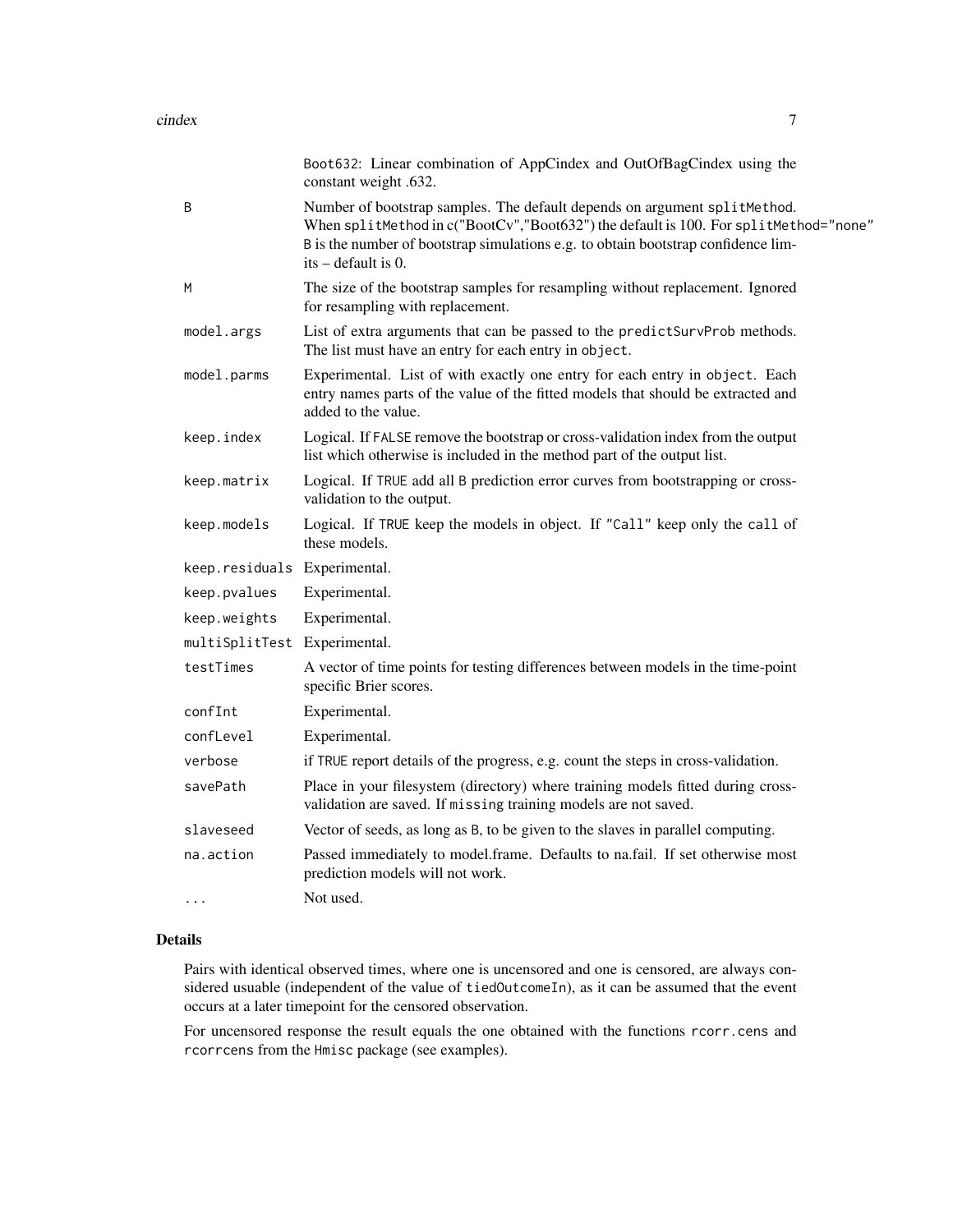#### Value

Estimates of the C-index.

# Author(s)

Thomas A Gerds <tag@biostat.ku.dk>

# References

TA Gerds, MW Kattan, M Schumacher, and C Yu. Estimating a time-dependent concordance index for survival prediction models with covariate dependent censoring. Statistics in Medicine, Ahead of print:to appear, 2013. DOI = 10.1002/sim.5681

Wolbers, M and Koller, MT and Witteman, JCM and Gerds, TA (2013) Concordance for prognostic models with competing risks Research report 13/3. Department of Biostatistics, University of Copenhagen

Andersen, PK (2012) A note on the decomposition of number of life years lost according to causes of death Research report 12/2. Department of Biostatistics, University of Copenhagen

#### Examples

```
# simulate data based on Weibull regression
library(prodlim)
set.seed(13)
dat <- SimSurv(100)
# fit three different Cox models and a random survival forest
# note: low number of trees for the purpose of illustration
library(survival)
library(randomForestSRC)
cox12 <- coxph(Surv(time,status)~X1+X2,data=dat)
 cox1 <- coxph(Surv(time,status)~X1,data=dat)
 cox2 <- coxph(Surv(time,status)~X2,data=dat)
 rsf1 <- rfsrc(Surv(time,status)~X1+X2,data=dat,ntree=15,forest=TRUE)
 #
 # compute the apparent estimate of the C-index at different time points
 #
ApparrentCindex <- cindex(list("Cox X1"=cox1,
      "Cox X2"=cox2,
      "Cox X1+X2"=cox12,
                       "RSF"=rsf1),
 formula=Surv(time,status)~X1+X2,
 data=dat,
 eval.times=seq(5,500,50))
 print(ApparrentCindex)
 plot(ApparrentCindex)
 #
 # compute the bootstrap-crossvalidation estimate of
 # the C-index at different time points
 #
set.seed(142)
bcvCindex <- cindex(list("Cox X1"=cox1,
```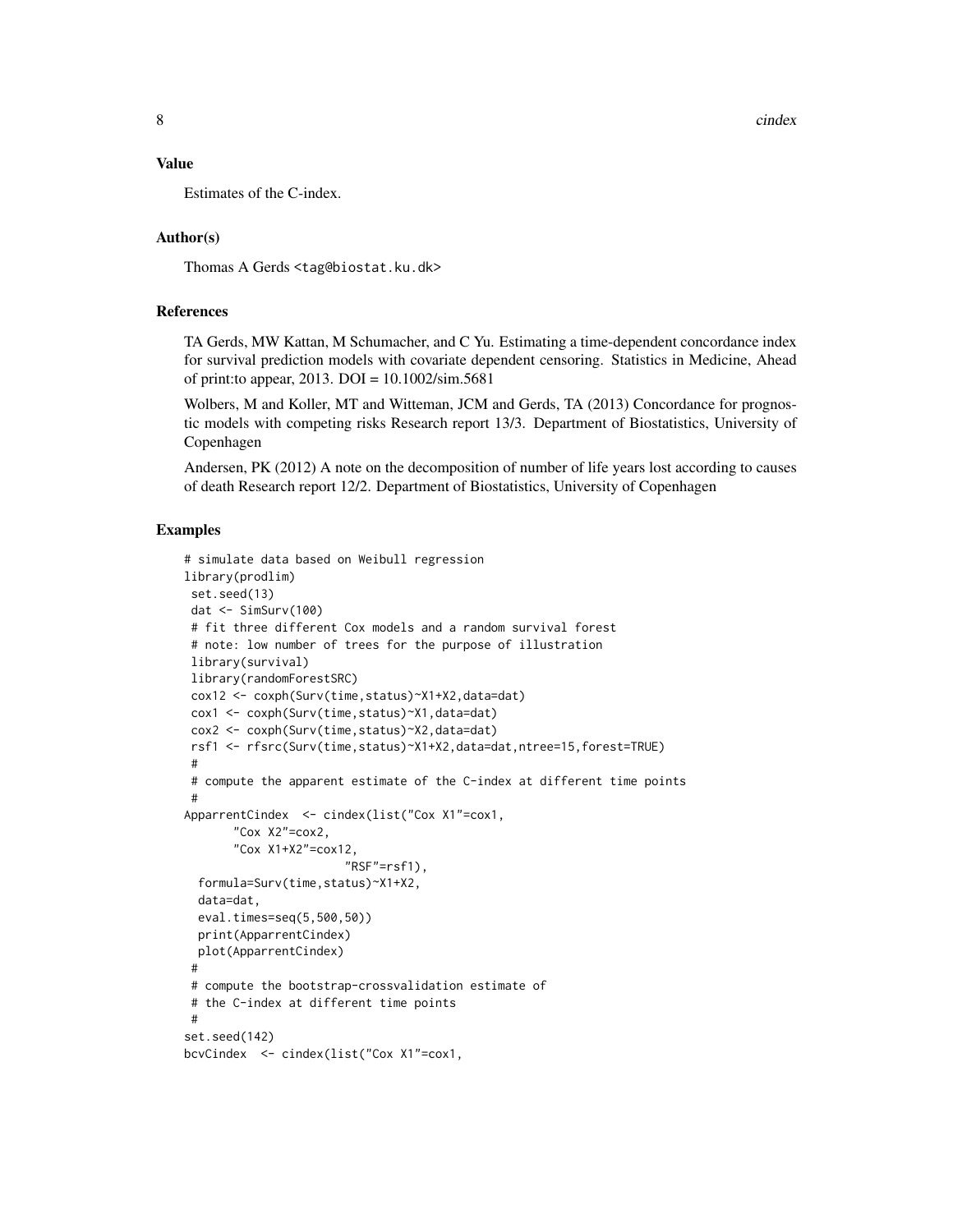<span id="page-8-0"></span> $\cos t$  9

```
"Cox X2"=cox2,
       "Cox X1+X2"=cox12,
                       "RSF"=rsf1),
 formula=Surv(time,status)~X1+X2,
 data=dat,
                  splitMethod="bootcv",
                  B=5,
 eval.times=seq(5,500,50))
 print(bcvCindex)
 plot(bcvCindex)
 # for uncensored data the results are the same
 # as those obtained with the function rcorr.cens from Hmisc
library(Hmisc)
set.seed(16)
dat <- SimSurv(30,cens=FALSE)
fit12 <- coxph(Surv(time,status)~X1+X2,data=dat)
fit1 <- coxph(Surv(time,status)~X1,data=dat)
fit2 <- coxph(Surv(time,status)~X2,data=dat)
Cpec <- cindex(list("Cox X1+X2"=fit12,"Cox X1"=fit1,"Cox X2"=fit2),
       formula=Surv(time,status)~1,
       data=dat,
       eval.times=Inf)
p1 <- predictSurvProb(fit1,newdata=dat,times=100)
p2 <- predictSurvProb(fit2,newdata=dat,times=100)
p12 <- predictSurvProb(fit12,newdata=dat,times=100)
harrelC1 <- rcorr.cens(p1,with(dat,Surv(time,status)))
harrelC2 <- rcorr.cens(p2,with(dat,Surv(time,status)))
harrelC12 <- rcorr.cens(p12,with(dat,Surv(time,status)))
harrelC1[["C Index"]]==Cpec$AppCindex[["Cox.X1"]]
harrelC2[["C Index"]]==Cpec$AppCindex[["Cox.X2"]]
harrelC12[["C Index"]]==Cpec$AppCindex[["Cox.X1.X2"]]
#
# competing risks
#
library(riskRegression)
library(prodlim)
set.seed(30)
dcr.learn <- SimCompRisk(30)
dcr.val <- SimCompRisk(30)
cindex(CSC(Hist(time,event)~X1+X2,data=dcr.learn),data=dcr.val)
```
cost *Copenhagen Stroke Study*

#### Description

This data set contains a subset of the data from the Copenhagen stroke study.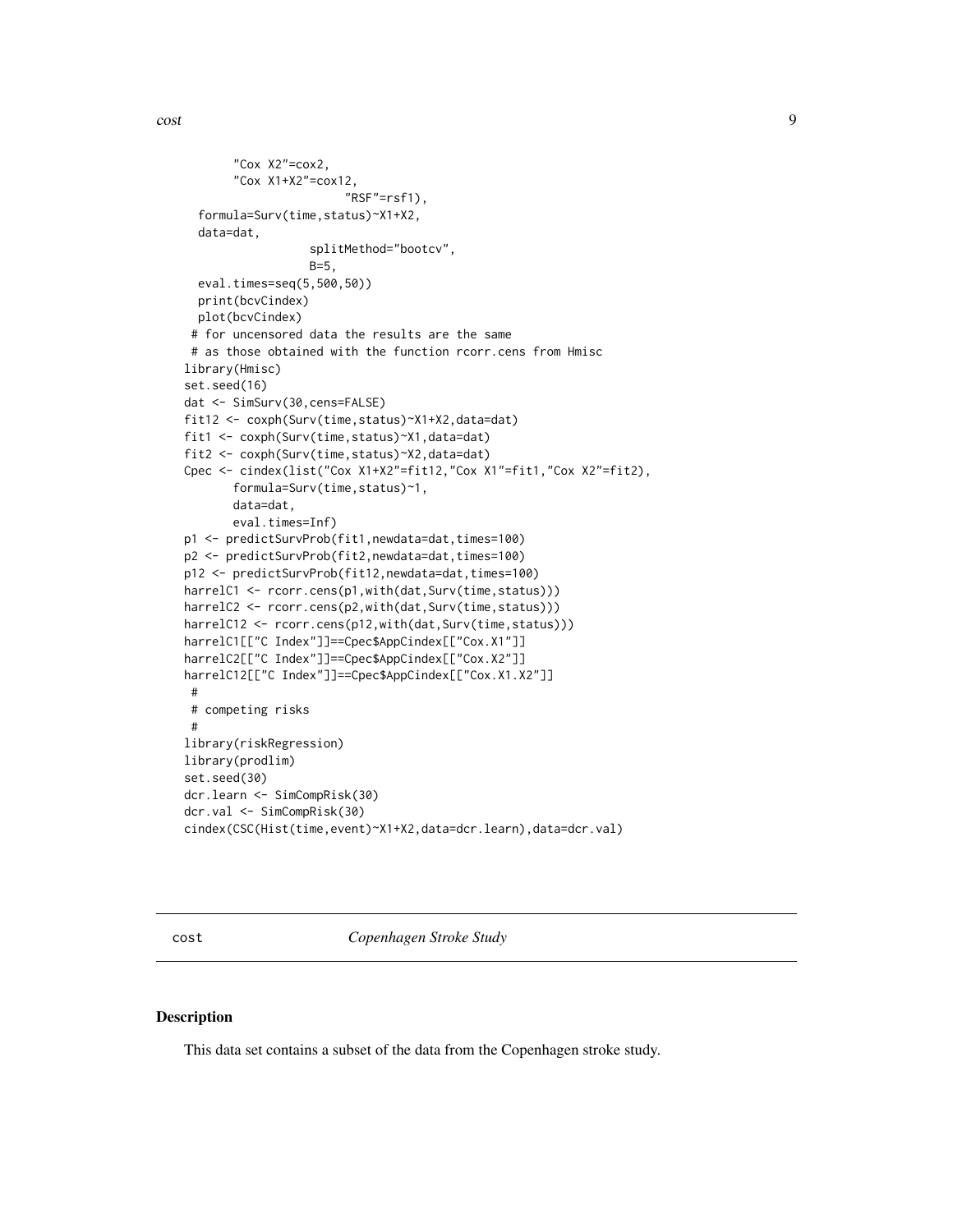#### <span id="page-9-0"></span>10 coxboost control of the control of the control of the control of the control of the control of the control of the control of the control of the control of the control of the control of the control of the control of the

#### Format

This data frame contains the observations of 518 stroke patients :

age Age of the patients in years.

sex A factor with two levels female and male.

hypTen Hypertension, a factor with two levels no and yes.

ihd History of ischemic heart disease at admission, a factor with two levels no and yes.

prevStroke History of previous strokes before admission, a factor with two levels no and yes.

othDisease History of other disabling diseases (e.g. severe dementia), a factor with two levels no and yes.

alcohol Daily alcohol consumption, a factor with two levels no and yes.

diabetes Diabetes mellitus status indicating if the glucose level was higher than 11 mmol/L, a factor with two levels no and yes.

smoke Daily smoking status, a factor with two levels no and yes.

atrialFib Atrial fibrillation, a factor with two levels no and yes.

- hemor Hemorrhage (stroke subtype), a factor with two levels no (infarction) and yes (hemorrhage).
- strokeScore Scandinavian stroke score at admission to the hospital. Ranges from 0 (worst) to 58 (best).

cholest Cholesterol level

time Survival time (in days).

status Status (0: censored, 1: event).

# References

Joergensen HS, Nakayama H, Reith J, Raaschou HO, and Olsen TS. Acute stroke with atrial fibrillation. The Copenhagen Stroke Study. Stroke, 27(10):1765-9, 1996.

Mogensen UB, Ishwaran H, and Gerds TA. Evaluating random forests for survival analysis using prediction error curves. Technical Report 8, University of Copenhagen, Department of Biostatistics, 2010.

coxboost *Formula interface for function* CoxBoost *of package* CoxBoost*.*

### Description

Formula interface for function CoxBoost of package CoxBoost.

#### Usage

```
covboost(formula, data, cv = TRUE, cause = 1, penalty, ...)
```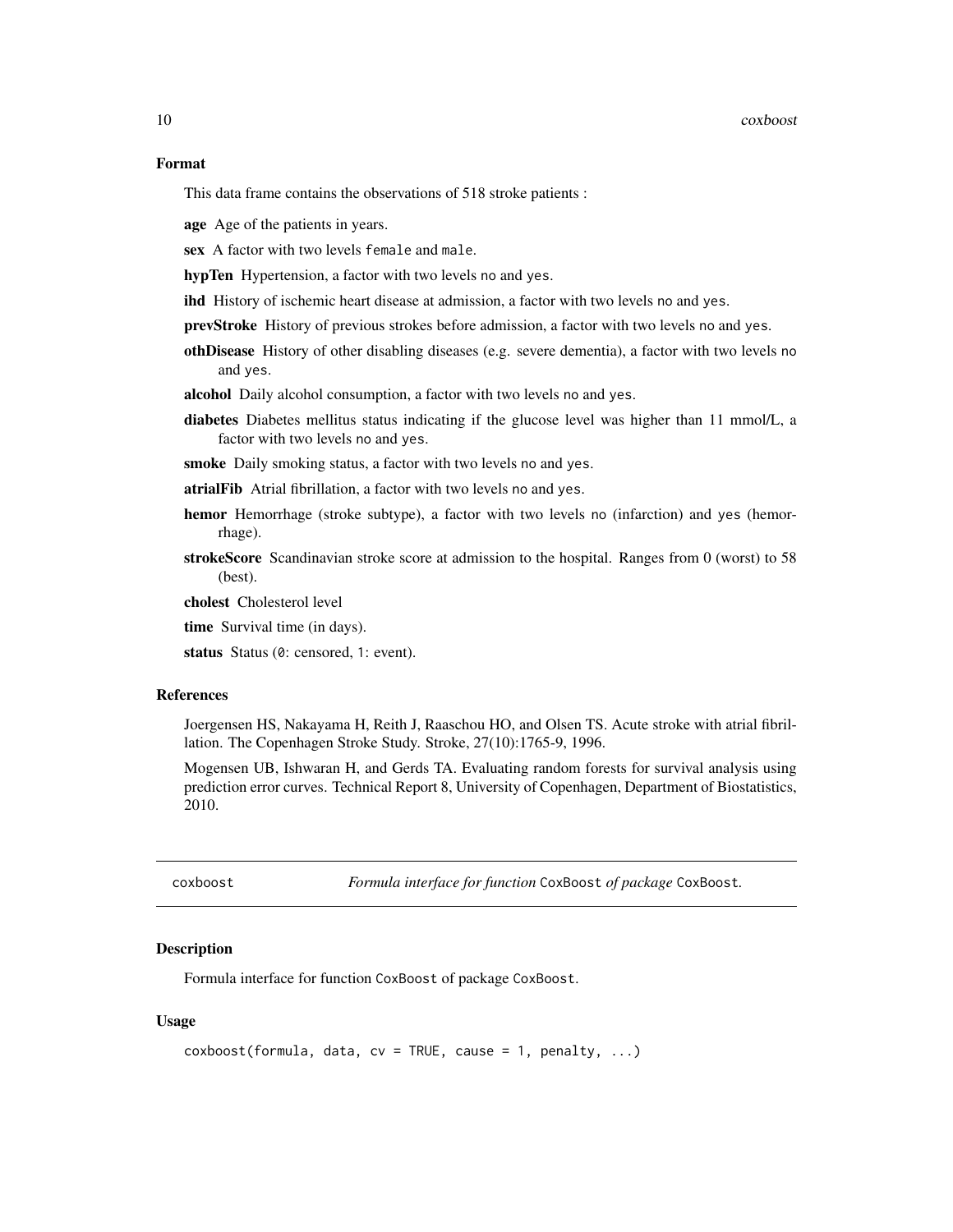#### <span id="page-10-0"></span>crps and the critical contract of the critical contract of the critical contract of the critical contract of the critical contract of the critical contract of the critical contract of the critical contract of the critical

# Arguments

| formula   | An event-history formula for competing risks of the form Hist(time, status)~sex+age<br>where status defines competing events and right censored data. The code for<br>right censored can be controlled with argument cens.code, see man page the<br>function Hist. |
|-----------|--------------------------------------------------------------------------------------------------------------------------------------------------------------------------------------------------------------------------------------------------------------------|
| data      | A data frame in which the variables of formula are defined.                                                                                                                                                                                                        |
| <b>CV</b> | If TRUE perform cross-validation to optimize the parameter stepno. This calls<br>the function cv. CoxBoost whose arguments are prefix controlled, that is cv. K=7<br>sets the argument K of cv. CoxBoost to 7. If FALSE use stepno.                                |
| cause     | The cause of interest in competing risk models.                                                                                                                                                                                                                    |
| penalty   | See CoxBoost.                                                                                                                                                                                                                                                      |
|           | Arguments passed to either CoxBoost via CoxBoost. arg or to cv. CoxBoost via<br>cv.CoxBoost.arg.                                                                                                                                                                   |

# Details

See CoxBoost.

# Value

See CoxBoost.

# Author(s)

Thomas Alexander Gerds <tag@biostat.ku.dk>

# References

See CoxBoost.

# See Also

See CoxBoost.

<span id="page-10-1"></span>crps *Summarizing prediction error curves*

# Description

Computes the cumulative prediction error curves, aka integrated Brier scores, in ranges of time.

# Usage

crps(object, models, what, times, start)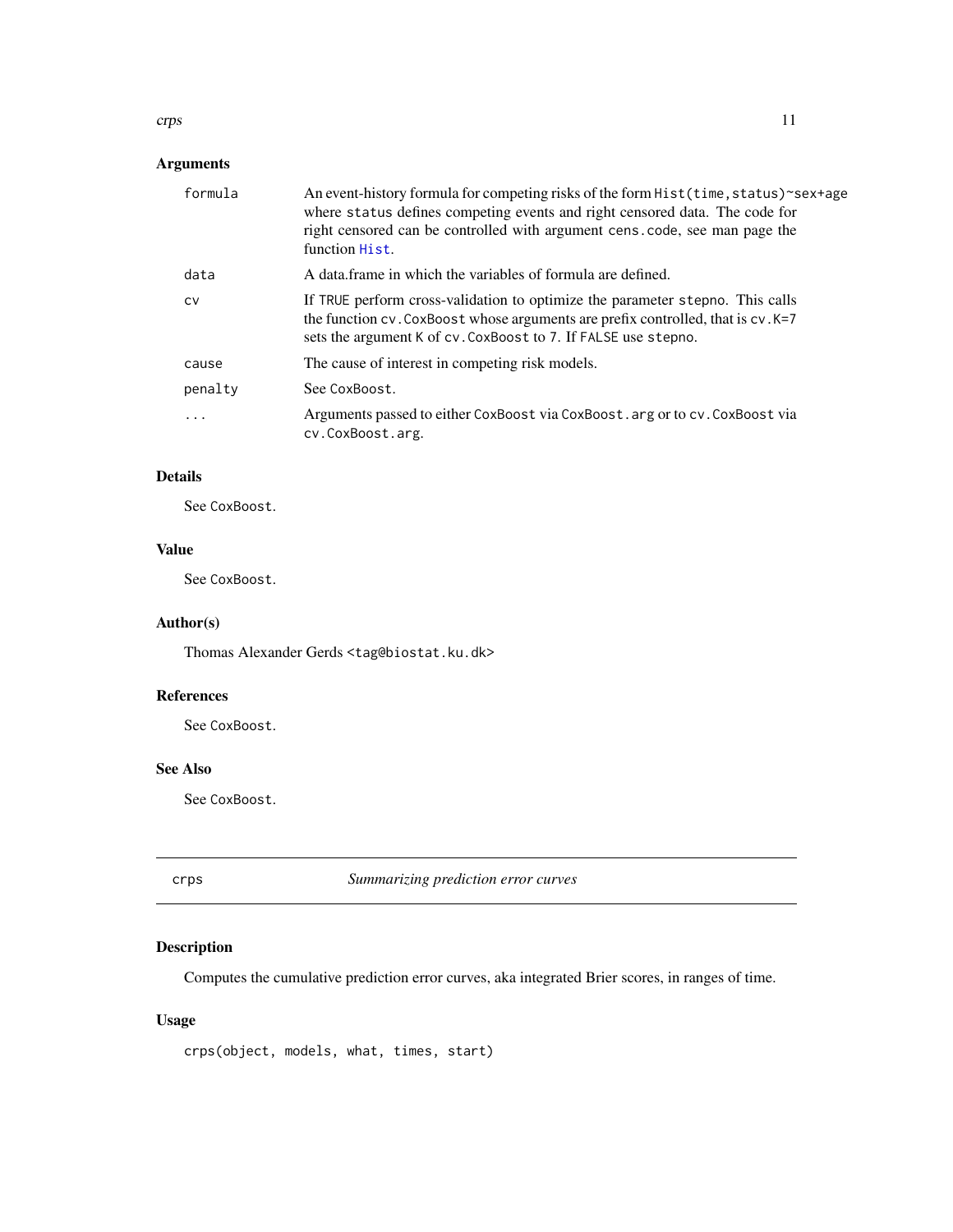#### <span id="page-11-0"></span>Arguments

| object | An object with estimated prediction error curves obtained with the function pec                                              |
|--------|------------------------------------------------------------------------------------------------------------------------------|
| models | Which models in object\$models should be considered.                                                                         |
| what   | The name of the entry in x to be cumulated. Defauls to PredErr Other choices<br>are AppErr, BootCvErr, Boot632, Boot632plus. |
| times  | Time points at which the integration of the prediction error curve stops.                                                    |
| start  | The time point at which the integration of the prediction error curve is started.                                            |

# Details

The cumulative prediction error (continuous ranked probability score) is defined as the area under the prediction error curve, hence the alias name, ibs, which is short for integrated Brier score.

# Value

A matrix with a column for the crps (ibs) at every requested time point and a row for each model

## Author(s)

Thomas A. Gerds <tag@biostat.ku.dk>

#### References

E. Graf et al. (1999), Assessment and comparison of prognostic classification schemes for survival data. Statistics in Medicine, vol 18, pp= 2529–2545.

Gerds TA, Cai T & Schumacher M (2008) The performance of risk prediction models Biometrical Journal, 50(4), 457–479

#### See Also

[pec](#page-16-1)

# Examples

```
set.seed(18713)
library(prodlim)
library(survival)
dat=SimSurv(100)
pmodel=coxph(Surv(time,status)~X1+X2,data=dat)
perror=pec(list(Cox=pmodel),Hist(time,status)~1,data=dat)
```

```
## cumulative prediction error
crps(perror,times=1) # between min time and 1
## same thing:
ibs(perror,times=1) # between min time and 1
crps(perror,times=1,start=0) # between 0 and 1
crys(perror, times=seq(0,1,.2), start=0) # between 0 and seq(0,1,.2)
```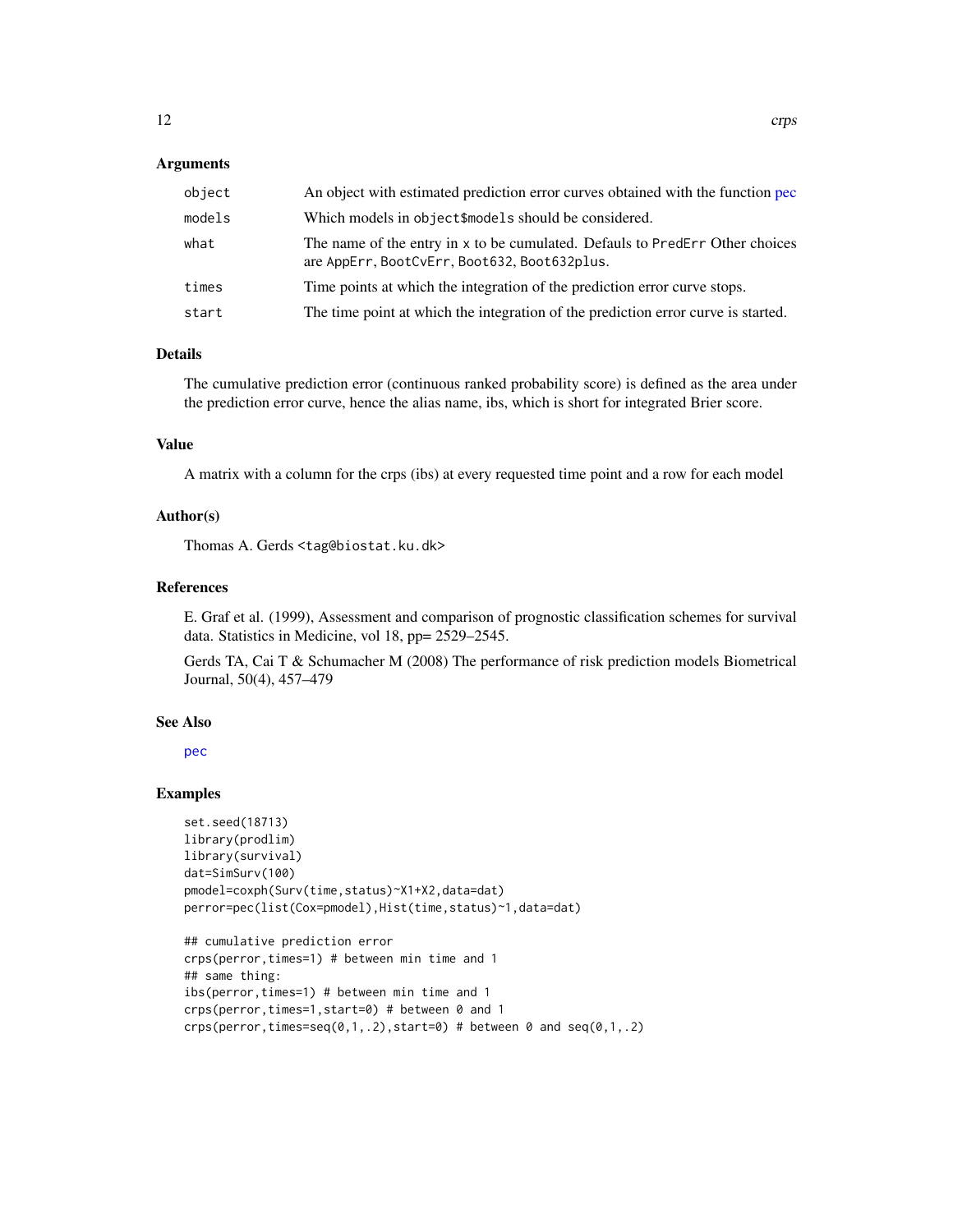<span id="page-12-0"></span>

# Description

A data frame containing the observations from the GBSG2 study.

# Format

This data frame contains the observations of 686 women:

horTh hormonal therapy, a factor at two levels no and yes.

age of the patients in years.

menostat menopausal status, a factor at two levels pre (premenopausal) and post (postmenopausal).

tsize tumor size (in mm).

**tgrade** tumor grade, a ordered factor at levels  $I \leq II \leq III$ .

pnodes number of positive nodes.

progrec progesterone receptor (in fmol).

estrec estrogen receptor (in fmol).

time recurrence free survival time (in days).

cens censoring indicator (0- censored, 1- event).

# Source

<http://www.blackwellpublishers.com/rss/Volumes/A162p1.htm>

# References

M. Schumacher, G. Basert, H. Bojar, K. Huebner, M. Olschewski, W. Sauerbrei, C. Schmoor, C. Beyerle, R.L.A. Neumann and H.F. Rauschecker for the German Breast Cancer Study Group (1994), Randomized  $2 \times 2$  trial evaluating hormonal treatment and the duration of chemotherapy in nodepositive breast cancer patients. *Journal of Clinical Oncology*, 12, 2086–2093.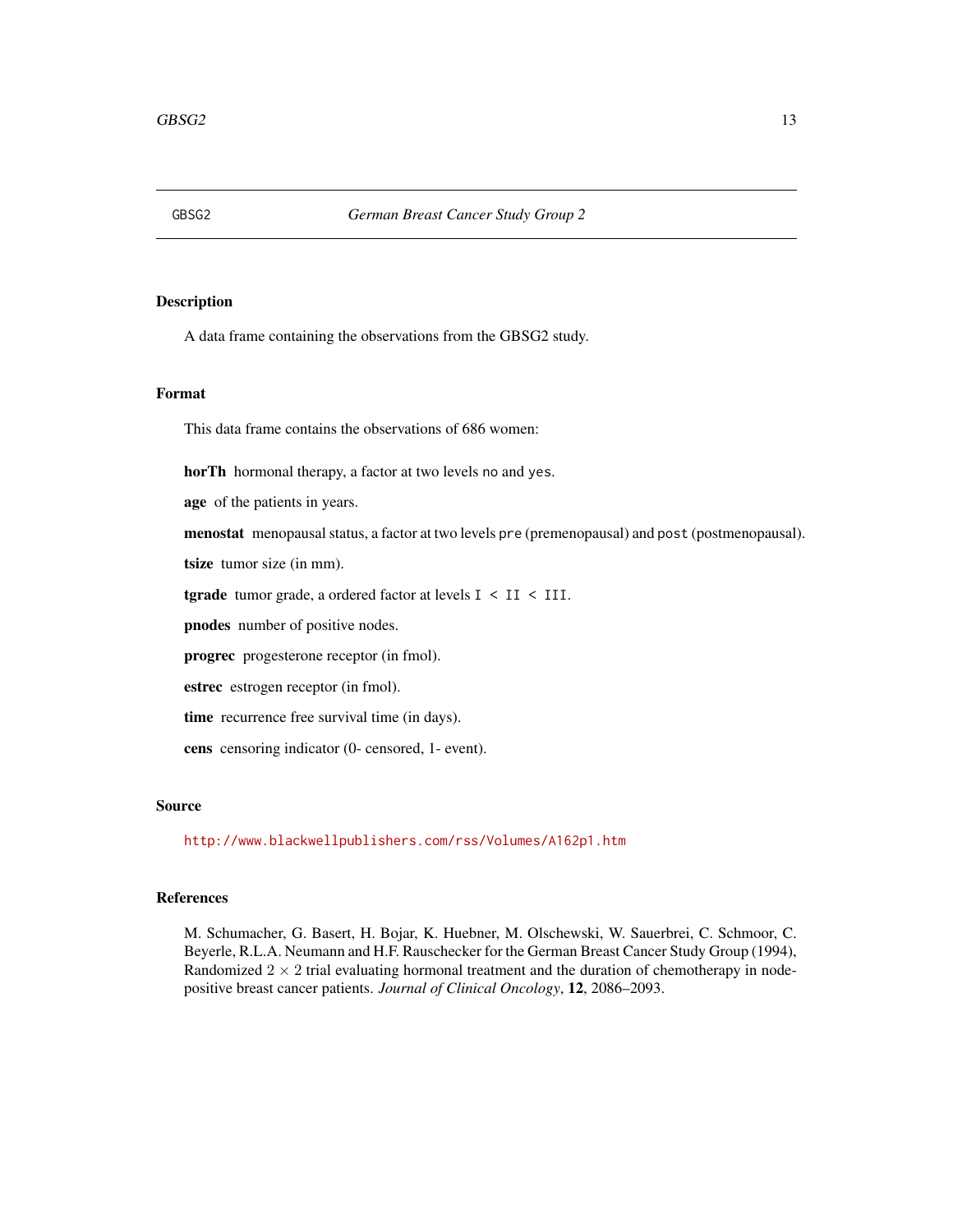# Description

This function is used internally by the function pec to obtain inverse of the probability of censoring weights.

#### Usage

```
ipcw(formula, data, method, args, times, subjectTimes, subjectTimesLag = 1,
 what)
```
# Arguments

| A survival formula like, $Surv$ (time, status) $\sim$ 1, where as usual status=0 means<br>censored. The status variable is internally reversed for estimation of censoring<br>rather than survival probabilities. Some of the available models (see argument<br>model) will use predictors on the right hand side of the formula. |  |  |
|-----------------------------------------------------------------------------------------------------------------------------------------------------------------------------------------------------------------------------------------------------------------------------------------------------------------------------------|--|--|
| The data used for fitting the censoring model                                                                                                                                                                                                                                                                                     |  |  |
| Censoring model used for estimation of the (conditional) censoring distribution.                                                                                                                                                                                                                                                  |  |  |
| A list of arguments which is passed to method                                                                                                                                                                                                                                                                                     |  |  |
| For what="IPCW. times" a vector of times at which to compute the probabilities<br>of not being censored.                                                                                                                                                                                                                          |  |  |
| For what="IPCW, subjectTimes" a vector of individual times at which the prob-<br>abilities of not being censored are computed.                                                                                                                                                                                                    |  |  |
| subjectTimesLag                                                                                                                                                                                                                                                                                                                   |  |  |
| If equal to 1 then obtain $G(T_i -  X_i)$ , if equal to 0 estimate the conditional<br>censoring distribution at the subject Times, i.e. $(G(T_i   X_i))$ .                                                                                                                                                                        |  |  |
| Decide about what to do: If equal to "IPCW. times" then weights are estimated<br>at given times. If equal to "IPCW. subjectTimes" then weights are estimated<br>at individual subjectTimes. If missing then produce both.                                                                                                         |  |  |
|                                                                                                                                                                                                                                                                                                                                   |  |  |

# Details

Inverse of the probability of censoring weights (IPCW) usually refer to the probabilities of not being censored at certain time points. These probabilities are also the values of the conditional survival function of the censoring time given covariates. The function ipcw estimates the conditional survival function of the censoring times and derives the weights.

IMPORTANT: the data set should be ordered, order(time,-status) in order to get the values IPCW.subjectTimes in the right order for some choices of method.

<span id="page-13-0"></span>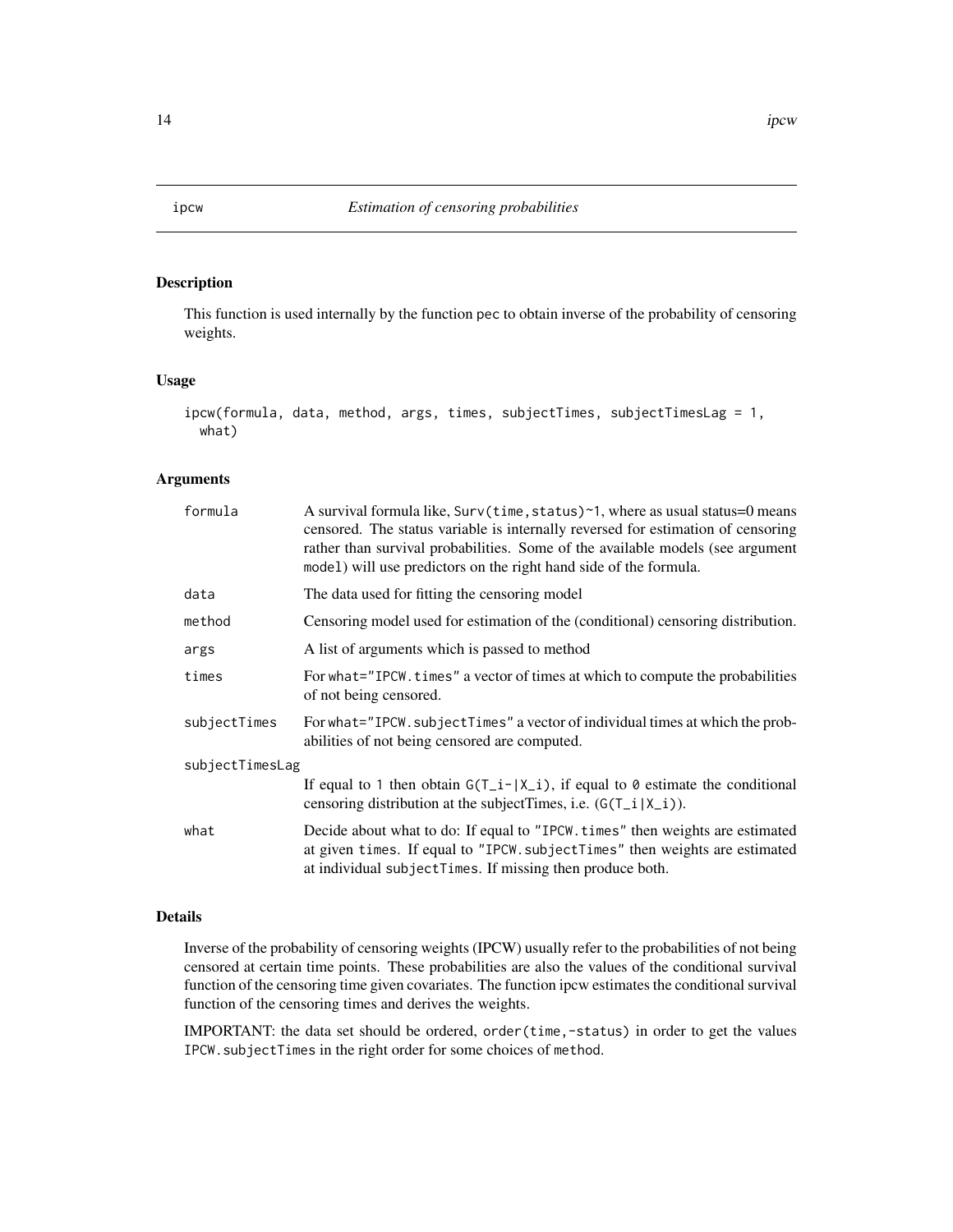#### <span id="page-14-0"></span> $i$ pcw  $15$

# Value

| times      | The times at which weights are estimated                  |  |  |
|------------|-----------------------------------------------------------|--|--|
| IPCW.times | Estimated weights at times                                |  |  |
|            | IPCW.subjectTimes                                         |  |  |
|            | Estimated weights at individual time values subject Times |  |  |
| fit        | The fitted censoring model                                |  |  |
| method     | The method for modelling the censoring distribution       |  |  |
| cal l      | The call                                                  |  |  |

# Author(s)

Thomas A. Gerds <tag@biostat.ku.dk>

# See Also

[pec](#page-16-1)

# Examples

```
library(prodlim)
library(rms)
dat=SimSurv(30)
```
dat <- dat[order(dat\$time),]

# using the marginal Kaplan-Meier for the censoring times

```
WKM=ipcw(Hist(time,status)~X2,
 data=dat,
  method="marginal",
  times=sort(unique(dat$time)),
  subjectTimes=dat$time)
plot(WKM$fit)
WKM$fit
# using the Cox model for the censoring times given X2
library(survival)
WCox=ipcw(Hist(time=time,event=status)~X2,
 data=dat,
 method="cox",
  times=sort(unique(dat$time)),
  subjectTimes=dat$time)
WCox$fit
plot(WKM$fit)
lines(sort(unique(dat$time)),
     1-WCox$IPCW.times[1,],
     type="l",
     col=2,
      lty=3,
```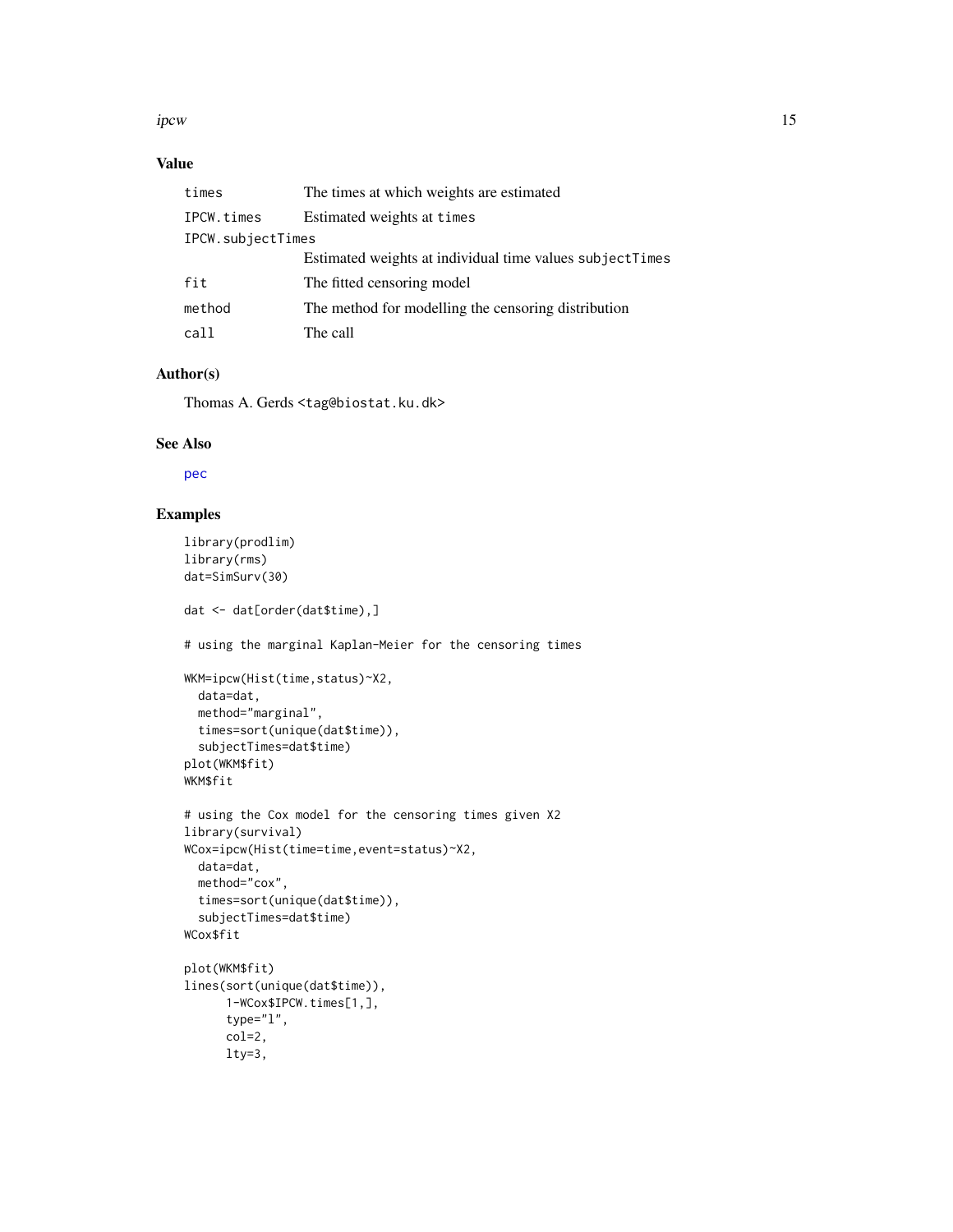```
lwd=3)lines(sort(unique(dat$time)),
      1-WCox$IPCW.times[5,],
      type="l",
      col=3,
      lty=3,
      lwd=3)
# using the stratified Kaplan-Meier
# for the censoring times given X2
WKM2=ipcw(Hist(time,status)~X2,
 data=dat,
 method="nonpar",
 times=sort(unique(dat$time)),
  subjectTimes=dat$time)
plot(WKM2$fit,add=FALSE)
```
Pbc3 *Pbc3 data*

#### Description

PBC3 was a multi-centre randomized clinical trial conducted in six European hospitals. Between 1 Jan. 1983 and 1 Jan. 1987, 349 patients with the liver disease primary biliary cirrhosis (PBC) were randomized to either treatment with Cyclosporin A (CyA, 176 patients) or placebo (173 patients). The purpose of the trial was to study the effect of treatment on the survival time. However, during the course of the trial an increased use of liver transplantation for patients with this disease made the investigators redefine the main response variable to be time to "failure of medical treatment" defined as either death or liver transplantation. Patients were then followed from randomization until treatment failure, drop-out or 1 Jan, 1989; 61 patients died (CyA: 30, placebo: 31), another 29 were transplanted (CyA: 14, placebo: 15) and 4 patients were lost to follow-up before 1 Jan. 1989. At entry a number of clinical, biochemical and histological variables, including serum bilirubin, serum albumin, sex, age were recorded.

#### Format

A data frame with 349 observations on the following 15 variables.

ptno patient identification

unit hospital (1: Hvidovre, 2: London, 3: Copenhagen, 4: Barcelona, 5: Munich, 6: Lyon)

tment treatment (0: placebo, 1: CyA)

sex  $(1:$  males, 0: females)

age age in years

stage histological stage  $(1, 2, 3, 4)$ 

gibleed previous gastrointestinal bleeding (1: yes, 0: no)

crea creatinine (micromoles/L)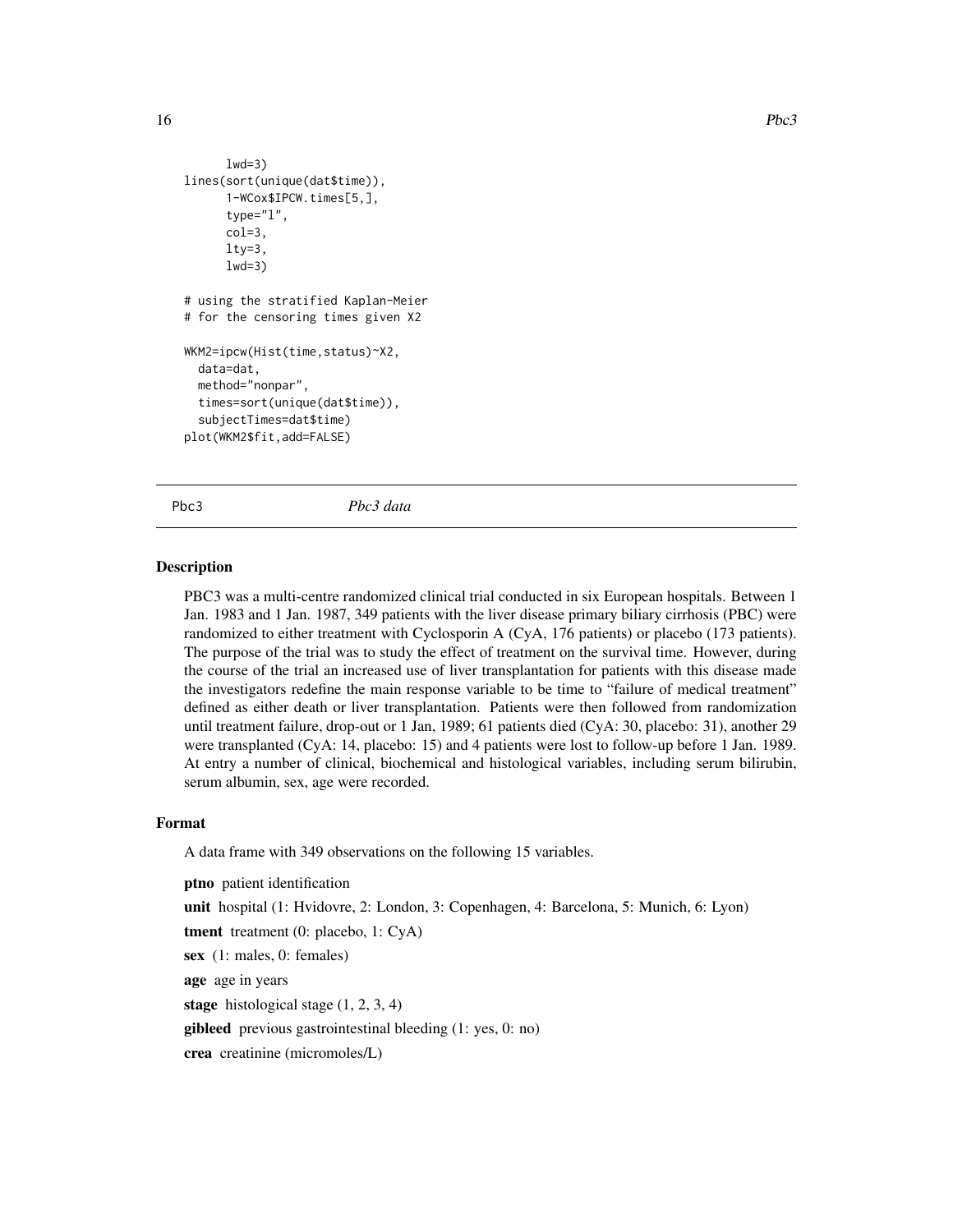<span id="page-16-0"></span> $\Gamma$  pec  $\Gamma$  17

alb albumin  $(g/L)$ bili bilirubin (micromoles/L) alkph alkaline phosphatase (IU/L) asptr aspartate transaminase (IU/L) weight body weight (kg) days observation time (days) status status at observation time (0: censored, 1: liver transplantation, 2 : dead)

#### Source

<http://192.38.117.59/~linearpredictors/?page=datasets&dataset=Pbc3>

#### References

Andersen and Skovgaard. Regression with linear predictors. Springer, 2010.

# Examples

data(Pbc3)

<span id="page-16-1"></span>

pec *Prediction error curves*

#### **Description**

Evaluating the performance of risk prediction models in survival analysis. The Brier score is a weighted average of the squared distances between the observed survival status and the predicted survival probability of a model. Roughly the weights correspond to the probabilities of not being censored. The weights can be estimated depend on covariates. Prediction error curves are obtained when the Brier score is followed over time. Cross-validation based on bootstrap resampling or bootstrap subsampling can be applied to assess and compare the predictive power of various regression modelling strategies on the same set of data.

### Usage

pec(object, formula, data, traindata, times, cause, start, maxtime, exact = TRUE, exactness = 100, fillChar = NA, cens.model = "cox", ipcw.refit = FALSE, ipcw.args = NULL, splitMethod = "none", B, M, reference = TRUE, model.args = NULL, model.parms = NULL, keep.index = FALSE, keep.matrix = FALSE, keep.models = "Call", keep.residuals = FALSE, keep.pvalues = FALSE, noinf.permute = FALSE, multiSplitTest = FALSE, testIBS, testTimes, confInt = FALSE, confLevel = 0.95, verbose = TRUE, savePath = NULL, slaveseed = NULL,  $na. action = na. fail, ...)$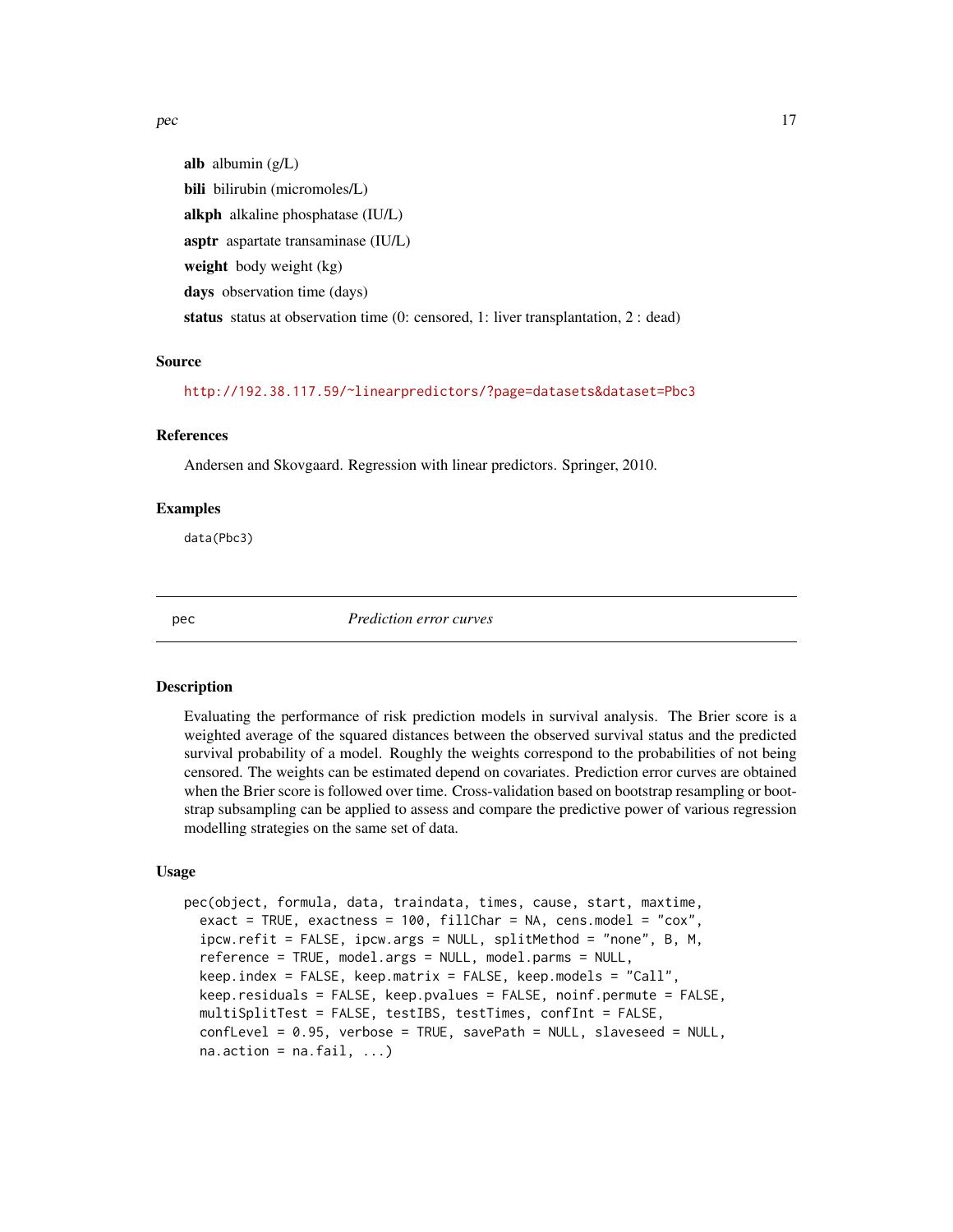# <span id="page-17-0"></span>Arguments

| object     | A named list of prediction models, where allowed entries are (1) R-objects for<br>which a predictSurvProb method exists (see details), (2) a call that evaluates to<br>such an R-object (see examples), (3) a matrix with predicted probabilities having<br>as many rows as data and as many columns as times. For cross-validation all<br>objects in this list must include their call.                                                                                                                                                                                                                                                                                                                                                                                                                                                                     |
|------------|--------------------------------------------------------------------------------------------------------------------------------------------------------------------------------------------------------------------------------------------------------------------------------------------------------------------------------------------------------------------------------------------------------------------------------------------------------------------------------------------------------------------------------------------------------------------------------------------------------------------------------------------------------------------------------------------------------------------------------------------------------------------------------------------------------------------------------------------------------------|
| formula    | A survival formula. The left hand side is used to find the status response vari-<br>able in data. For right censored data, the right hand side of the formula is used to<br>specify conditional censoring models. For example, set Surv(time, status)~x1+x2<br>and cens. model="cox". Then the weights are based on a Cox regression model<br>for the censoring times with predictors x1 and x2. Note that the usual coding is<br>assumed: status=0 for censored times and that each variable name that appears<br>in formula must be the column name in data. If there are no covariates, i.e.<br>formula=Surv(time, status)~1 the cens. model is coerced to "marginal"<br>and the Kaplan-Meier estimator for the censoring times is used to calculate the<br>weights. If formula is missing, try to extract a formula from the first element<br>in object. |
| data       | A data frame in which to validate the prediction models and to fit the censoring<br>model. If data is missing, try to extract a data set from the first element in<br>object.                                                                                                                                                                                                                                                                                                                                                                                                                                                                                                                                                                                                                                                                                |
| traindata  | A data frame in which the models are trained. This argument is used only in<br>the absence of crossvalidation, in which case it is passed to the predictHandler<br>function predictSurvProb                                                                                                                                                                                                                                                                                                                                                                                                                                                                                                                                                                                                                                                                  |
| times      | A vector of time points. At each time point the prediction error curves are esti-<br>mated. If exact==TRUE the times are merged with all the unique values of the<br>response variable. If times is missing and exact==TRUE all the unique values<br>of the response variable are used. If missing and exact==FALSE use a equidis-<br>tant grid of values between start and maxtime. The distance is determined by<br>exactness.                                                                                                                                                                                                                                                                                                                                                                                                                             |
| cause      | For competing risks, the event of interest. Defaults to the first state of the re-<br>sponse, which is obtained by evaluating the left hand side of formula in data.                                                                                                                                                                                                                                                                                                                                                                                                                                                                                                                                                                                                                                                                                         |
| start      | Minimal time for estimating the prediction error curves. If missing and formula<br>defines a Surv or Hist object then start defaults to 0, otherwise to the smallest<br>observed value of the response variable. start is ignored if times are given.                                                                                                                                                                                                                                                                                                                                                                                                                                                                                                                                                                                                        |
| maxtime    | Maximal time for estimating the prediction error curves. If missing the largest<br>value of the response variable is used.                                                                                                                                                                                                                                                                                                                                                                                                                                                                                                                                                                                                                                                                                                                                   |
| exact      | Logical. If TRUE estimate the prediction error curves at all the unique values of<br>the response variable. If times are given and exact=TRUE then the times are<br>merged with the unique values of the response variable.                                                                                                                                                                                                                                                                                                                                                                                                                                                                                                                                                                                                                                  |
| exactness  | An integer that determines how many equidistant gridpoints are used between<br>start and maxtime. The default is 100.                                                                                                                                                                                                                                                                                                                                                                                                                                                                                                                                                                                                                                                                                                                                        |
| fillChar   | Symbol used to fill-in places where the values of the prediction error curves are<br>not available. The default is NA.                                                                                                                                                                                                                                                                                                                                                                                                                                                                                                                                                                                                                                                                                                                                       |
| cens.model | Method for estimating inverse probability of censoring weigths:                                                                                                                                                                                                                                                                                                                                                                                                                                                                                                                                                                                                                                                                                                                                                                                              |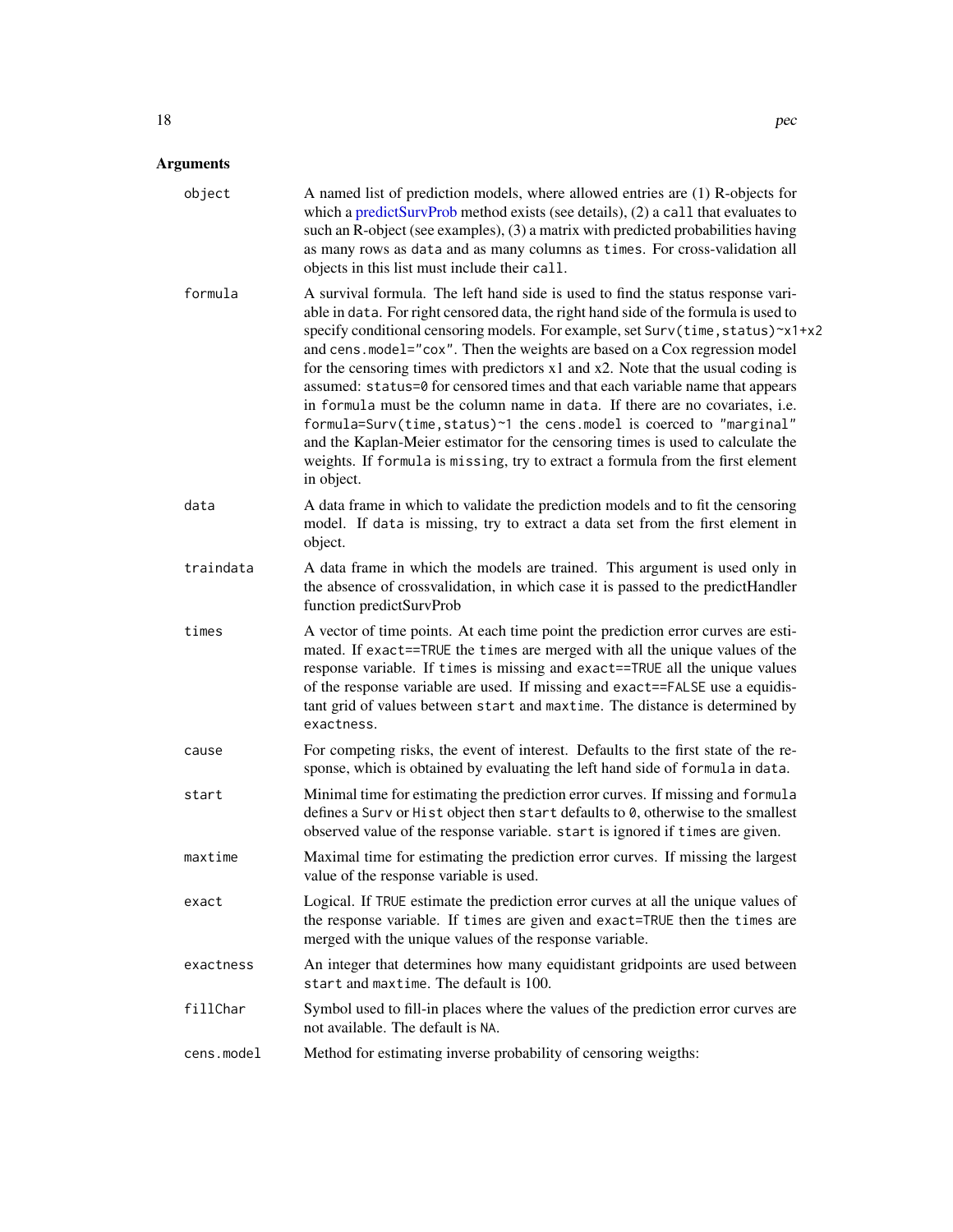|             | cox: A semi-parametric Cox proportional hazard model is fitted to the censoring<br>times                                                                                                                                                                                                                                                                                                                                                                                                                |
|-------------|---------------------------------------------------------------------------------------------------------------------------------------------------------------------------------------------------------------------------------------------------------------------------------------------------------------------------------------------------------------------------------------------------------------------------------------------------------------------------------------------------------|
|             | marginal: The Kaplan-Meier estimator for the censoring times<br>nonpar: Nonparametric extension of the Kaplan-Meier for the censoring times<br>using symmetric nearest neighborhoods - available for arbitrary many strata<br>variables on the right hand side of argument formula but at most one continuous<br>variable. See the documentation of the functions prodlim and neighborhood<br>from the prodlim package.<br>aalen: The nonparametric Aalen additive model fitted to the censoring times. |
|             | Requires the timereg package.                                                                                                                                                                                                                                                                                                                                                                                                                                                                           |
| ipcw.refit  | If TRUE the inverse probability of censoring weigths are estimated separately in<br>each training set during cross-validation.                                                                                                                                                                                                                                                                                                                                                                          |
| ipcw.args   | List of arguments passed to function specified by argument cens.model.                                                                                                                                                                                                                                                                                                                                                                                                                                  |
| splitMethod | SplitMethod for estimating the prediction error curves.                                                                                                                                                                                                                                                                                                                                                                                                                                                 |
|             | none/noPlan: Assess the models in the same data where they are fitted. boot:<br>DEPRECIATED.                                                                                                                                                                                                                                                                                                                                                                                                            |
|             | cvK: K-fold cross-validation, i.e. cv10 for 10-fold cross-validation. After split-<br>ting the data in K subsets, the prediction models (ie those specified in object)<br>are evaluated on the data omitting the Kth subset (training step). The prediction<br>error is estimated with the Kth subset (validation step).                                                                                                                                                                                |
|             | The random splitting is repeated B times and the estimated prediction error<br>curves are obtained by averaging.                                                                                                                                                                                                                                                                                                                                                                                        |
|             | BootCv: Bootstrap cross validation. The prediction models are trained on B<br>bootstrap samples, that are either drawn with replacement of the same size as<br>the original data or without replacement from data of the size M. The models<br>are assessed in the observations that are NOT in the bootstrap sample.                                                                                                                                                                                   |
|             | Boot632: Linear combination of AppErr and BootCvErr using the constant<br>weight .632.                                                                                                                                                                                                                                                                                                                                                                                                                  |
|             | Boot632plus: Linear combination of AppErr and BootCv using weights depen-<br>dent on how the models perform in permuted data.<br>loocv: Leave one out cross-validation.                                                                                                                                                                                                                                                                                                                                 |
|             | NoInf: Assess the models in permuted data.                                                                                                                                                                                                                                                                                                                                                                                                                                                              |
| B           | Number of bootstrap samples. The default depends on argument splitMethod.<br>When splitMethod in c("BootCv","Boot632","Boot632plus") the default is 100.<br>For splitMethod="cvK" B is the number of cross-validation cycles, and - de-<br>fault is 1. For splitMethod="none" B is the number of bootstrap simulations<br>e.g. to obtain bootstrap confidence limits – default is 0.                                                                                                                    |
| M           | The size of the bootstrap samples for resampling without replacement. Ignored<br>for resampling with replacement.                                                                                                                                                                                                                                                                                                                                                                                       |
| reference   | Logical. If TRUE add the marginal Kaplan-Meier prediction model as a reference<br>to the list of models.                                                                                                                                                                                                                                                                                                                                                                                                |
| model.args  | List of extra arguments that can be passed to the predictSurvProb methods.<br>The list must have an entry for each entry in object.                                                                                                                                                                                                                                                                                                                                                                     |
| model.parms | Experimental. List of with exactly one entry for each entry in object. Each<br>entry names parts of the value of the fitted models that should be extracted and<br>added to the value.                                                                                                                                                                                                                                                                                                                  |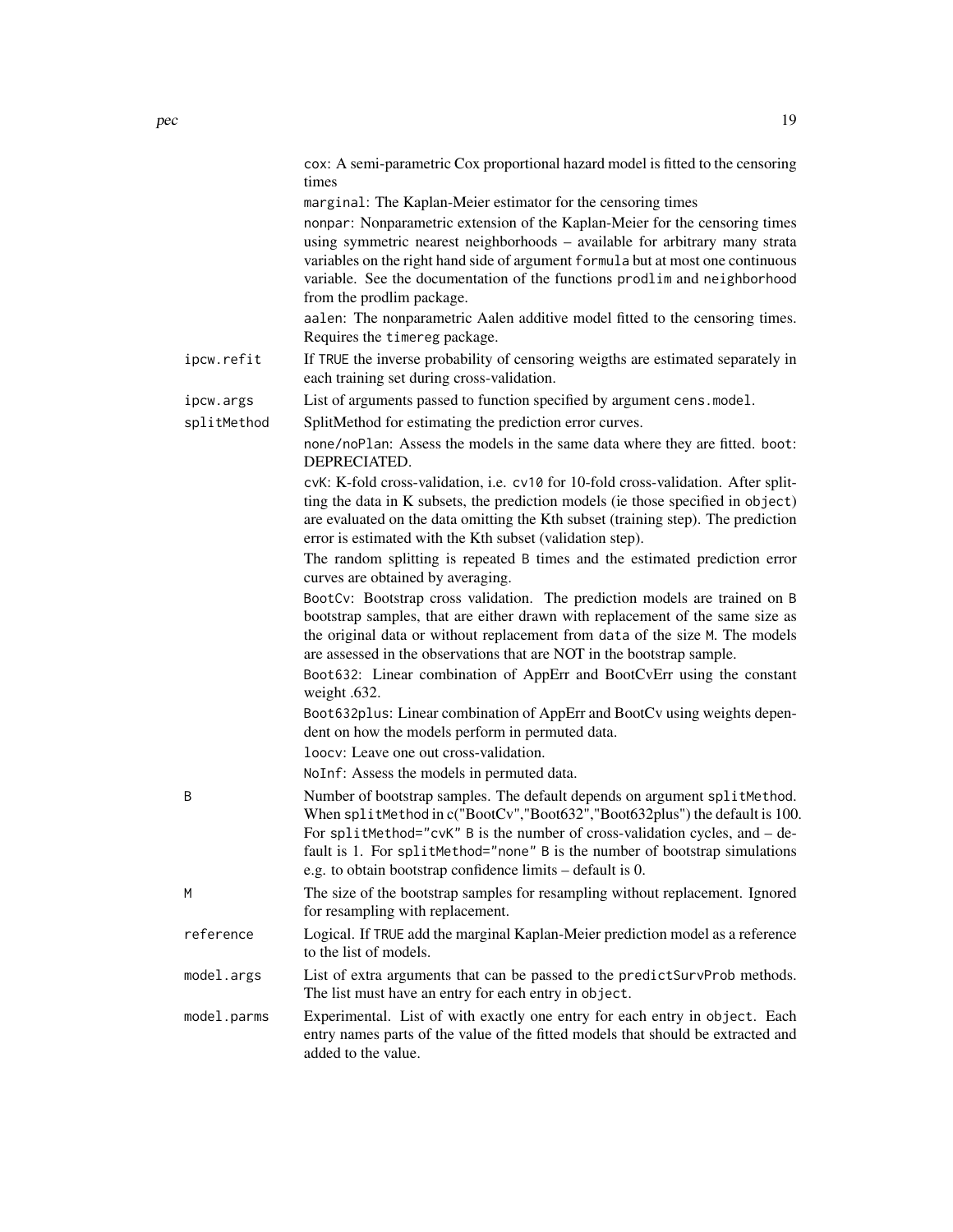| keep.index     | Logical. If FALSE remove the bootstrap or cross-validation index from the output<br>list which otherwise is included in the splitMethod part of the output list.                       |
|----------------|----------------------------------------------------------------------------------------------------------------------------------------------------------------------------------------|
| keep.matrix    | Logical. If TRUE add all B prediction error curves from bootstrapping or cross-<br>validation to the output.                                                                           |
| keep.models    | Logical. If TRUE keep the models in object. If "Call" keep only the call of<br>these models.                                                                                           |
| keep.residuals | Logical. If TRUE keep the patient individual residuals at testTimes.                                                                                                                   |
| keep.pvalues   | For multiSplitTest. If TRUE keep the pvalues from the single splits.                                                                                                                   |
| noinf.permute  | If TRUE the noinformation error is approximated using permutation.                                                                                                                     |
| multiSplitTest | If TRUE the test proposed by van de Wiel et al. (2009) is applied. Requires<br>subsampling bootstrap cross-validation, i.e. that splitMethod equals bootcv<br>and that M is specified. |
| testIBS        | A range of time points for testing differences between models in the integrated<br>Brier scores.                                                                                       |
| testTimes      | A vector of time points for testing differences between models in the time-point<br>specific Brier scores.                                                                             |
| confInt        | Experimental.                                                                                                                                                                          |
| confLevel      | Experimental.                                                                                                                                                                          |
| verbose        | if TRUE report details of the progress, e.g. count the steps in cross-validation.                                                                                                      |
| savePath       | Place in your file system (i.e., a directory on your computer) where training<br>models fitted during cross-validation are saved. If missing training models are<br>not saved.         |
| slaveseed      | Vector of seeds, as long as B, to be given to the slaves in parallel computing.                                                                                                        |
| na.action      | Passed immediately to model.frame. Defaults to na.fail. If set otherwise most<br>prediction models will not work.                                                                      |
| $\cdots$       | Not used.                                                                                                                                                                              |

#### Details

Missing data in the response or in the input matrix cause a failure.

The status of the continuous response variable at cutpoints (times), ie status=1 if the response value exceeds the cutpoint and status=0 otherwise, is compared to predicted event status probabilities which are provided by the prediction models on the basis of covariates. The comparison is done with the Brier score: the quadratic difference between 0-1 response status and predicted probability.

There are two different sources for bias when estimating prediction error in right censored survival problems: censoring and high flexibility of the prediction model. The first is controlled by inverse probability of censoring weighting, the second can be controlled by special Monte Carlo simulation. In each step, the resampling procedures reevaluate the prediction model. Technically this is done by replacing the argument object\$call\$data by the current subset or bootstrap sample of the full data.

For each prediction model there must be a predictSurvProb method: for example, to assess a prediction model which evaluates to a myclass object one defines a function called predictSurvProb.myclass with arguments object, newdata, cutpoints, ...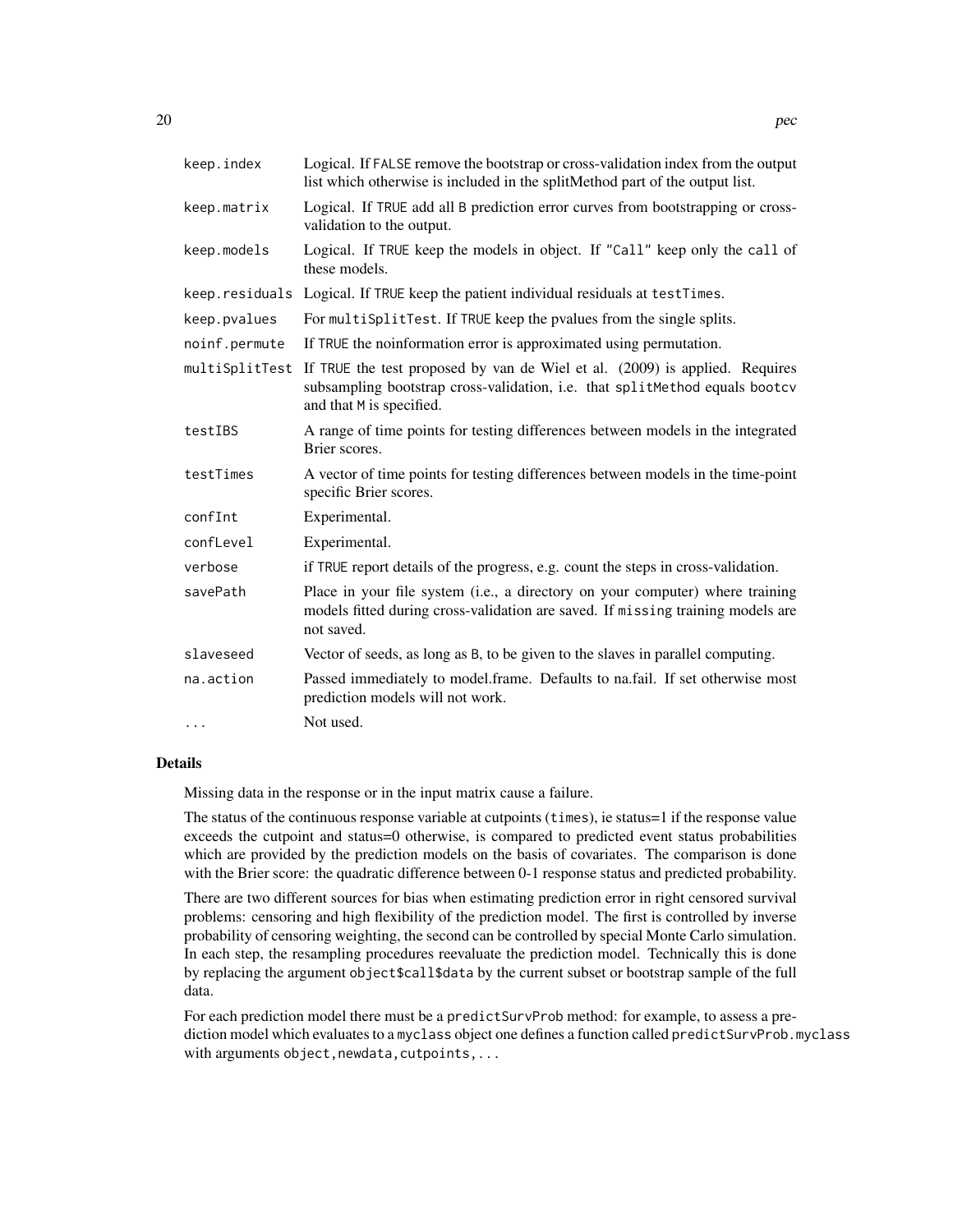$\bm{p}$ ec 21

Such a function takes the object and derives a matrix with predicted event status probabilities for each subject in newdata (rows) and each cutpoint (column) of the response variable that defines an event status.

Currently, predictSurvProb methods are available for the following R-objects:

matrix

aalen, cox.aalen from library(timereg)

mfp from library(mfp)

phnnet, survnnet from library(survnnet)

rpart (from library(rpart))

coxph, survfit from library(survival)

cph, psm from library(rms)

prodlim from library(prodlim)

glm from library(stats)

# Value

A pec object. See also the help pages of the corresponding print, summary, and plot methods. The object includes the following components:

| PredErr   | The estimated prediction error according to the splitMethod. A matrix where<br>each column represents the estimated prediction error of a fit at the time points<br>in time.                                                                                                                   |
|-----------|------------------------------------------------------------------------------------------------------------------------------------------------------------------------------------------------------------------------------------------------------------------------------------------------|
| AppErr    | The training error or apparent error obtained when the model(s) are evaluated in<br>the same data where they were trained. Only if splitMethod is one of "NoInf",<br>"cvK", "BootCv", "Boot632" or "Boot632plus".                                                                              |
| BootCvErr | The prediction error when the model(s) are trained in the bootstrap sample and<br>evaluated in the data that are not in the bootstrap sample. Only if splitMethod<br>is one of "Boot632" or "Boot632plus". When splitMethod="BootCv" then the<br>BootCvErr is stored in the component PredErr. |
| NoInfErr  | The prediction error when the model(s) are evaluated in the permuted data.<br>Only if splitMethod is one of "BootCv", "Boot632", or "Boot632plus". For<br>splitMethod="NoInf" the NoInfErr is stored in the component PredErr.                                                                 |
| weight    | The weight used to linear combine the AppErr and the BootCvErr Only if<br>splitMethod is one of "Boot632", or "Boot632plus".                                                                                                                                                                   |
| overfit   | Estimated over fit of the model(s). See Efron \& Tibshirani (1997, Journal of<br>the American Statistical Association) and Gerds \& Schumacher (2007, Biomet-<br>rics). Only if splitMethod is one of "Boot632", or "Boot632plus".                                                             |
| call      | The call that produced the object                                                                                                                                                                                                                                                              |
| time      | The time points at which the prediction error curves change.                                                                                                                                                                                                                                   |
| ipcw.fit  | The fitted censoring model that was used for re-weighting the Brier score resid-<br>uals. See Gerds \& Schumacher (2006, Biometrical Journal)                                                                                                                                                  |
| n.risk    | The number of subjects at risk for all time points.                                                                                                                                                                                                                                            |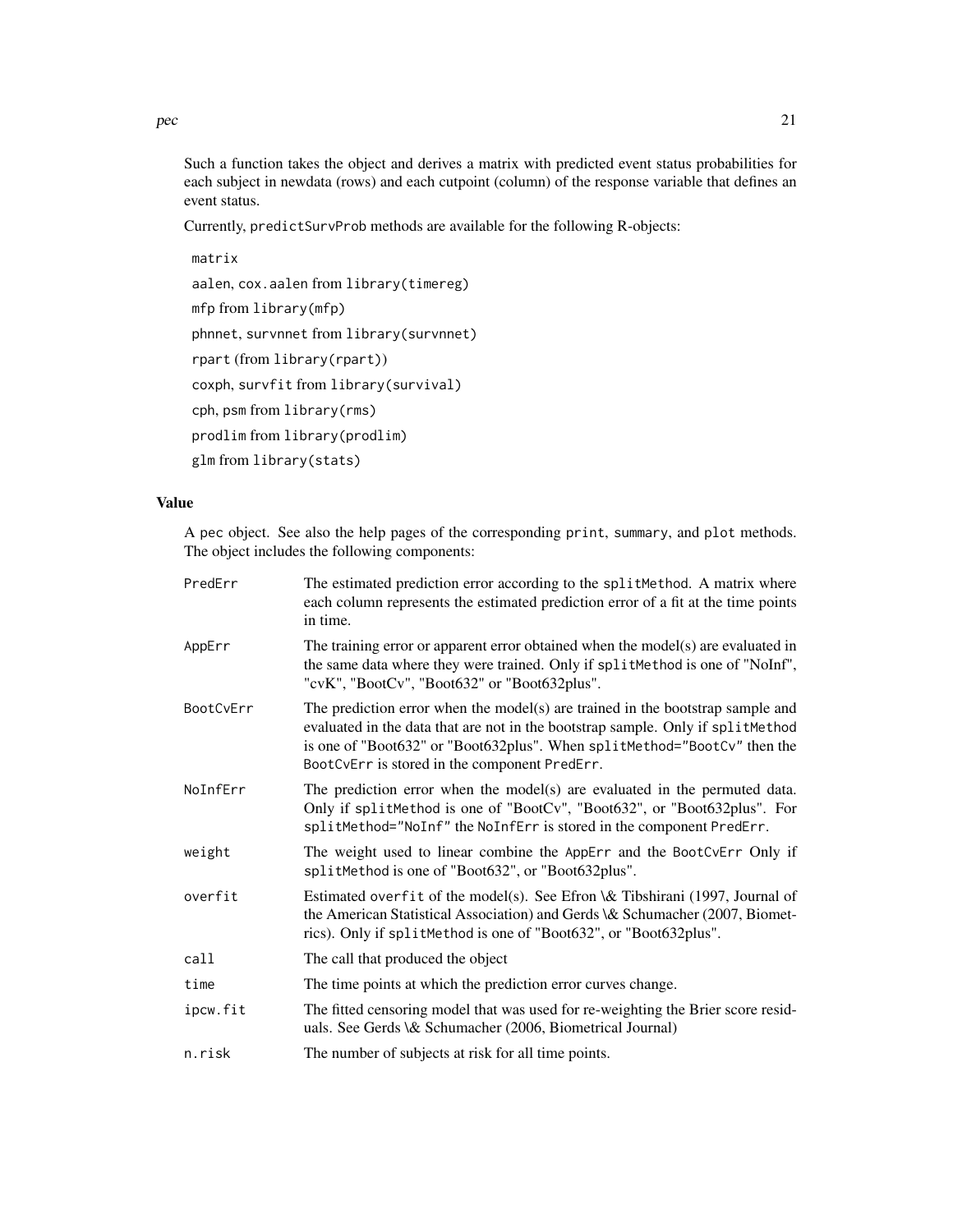<span id="page-21-0"></span>

| models      | The prediction models fitted in their own data.                                                               |
|-------------|---------------------------------------------------------------------------------------------------------------|
| cens.model  | The censoring models.                                                                                         |
| maxtime     | The latest time point where the prediction error curves are estimated.                                        |
| start       | The earliest timepoint where the prediction error curves are estimated.                                       |
| exact       | TRUE if the prediction error curves are estimated at all unique values of the re-<br>sponse in the full data. |
| splitMethod | The splitMethod used for estimation of the overfitting bias.                                                  |

#### Author(s)

Thomas Alexander Gerds <tag@biostat.ku.dk>

#### References

Ulla B. Mogensen, Hemant Ishwaran, Thomas A. Gerds (2012). Evaluating Random Forests for Survival Analysis Using Prediction Error Curves. Journal of Statistical Software, 50(11), 1-23. URL http://www.jstatsoft.org/v50/i11/.

E. Graf et al. (1999), Assessment and comparison of prognostic classification schemes for survival data. Statistics in Medicine, vol 18, pp= 2529–2545.

Efron, Tibshirani (1997) Journal of the American Statistical Association 92, 548–560 Improvement On Cross-Validation: The .632+ Bootstrap Method.

Gerds, Schumacher (2006), Consistent estimation of the expected Brier score in general survival models with right-censored event times. Biometrical Journal, vol 48, 1029–1040.

Thomas A. Gerds, Martin Schumacher (2007) Efron-Type Measures of Prediction Error for Survival Analysis Biometrics, 63(4), 1283–1287 doi:10.1111/j.1541-0420.2007.00832.x

Martin Schumacher, Harald Binder, and Thomas Gerds. Assessment of survival prediction models based on microarray data. Bioinformatics, 23(14):1768-74, 2007.

Mark A. van de Wiel, Johannes Berkhof, and Wessel N. van Wieringen Testing the prediction error difference between 2 predictors Biostatistics (2009) 10(3): 550-560 doi:10.1093/biostatistics/kxp011

#### See Also

[plot.pec](#page-26-1), [summary.pec](#page-36-1), [R2](#page-37-1), [crps](#page-10-1)

# Examples

```
# simulate an artificial data frame
# with survival response and two predictors
```

```
set.seed(130971)
library(prodlim)
library(survival)
dat <- SimSurv(100)
```
# fit some candidate Cox models and compute the Kaplan-Meier estimate

Models <- list("Cox.X1"=coxph(Surv(time,status)~X1,data=dat,y=TRUE),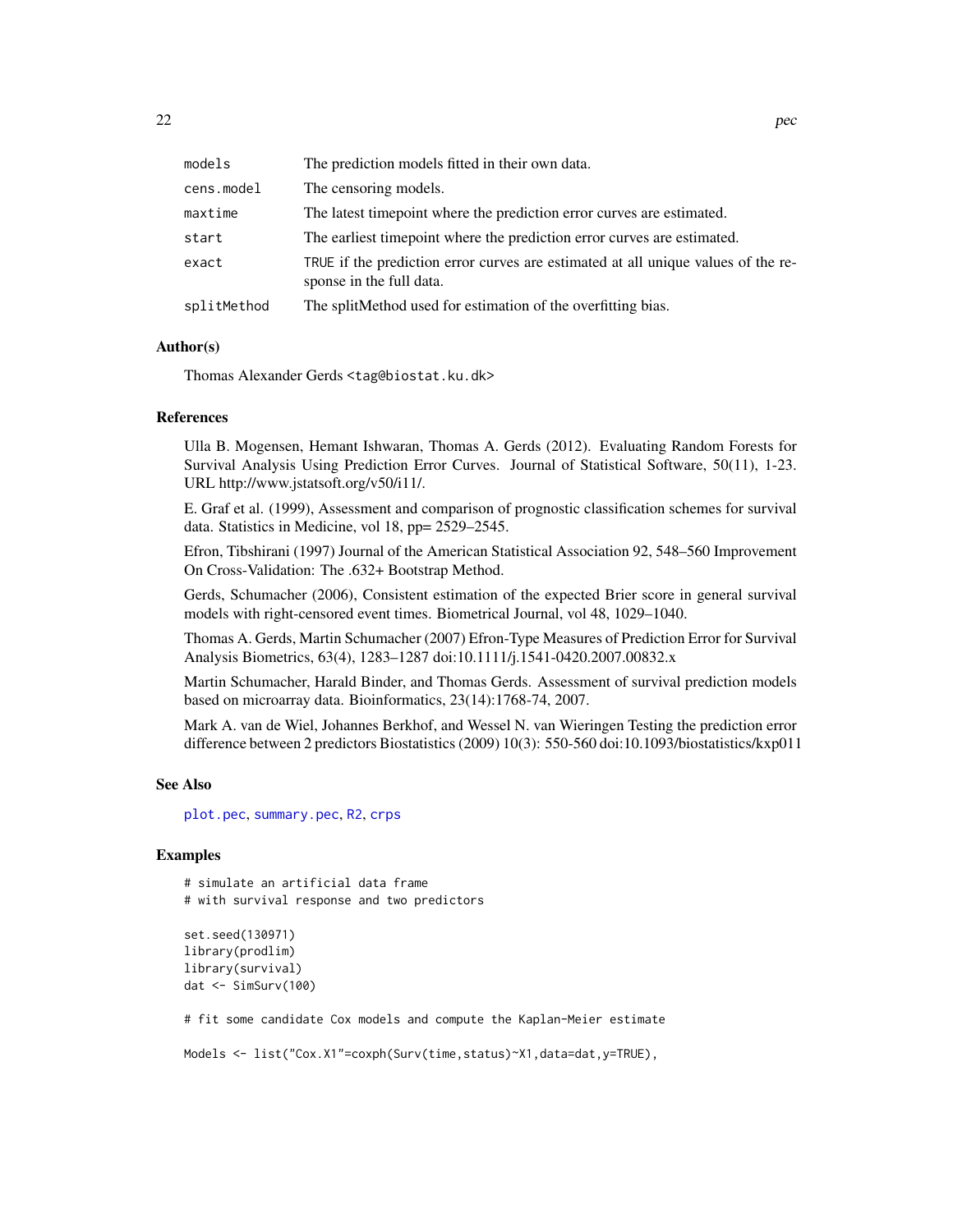```
"Cox.X2"=coxph(Surv(time,status)~X2,data=dat,y=TRUE),
              "Cox.X1.X2"=coxph(Surv(time,status)~X1+X2,data=dat,y=TRUE))
# compute the apparent prediction error
PredError <- pec(object=Models,
                  formula=Surv(time,status)~X1+X2,
                  data=dat,
                  exact=TRUE,
                  cens.model="marginal",
                  splitMethod="none",
                  B=0,
                  verbose=TRUE)
print(PredError,times=seq(5,30,5))
summary(PredError)
plot(PredError,xlim=c(0,30))
# Comparison of Weibull model and Cox model
library(survival)
library(rms)
library(pec)
data(pbc)
pbc <- pbc[sample(1:NROW(pbc),size=100),]
f1 <- psm(Surv(time,status!=0)~edema+log(bili)+age+sex+albumin,data=pbc)
f2 <- coxph(Surv(time,status!=0)~edema+log(bili)+age+sex+albumin,data=pbc)
f3 <- cph(Surv(time,status!=0)~edema+log(bili)+age+sex+albumin,data=pbc,surv=TRUE)
brier <- pec(list("Weibull"=f1,"CoxPH"=f2,"CPH"=f3),data=pbc,formula=Surv(time,status!=0)~1)
print(brier)
plot(brier)
# compute the .632+ estimate of the generalization error
set.seed(130971)
library(prodlim)
library(survival)
dat <- SimSurv(100)
set.seed(17100)
PredError.632plus <- pec(object=Models,
                  formula=Surv(time,status)~X1+X2,
                  data=dat,
                  exact=TRUE,
                  cens.model="marginal",
                  splitMethod="Boot632plus",
                  B=3.
                  verbose=TRUE)
print(PredError.632plus,times=seq(4,12,4))
summary(PredError.632plus)
plot(PredError.632plus,xlim=c(0,30))
# do the same again but now in parallel
## Not run: set.seed(17100)
library(doMC)
registerDoMC()
PredError.632plus <- pec(object=Models,
```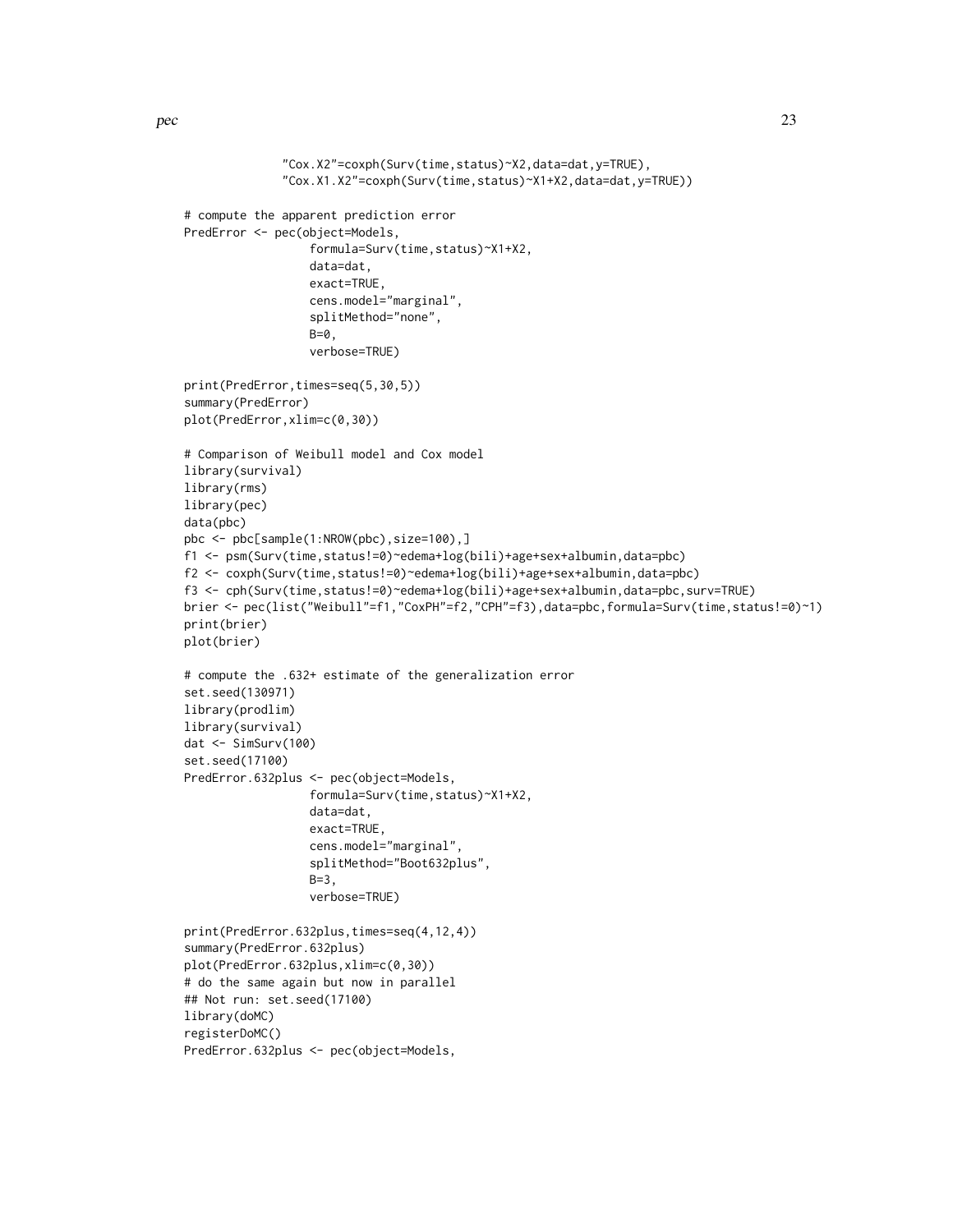```
formula=Surv(time,status)~X1+X2,
                  data=dat,
                  exact=TRUE,
                  cens.model="marginal",
                  splitMethod="Boot632plus",
                  B=3,
                  verbose=TRUE)
## End(Not run)
# assessing parametric survival models in learn/validation setting
learndat <- SimSurv(50)
testdat <- SimSurv(30)
library(rms)
f1 <- psm(Surv(time,status)~X1+X2,data=learndat)
f2 <- psm(Surv(time,status)~X1,data=learndat)
pf <- pec(list(f1,f2),formula=Surv(time,status)~1,data=testdat,maxtime=200)
plot(pf)
summary(pf)
# ---------------- competing risks -----------------
library(survival)
library(riskRegression)
library(cmprsk)
library(pec)
cdat <- SimCompRisk(100)
data(cdat)
f1 <- CSC(Hist(time,event)~X1+X2,cause=2,data=cdat)
f1a <- CSC(Hist(time,event)~X1+X2,cause=2,data=cdat,survtype="surv")
f2 <- CSC(Hist(time,event)~X1,data=cdat,cause=2)
require(cmprsk)
## predict.crr <- cmprsk:::predict.crr
f3 <- FGR(Hist(time,event)~X1+X2,cause=2,data=cdat)
f4 <- FGR(Hist(time,event)~X1+X2,cause=2,data=cdat)
p1 <- pec(list(f1,f1a,f2,f3,f4),formula=Hist(time,event)~1,data=cdat,cause=2)
```
pecCforest *S3-wrapper function for cforest from the party package*

# Description

S3-wrapper function for cforest from the party package

#### Usage

pecCforest(formula, data, ...)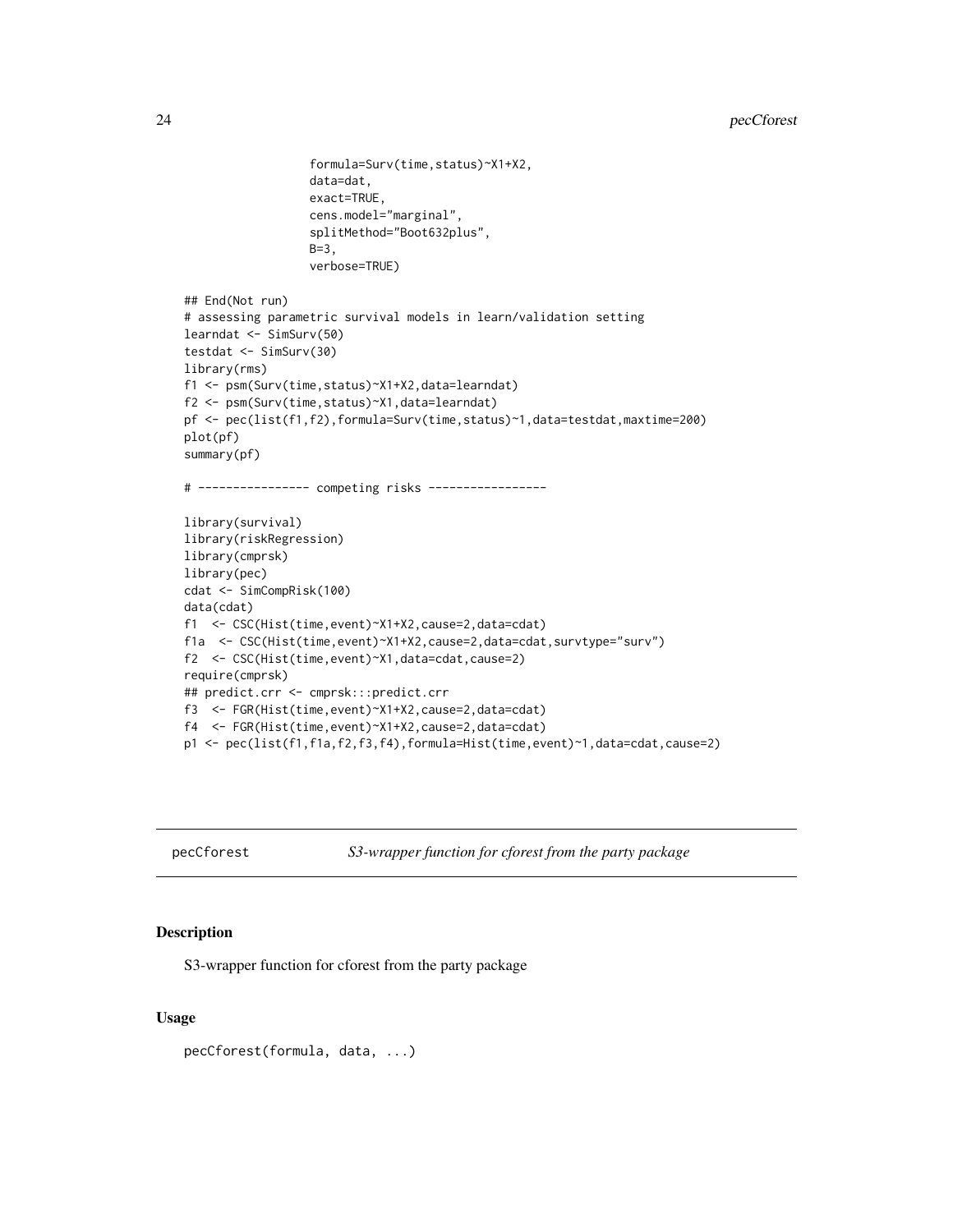#### <span id="page-24-0"></span>pecCtree 25

# Arguments

| formula | Passed on as is. See cforest of the party package       |
|---------|---------------------------------------------------------|
| data    | Passed on as is. See cforest of the party package       |
| .       | Passed on as they are. See cforest of the party package |

# Details

See cforest of the party package.

# Value

list with two elements: cforest and call

# References

Ulla B. Mogensen, Hemant Ishwaran, Thomas A. Gerds (2012). Evaluating Random Forests for Survival Analysis Using Prediction Error Curves. Journal of Statistical Software, 50(11), 1-23. URL http://www.jstatsoft.org/v50/i11/.

pecCtree *S3-Wrapper for ctree.*

# Description

The call is added to an ctree object

# Usage

```
pecCtree(...)
```
# Arguments

... passed to ctree

# Value

list with two elements: ctree and call

#### Author(s)

Thomas A. Gerds <tag@biostat.ku.dk>

# See Also

pecCforest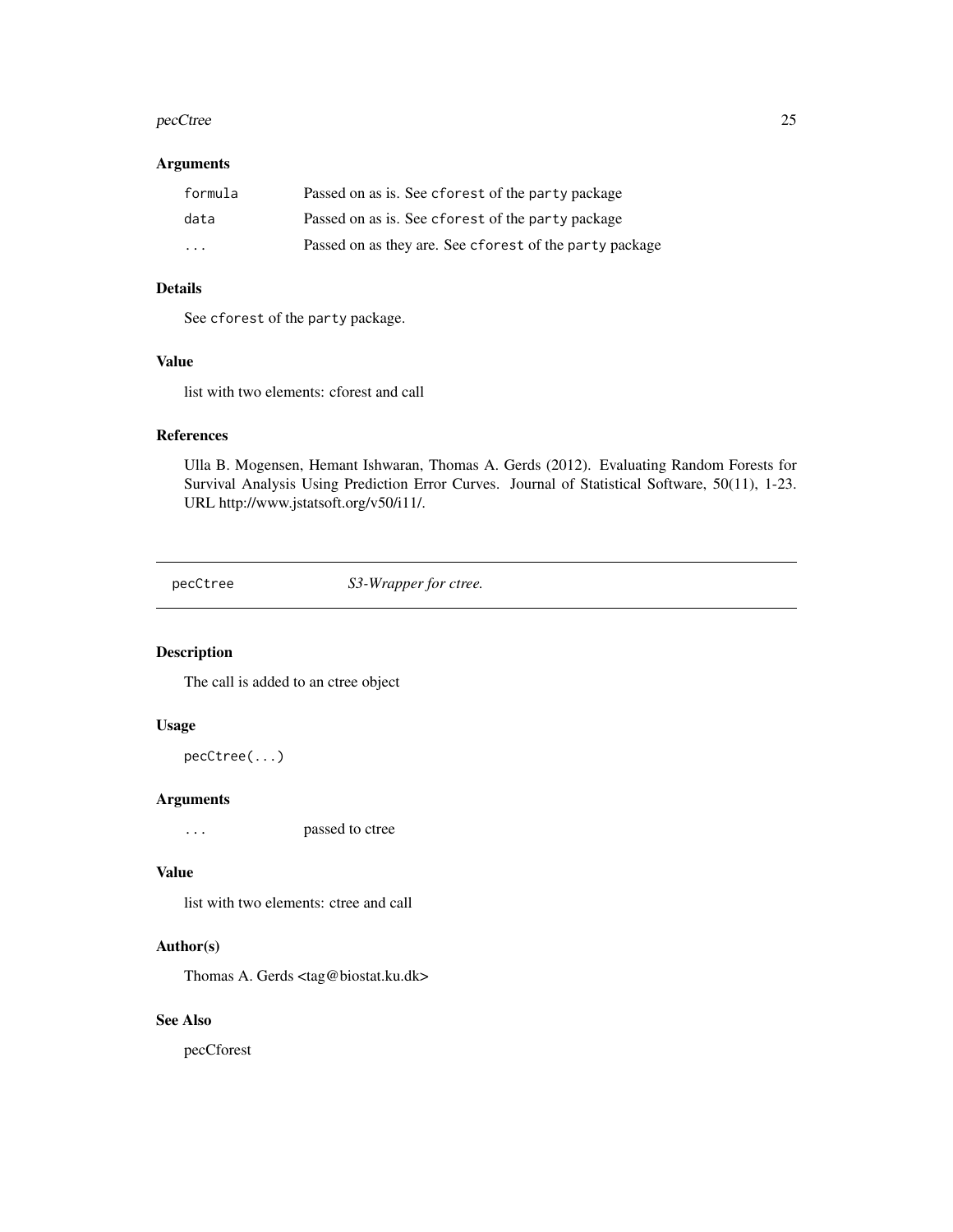# Examples

```
library(prodlim)
library(party)
library(survival)
set.seed(50)
d \leftarrow SimSurv(50)
nd <- data.frame(X1=c(0,1,0),X2=c(-1,0,1))
f <- pecCtree(Surv(time,status)~X1+X2,data=d)
predictSurvProb(f,newdata=nd,times=c(3,8))
```
pecRpart *Predict survival based on rpart tree object*

# Description

Combines the rpart result with a stratified Kaplan-Meier (prodlim) to predict survival

# Usage

```
pecRpart(formula, data, ...)
```
# Arguments

| formula | passed to rpart |
|---------|-----------------|
| data    | passed to rpart |
| .       | passed to rpart |

# Value

list with three elements: ctree and call

#### Examples

```
library(prodlim)
library(rpart)
library(survival)
set.seed(50)
d \leftarrow SimSurv(50)
nd <- data.frame(X1=c(0,1,0),X2=c(-1,0,1))
f <- pecRpart(Surv(time,status)~X1+X2,data=d)
predictSurvProb(f,newdata=nd,times=c(3,8))
```
<span id="page-25-0"></span>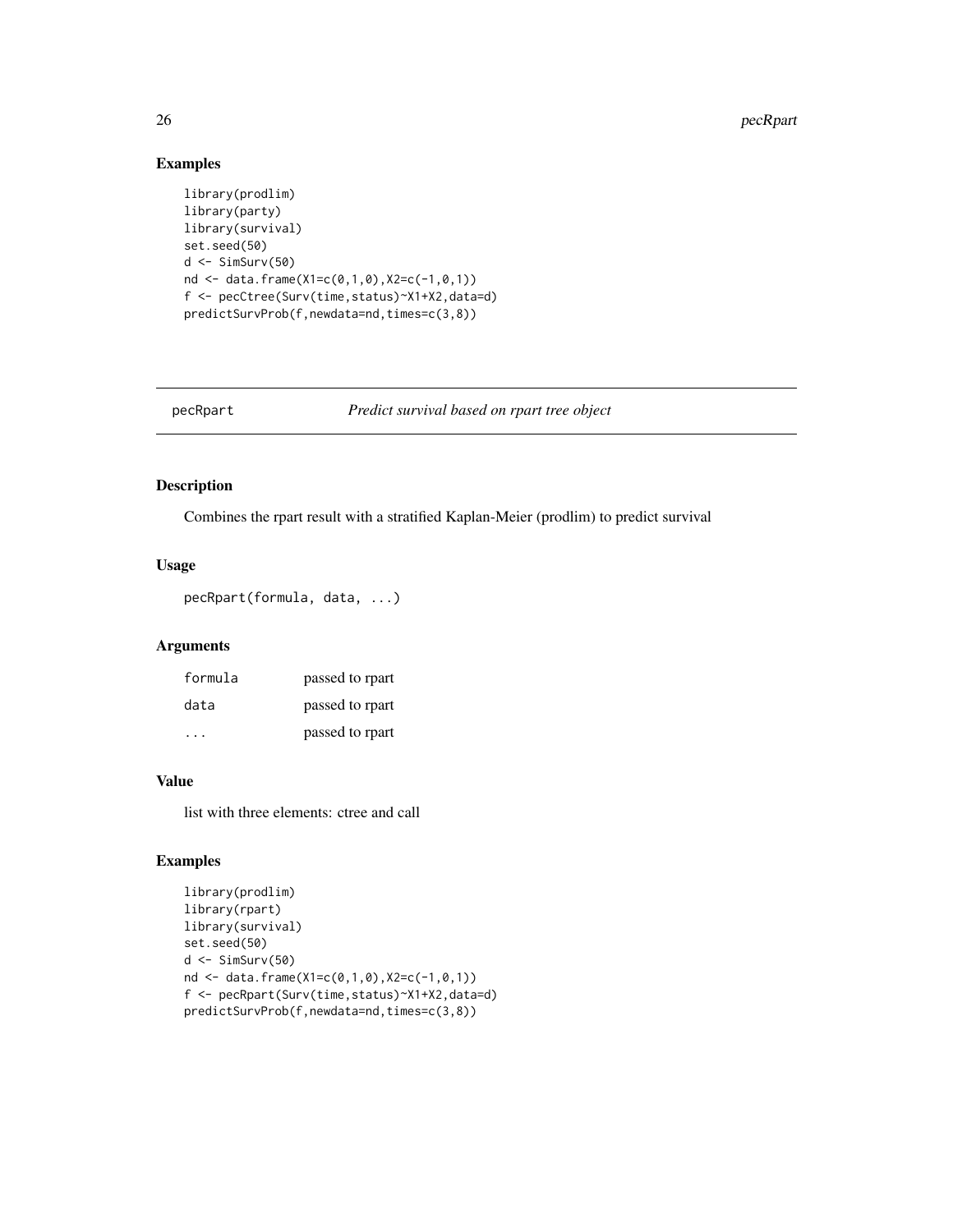<span id="page-26-1"></span><span id="page-26-0"></span>

# Description

Plotting prediction error curves for one or more prediction models.

# Usage

```
## S3 method for class 'pec'
plot(x, what, models, xlim = c(x$start, x$minmaxtime),
 ylim = c(0, 0.3), xlab = "Time", ylab, axes = TRUE, col, lty, lwd, type,
  smooth = FALSE, add.refline = FALSE, add = FALSE, legend = ifelse(add,
 FALSE, TRUE), special = FALSE, ...)
```
# Arguments

| x           | Object of class pec obtained with function pec.                                                                                                                                                                                                               |
|-------------|---------------------------------------------------------------------------------------------------------------------------------------------------------------------------------------------------------------------------------------------------------------|
| what        | The name of the entry in x. Defauls to PredErr Other choices are AppErr,<br>BootCvErr, Boot632, Boot632plus.                                                                                                                                                  |
| models      | Specifies models in x\$models for which the prediction error curves are drawn.<br>Defaults to all models.                                                                                                                                                     |
| xlim        | Plotting range on the x-axis.                                                                                                                                                                                                                                 |
| ylim        | Plotting range on the y-axis.                                                                                                                                                                                                                                 |
| xlab        | Label given to the x-axis.                                                                                                                                                                                                                                    |
| ylab        | Label given to the y-axis.                                                                                                                                                                                                                                    |
| axes        | Logical. If FALSE no axes are drawn.                                                                                                                                                                                                                          |
| col         | Vector of colors given to the curves of models in the order determined by<br>models.                                                                                                                                                                          |
| lty         | Vector of Ity's given to the curves of models in the order determined by models.                                                                                                                                                                              |
| lwd         | Vector of lwd's given to the curves of models in the order determined by models.                                                                                                                                                                              |
| type        | Plotting type: either "1" or "s", see lines.                                                                                                                                                                                                                  |
| smooth      | Logical. If TRUE the plotting values are smoothed with the function smooth<br>$kind="3R".$                                                                                                                                                                    |
| add.refline | Logical. If TRUE a dotted horizontal line is drawn as a symbol for the naive rule<br>that predicts probability .5 at all cutpoints (i.e. time points in survival analysis).                                                                                   |
| add         | Logical. If TRUE only lines are added to an existing device                                                                                                                                                                                                   |
| legend      | if TRUE a legend is plotted by calling the function legend. Optional arguments<br>of the function legend can be given in the form legend. x=val where x is the<br>name of the argument and val the desired value. See also Details.                           |
| special     | Logical. If TRUE the bootstrap curves of models are plotted together with predErr<br>of models by invoking the function Special. Optional arguments of the func-<br>tion Special can be given in the form special. x=val as with legend. See also<br>Details. |
| .           | Extra arguments that are passed to plot.                                                                                                                                                                                                                      |
|             |                                                                                                                                                                                                                                                               |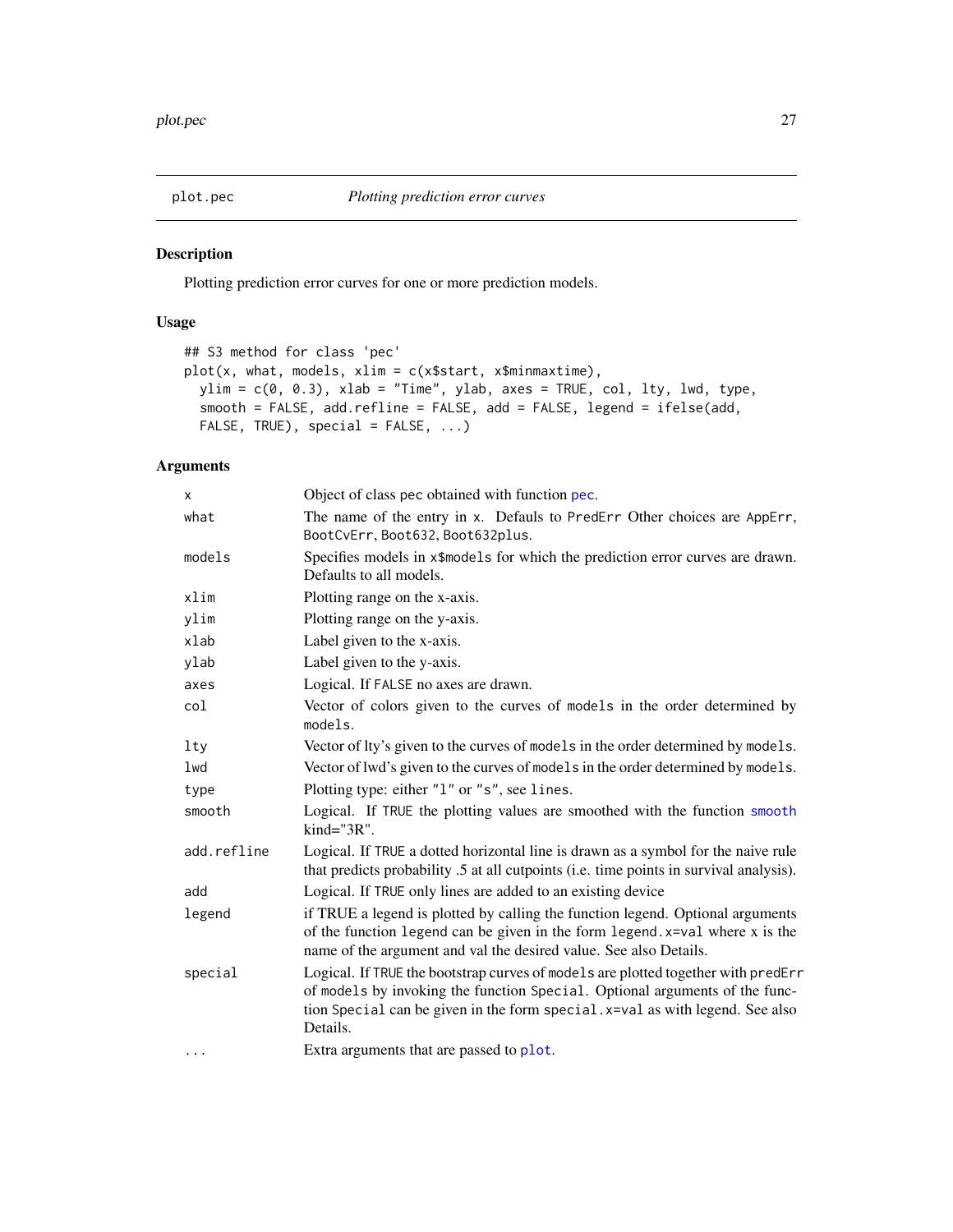# Details

From version 2.0.1 on the arguments legend.text, legend.args, lines.type, lwd.lines, specials are obsolete and only available for backward compatibility. Instead arguments for the invoked functions legend, axis, Special are simply specified as legend.lty=2. The specification is not case sensitive, thus Legend.lty=2 or LEGEND.lty=2 will have the same effect. The function axis is called twice, and arguments of the form axis1.labels, axis1.at are used for the time axis whereas axis2.pos, axis1.labels, etc. are used for the y-axis.

These arguments are processed via ...{} of plot.pec and inside by using the function resolveSmartArgs. Documentation of these arguments can be found in the help pages of the corresponding functions.

# Value

The (invisible) object.

# Author(s)

Ulla B. Mogensen <ulmo@biostat.ku.dk>, Thomas A. Gerds <tag@biostat.ku.dk>

#### See Also

[pec](#page-16-1)[summary.pec](#page-36-1)[Special](#page-43-1)[prodlim](#page-0-0)

#### Examples

```
# simulate data
# with a survival response and two predictors
library(prodlim)
library(survival)
set.seed(280180)
dat <- SimSurv(100)
# fit some candidate Cox models and
# compute the Kaplan-Meier estimate
Models <- list("Kaplan.Meier"=survfit(Surv(time.status)~1.data=dat).
               "Cox.X1"=coxph(Surv(time,status)~X1,data=dat),
               "Cox.X2"=coxph(Surv(time,status)~X2,data=dat),
               "Cox.X1.X2"=coxph(Surv(time,status)~X1+X2,data=dat))
Models <- list("Cox.X1"=coxph(Surv(time,status)~X1,data=dat),
               "Cox.X2"=coxph(Surv(time,status)~X2,data=dat),
               "Cox.X1.X2"=coxph(Surv(time,status)~X1+X2,data=dat))
# compute the .632+ estimate of the generalization error
set.seed(17100)
PredError.632plus <- pec(object=Models,
                         formula=Surv(time,status)~X1+X2,
                         data=dat,
                         exact=TRUE,
                         cens.model="marginal",
                         splitMethod="boot632plus",
```
<span id="page-27-0"></span>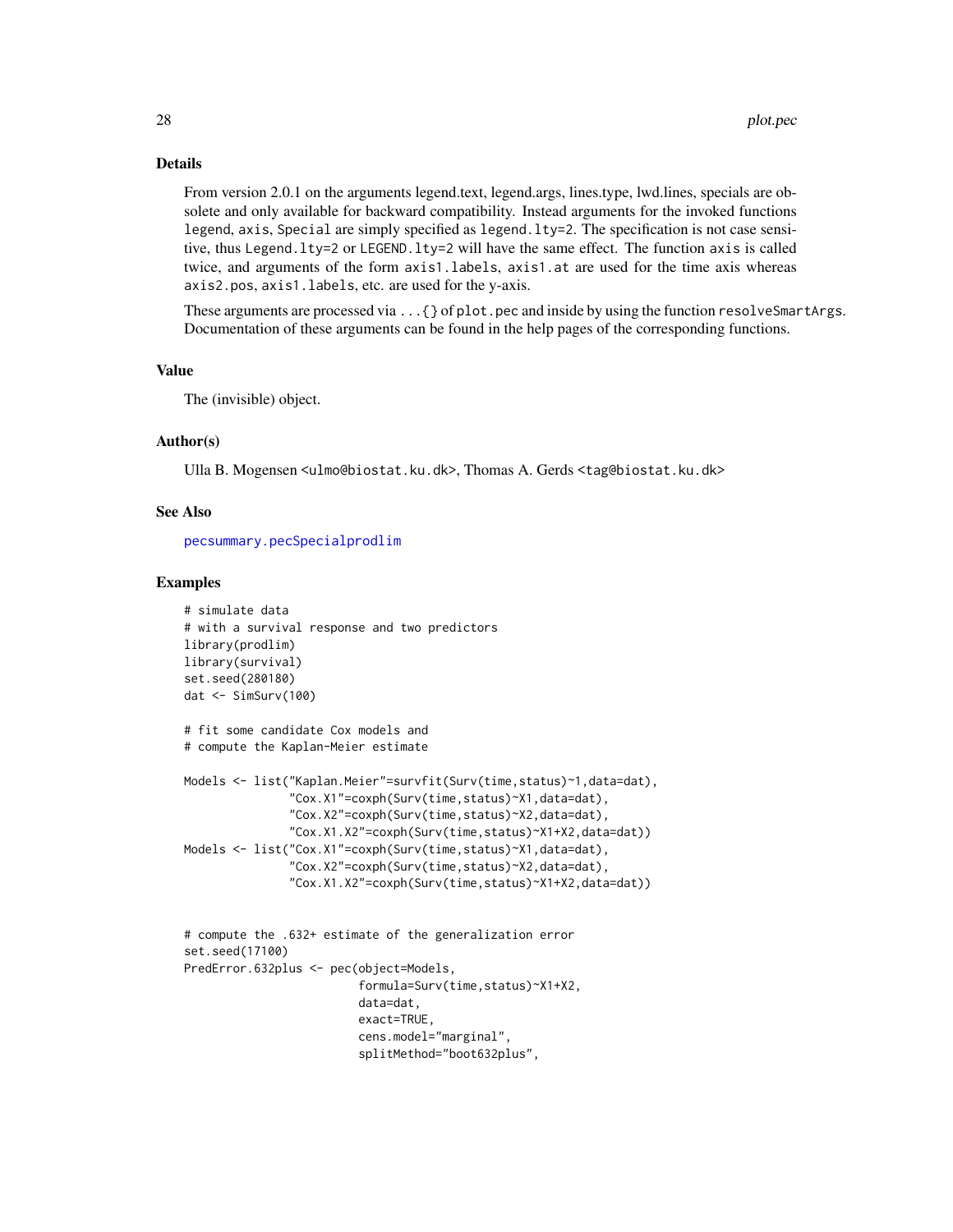# <span id="page-28-0"></span>plotPredictEventProb 29

```
B=5,keep.matrix=TRUE,
                         verbose=TRUE)
# plot the .632+ estimates of the generalization error
plot(PredError.632plus,xlim=c(0,30))
# plot the bootstrapped curves, .632+ estimates of the generalization error
# and Apparent error for the Cox model 'Cox.X1' with the 'Cox.X2' model
# as benchmark
plot(PredError.632plus,
    xlim=c(0,30),
    models="Cox.X1",
    special=TRUE,
    special.bench="Cox.X2",
     special.benchcol=2,
     special.addprederr="AppErr")
```
plotPredictEventProb *Plotting predicted survival curves.*

# Description

Ploting time-dependent event risk predictions.

#### Usage

```
plotPredictEventProb(x, newdata, times, cause = 1, xlim, ylim, xlab, ylab,
  axes = TRUE, col, density, lty, lwd, add = FALSE, legend = TRUE,
 percent = FALSE, ...
```
#### Arguments

| X       | Object specifying an event risk prediction model.                                        |
|---------|------------------------------------------------------------------------------------------|
| newdata | A data frame with the same variable names as those that were used to fit the<br>model x. |
| times   | Vector of times at which to return the estimated probabilities.                          |
| cause   | Show predicted risk of events of this cause                                              |
| xlim    | Plotting range on the x-axis.                                                            |
| ylim    | Plotting range on the y-axis.                                                            |
| xlab    | Label given to the x-axis.                                                               |
| ylab    | Label given to the y-axis.                                                               |
| axes    | Logical. If FALSE no axes are drawn.                                                     |
| col     | Vector of colors given to the survival curve.                                            |
| density | Densitiy of the color – useful for showing many (overlapping) curves.                    |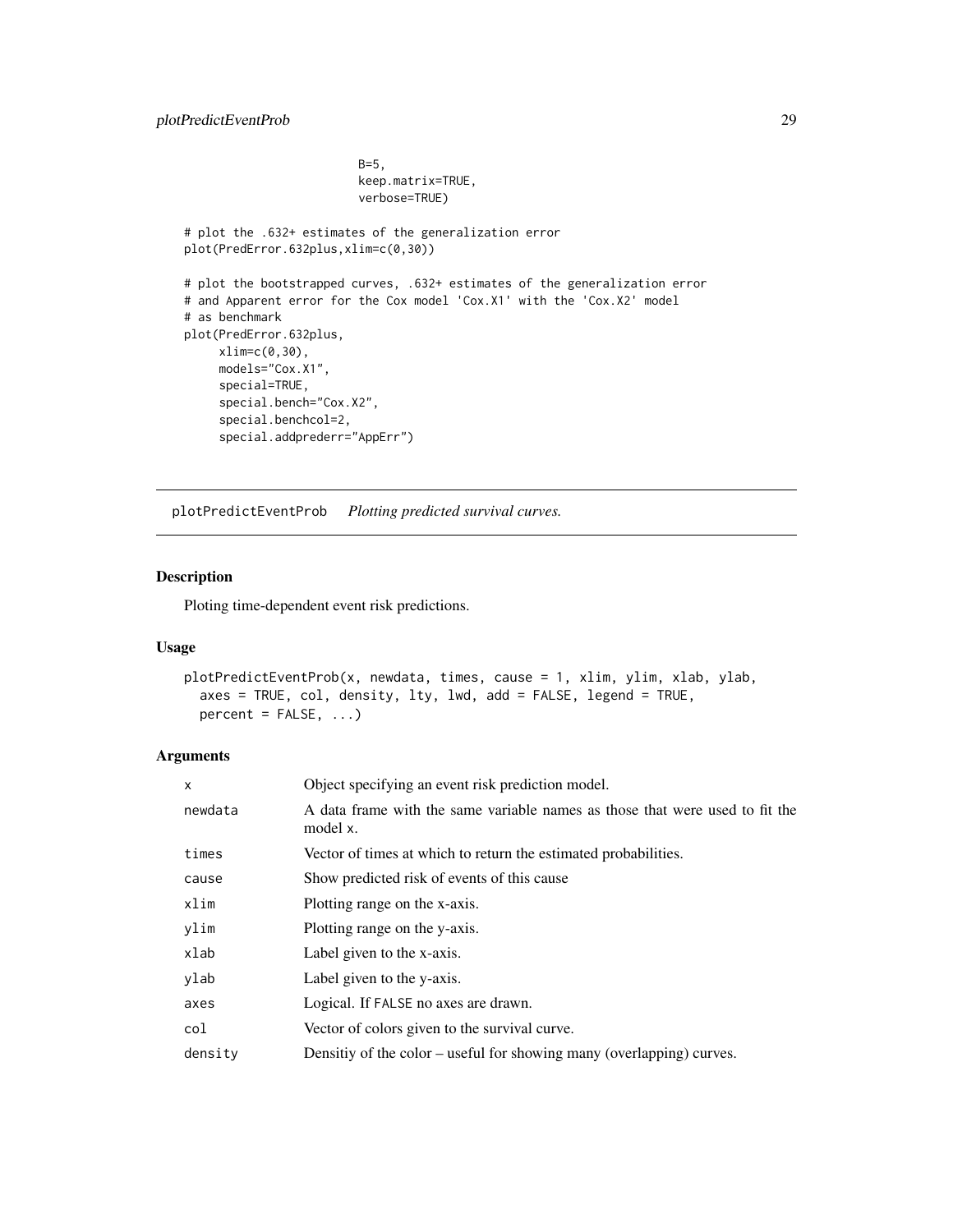<span id="page-29-0"></span>

| $1$ ty                  | Vector of Ity's given to the survival curve.                                                                                                                                                                                                 |
|-------------------------|----------------------------------------------------------------------------------------------------------------------------------------------------------------------------------------------------------------------------------------------|
| lwd                     | Vector of lwd's given to the survival curve.                                                                                                                                                                                                 |
| add                     | Logical. If TRUE only lines are added to an existing device                                                                                                                                                                                  |
| legend                  | Logical. If TRUE a legend is plotted by calling the function legend. Optional<br>arguments of the function legend can be given in the form legend. x=val where<br>x is the name of the argument and val the desired value. See also Details. |
| percent                 | Logical. If TRUE the y-axis is labeled in percent.                                                                                                                                                                                           |
| $\cdot$ $\cdot$ $\cdot$ | Parameters that are filtered by SmartControl and then passed to the functions:<br>plot, axis, legend.                                                                                                                                        |

# Details

Arguments for the invoked functions legend and axis are simply specified as legend.lty=2. The specification is not case sensitive, thus Legend.lty=2 or LEGEND.lty=2 will have the same effect. The function axis is called twice, and arguments of the form axis1.labels, axis1.at are used for the time axis whereas axis2.pos, axis1.labels, etc. are used for the y-axis.

These arguments are processed via ...{} of plotPredictEventProb and inside by using the function SmartControl.

# Value

The (invisible) object.

#### Author(s)

Ulla B. Mogensen <ulmo@biostat.ku.dk>, Thomas A. Gerds <tag@biostat.ku.dk>

# References

Ulla B. Mogensen, Hemant Ishwaran, Thomas A. Gerds (2012). Evaluating Random Forests for Survival Analysis Using Prediction Error Curves. Journal of Statistical Software, 50(11), 1-23. URL http://www.jstatsoft.org/v50/i11/.

# See Also

[predictEventProb](#page-31-1)[prodlim](#page-0-0)

# Examples

# generate some competing risk data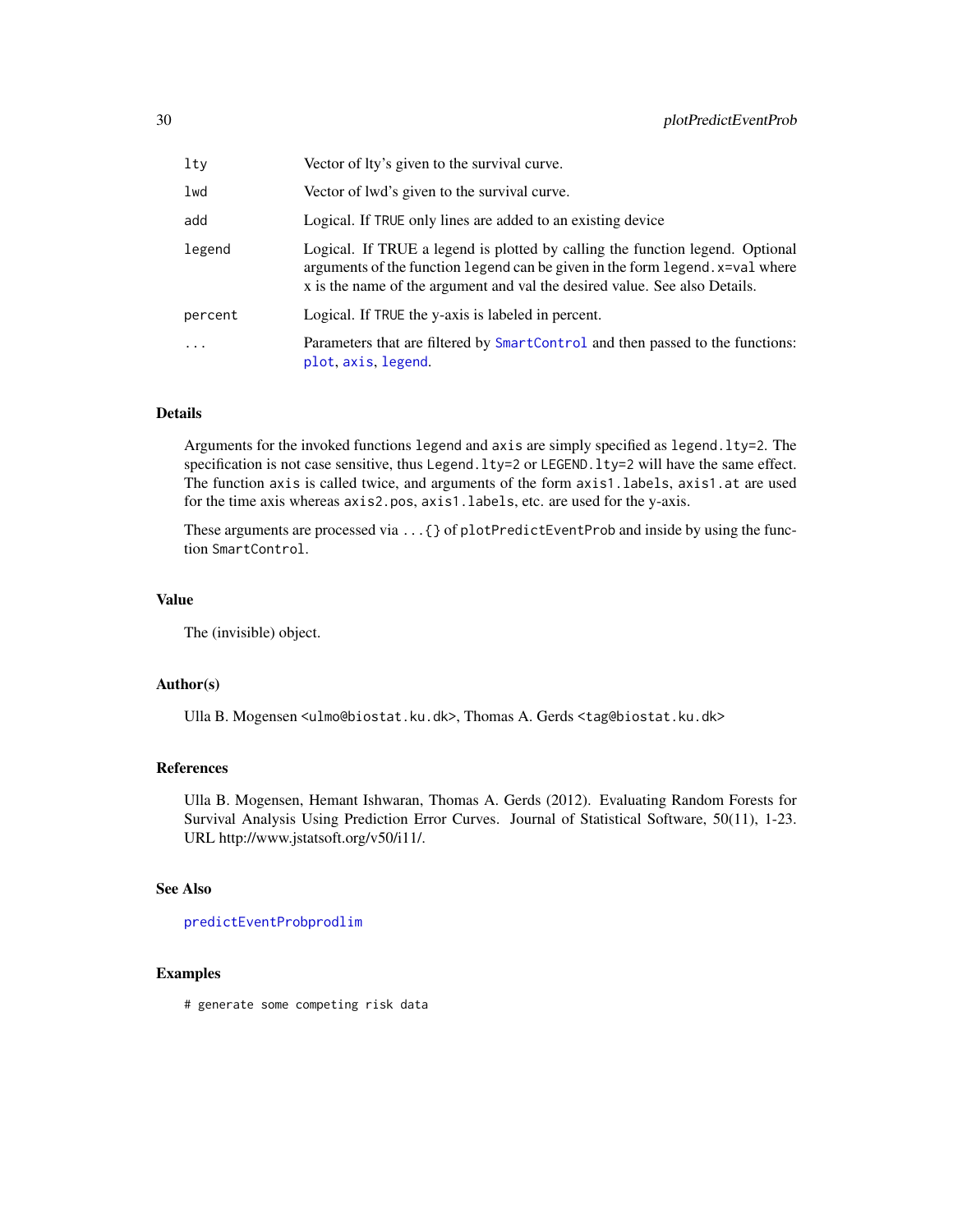<span id="page-30-0"></span>plotPredictSurvProb *Plotting predicted survival curves.*

# Description

Ploting prediction survival curves for one prediction model using predictSurvProb .

# Usage

```
plotPredictSurvProb(x, newdata, times, xlim, ylim, xlab, ylab, axes = TRUE,
 col, density, lty, lwd, add = FALSE, legend = TRUE, percent = FALSE,
  ...)
```
# Arguments

| $\mathsf{x}$ | A survival prediction model including call and formula object.                                                                                                                                                                               |
|--------------|----------------------------------------------------------------------------------------------------------------------------------------------------------------------------------------------------------------------------------------------|
| newdata      | A data frame with the same variable names as those that were used to fit the<br>model x.                                                                                                                                                     |
| times        | Vector of times at which to return the estimated probabilities.                                                                                                                                                                              |
| xlim         | Plotting range on the x-axis.                                                                                                                                                                                                                |
| ylim         | Plotting range on the y-axis.                                                                                                                                                                                                                |
| xlab         | Label given to the x-axis.                                                                                                                                                                                                                   |
| ylab         | Label given to the y-axis.                                                                                                                                                                                                                   |
| axes         | Logical. If FALSE no axes are drawn.                                                                                                                                                                                                         |
| col          | Vector of colors given to the survival curve.                                                                                                                                                                                                |
| density      | Densitiy of the color – useful for showing many (overlapping) curves.                                                                                                                                                                        |
| lty          | Vector of Ity's given to the survival curve.                                                                                                                                                                                                 |
| lwd          | Vector of lwd's given to the survival curve.                                                                                                                                                                                                 |
| add          | Logical. If TRUE only lines are added to an existing device                                                                                                                                                                                  |
| legend       | Logical. If TRUE a legend is plotted by calling the function legend. Optional<br>arguments of the function legend can be given in the form legend. x=val where<br>x is the name of the argument and val the desired value. See also Details. |
| percent      | Logical. If TRUE the y-axis is labeled in percent.                                                                                                                                                                                           |
| $\cdots$     | Parameters that are filtered by SmartControl and then passed to the functions:<br>plot, axis, legend.                                                                                                                                        |

# Details

Arguments for the invoked functions legend and axis are simply specified as legend.lty=2. The specification is not case sensitive, thus Legend.lty=2 or LEGEND.lty=2 will have the same effect. The function axis is called twice, and arguments of the form axis1.labels, axis1.at are used for the time axis whereas axis2.pos, axis1.labels, etc. are used for the y-axis.

These arguments are processed via ...{} of plotPredictSurvProb and inside by using the function SmartControl.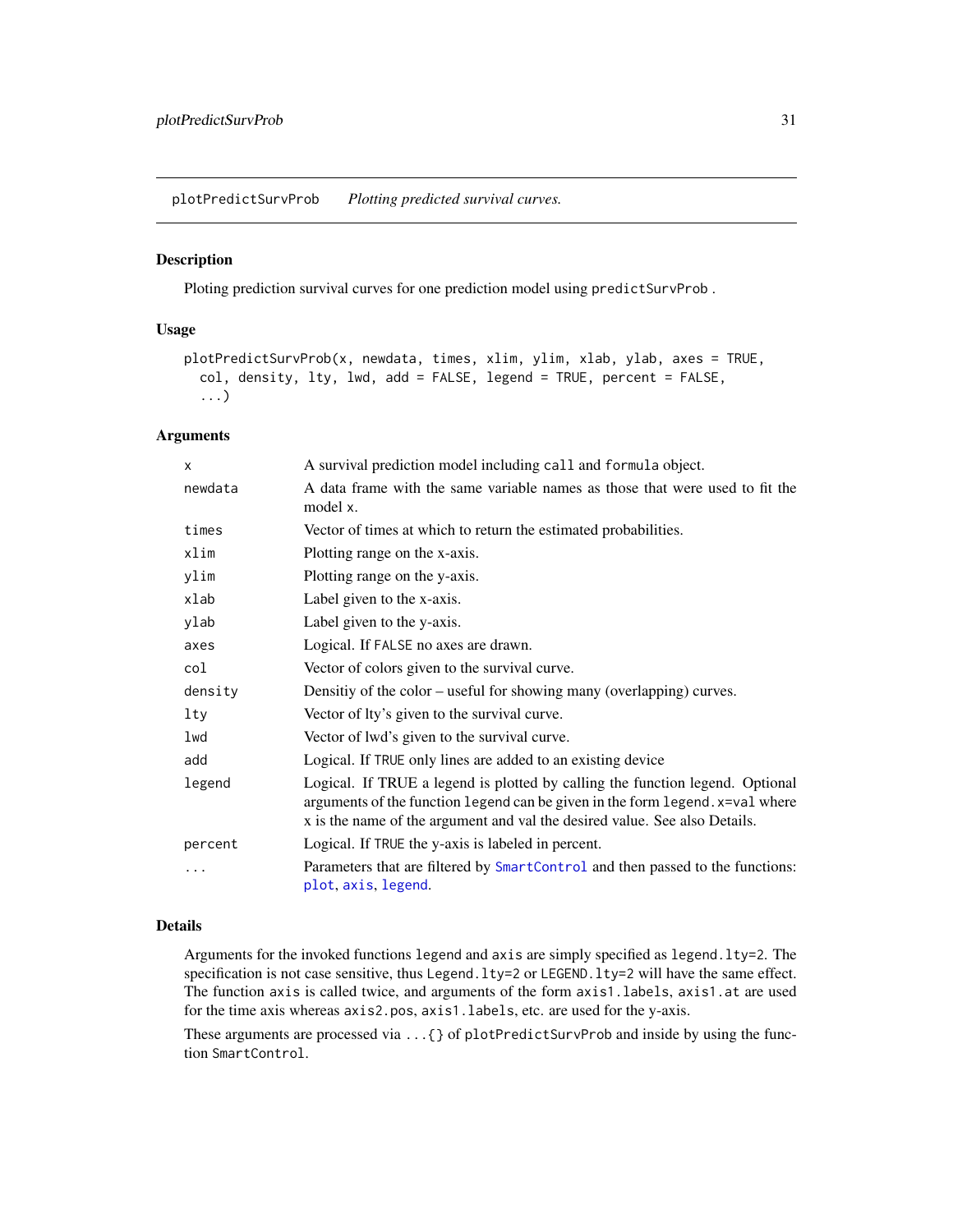# <span id="page-31-0"></span>Value

The (invisible) object.

# Author(s)

Ulla B. Mogensen <ulmo@biostat.ku.dk>, Thomas A. Gerds <tag@biostat.ku.dk>

# References

Ulla B. Mogensen, Hemant Ishwaran, Thomas A. Gerds (2012). Evaluating Random Forests for Survival Analysis Using Prediction Error Curves. Journal of Statistical Software, 50(11), 1-23. URL http://www.jstatsoft.org/v50/i11/.

# See Also

[predictSurvProb](#page-34-1)[prodlim](#page-0-0)

# Examples

```
# generate some survival data
library(prodlim)
d <- SimSurv(100)
# then fit a Cox model
library(rms)
coxmodel <- cph(Surv(time,status)~X1+X2,data=d,surv=TRUE)
# plot predicted survival probabilities for all time points
ttt <- sort(unique(d$time))
# and for selected predictor values:
ndat <- data.frame(X1=c(0.25,0.25,-0.05,0.05),X2=c(0,1,0,1))
plotPredictSurvProb(coxmodel,newdata=ndat,times=ttt)
# the same can be done e.g. for a randomSurvivalForest model
library(randomForestSRC)
rsfmodel <- rfsrc(Surv(time,status)~X1+X2,data=d)
plotPredictSurvProb(rsfmodel,newdata=ndat,times=ttt)
```
<span id="page-31-1"></span>predictEventProb *Predicting event probabilities (cumulative incidences) in competing risk models.*

# Description

Function to extract event probability predictions from various modeling approaches. The most prominent one is the combination of cause-specific Cox regression models which can be fitted with the function cumincCox from the package compRisk.

#### Usage

```
predictEventProb(object, newdata, times, cause, ...)
```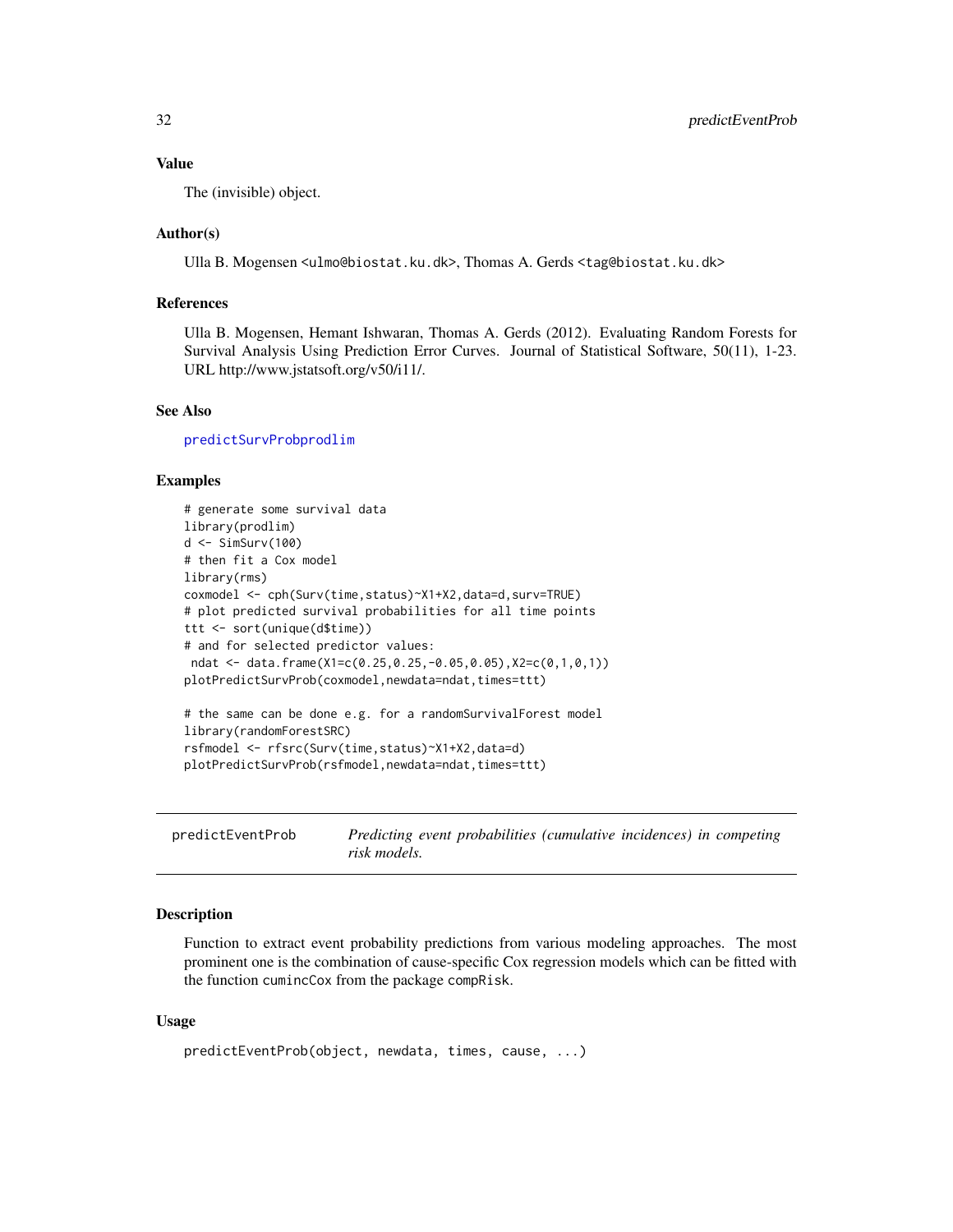# predictEventProb 33

#### Arguments

| object                  | A fitted model from which to extract predicted event probabilities                                                                |
|-------------------------|-----------------------------------------------------------------------------------------------------------------------------------|
| newdata                 | A data frame containing predictor variable combinations for which to compute<br>predicted event probabilities.                    |
| times                   | A vector of times in the range of the response variable, for which the cumulative<br>incidences event probabilities are computed. |
| cause                   | Identifies the cause of interest among the competing events.                                                                      |
| $\cdot$ $\cdot$ $\cdot$ | Additional arguments that are passed on to the current method.                                                                    |

# Details

The function predictEventProb is a generic function that means it invokes specifically designed functions depending on the 'class' of the first argument.

See [predictSurvProb](#page-34-1).

# Value

A matrix with as many rows as NROW(newdata) and as many columns as length(times). Each entry should be a probability and in rows the values should be increasing.

#### Author(s)

Thomas A. Gerds <tag@biostat.ku.dk>

#### See Also

See [predictSurvProb](#page-34-1).

#### Examples

```
library(pec)
library(CoxBoost)
library(survival)
library(riskRegression)
library(prodlim)
train <- SimCompRisk(100)
test <- SimCompRisk(10)
cox.fit <- CSC(Hist(time,cause)~X1+X2,data=train)
predictEventProb(cox.fit,newdata=test,times=seq(1:10),cause=1)
## cb.fit <- coxboost(Hist(time,cause)~X1+X2,cause=1,data=train,stepno=10)
## predictEventProb(cb.fit,newdata=test,times=seq(1:10),cause=1)
## with strata
```

```
cox.fit2 <- CSC(list(Hist(time,cause)~strata(X1)+X2,Hist(time,cause)~X1+X2),data=train)
predictEventProb(cox.fit2,newdata=test,times=seq(1:10),cause=1)
```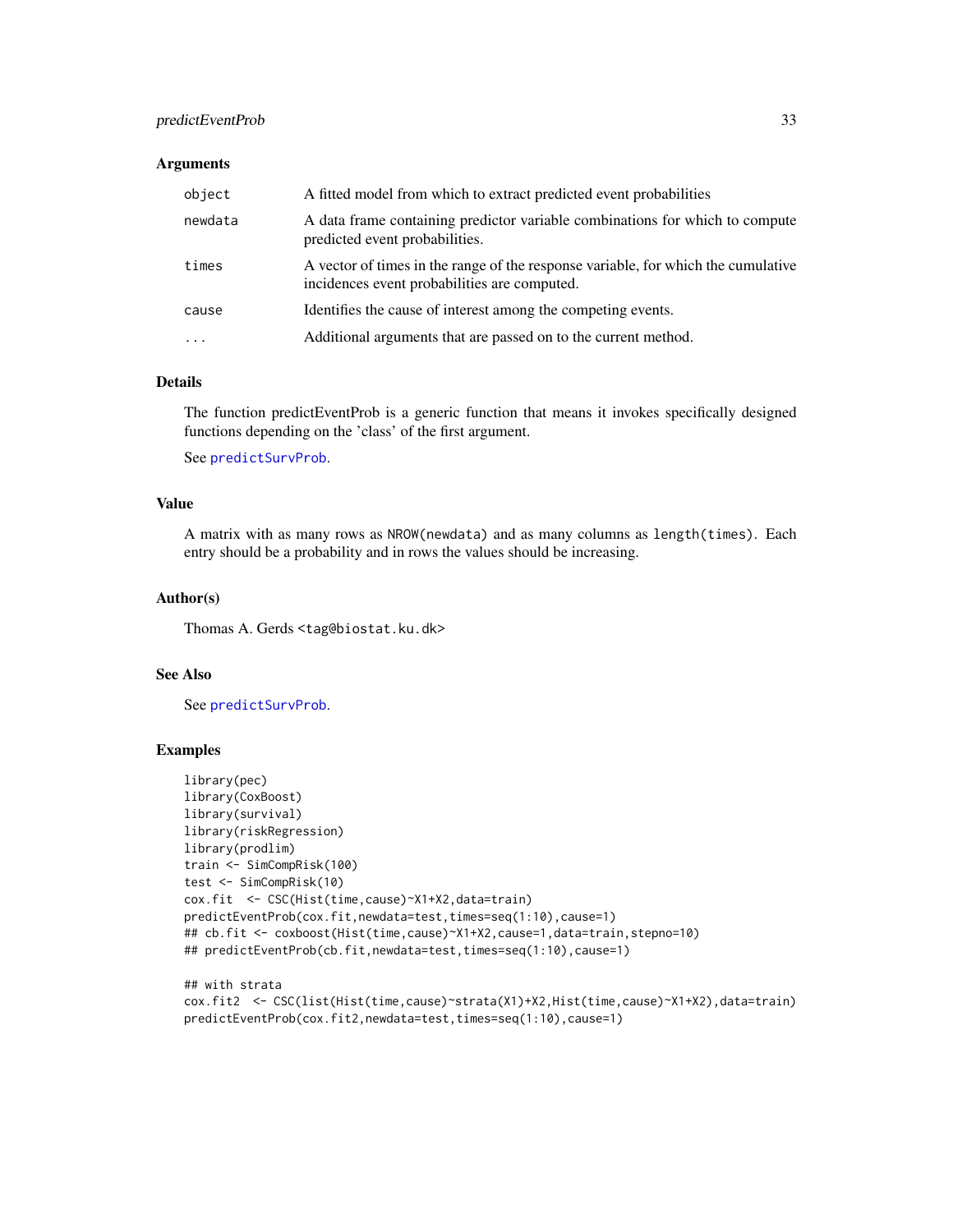<span id="page-33-0"></span>predictLifeYearsLost *Predicting life years lost (cumulative cumulative incidences) in competing risk models.*

# Description

Function to extract predicted life years lost from various modeling approaches. The most prominent one is the combination of cause-specific Cox regression models which can be fitted with the function cumincCox from the package compRisk.

#### Usage

```
predictLifeYearsLost(object, newdata, times, cause, ...)
```
# Arguments

| object    | A fitted model from which to extract predicted event probabilities                                                                |
|-----------|-----------------------------------------------------------------------------------------------------------------------------------|
| newdata   | A data frame containing predictor variable combinations for which to compute<br>predicted event probabilities.                    |
| times     | A vector of times in the range of the response variable, for which the cumulative<br>incidences event probabilities are computed. |
| cause     | Identifies the cause of interest among the competing events.                                                                      |
| $\ddotsc$ | Additional arguments that are passed on to the current method.                                                                    |

# Details

The function predictLifeYearsLost is a generic function that means it invokes specifically designed functions depending on the 'class' of the first argument.

See [predictSurvProb](#page-34-1).

# Value

A matrix with as many rows as NROW(newdata) and as many columns as length(times). Each entry should be a positive value and in rows the values should be increasing.

# Author(s)

Thomas A. Gerds <tag@biostat.ku.dk>

# See Also

[predictSurvProb](#page-34-1), [predictEventProb](#page-31-1).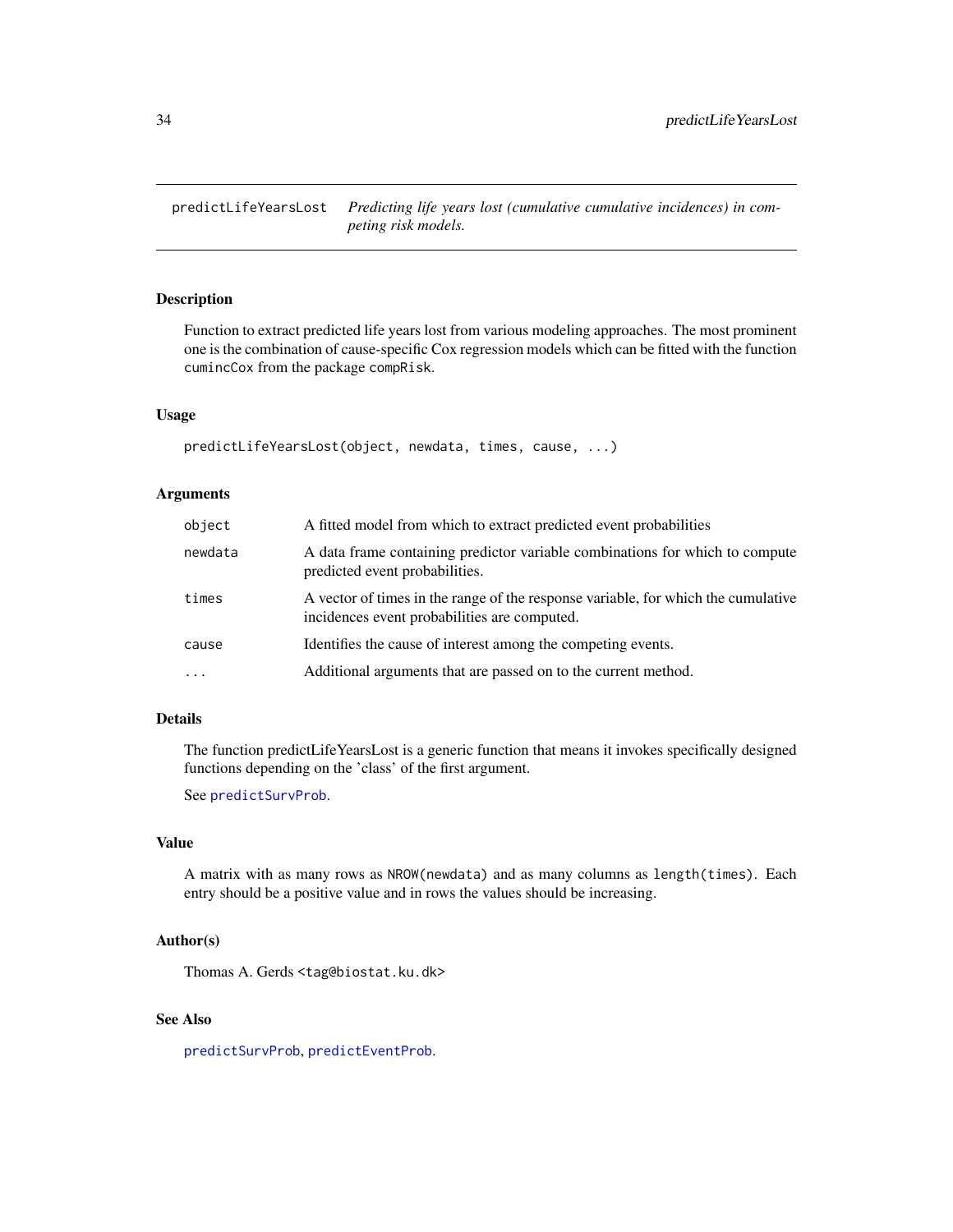# <span id="page-34-0"></span>predictSurvProb 35

# Examples

```
library(pec)
library(riskRegression)
library(survival)
library(prodlim)
train <- SimCompRisk(100)
test <- SimCompRisk(10)
fit <- CSC(Hist(time,cause)~X1+X2,data=train,cause=1)
predictLifeYearsLost(fit,newdata=test,times=seq(1:10),cv=FALSE,cause=1)
```
<span id="page-34-1"></span>predictSurvProb *Predicting survival probabilities*

# **Description**

Function to extract survival probability predictions from various modeling approaches. The most prominent one is the Cox regression model which can be fitted for example with 'coxph' and with 'cph'.

#### Usage

```
## S3 method for class 'aalen'
predictSurvProb(object,newdata,times,...)
## S3 method for class 'riskRegression'
predictSurvProb(object,newdata,times,...)
## S3 method for class 'cox.aalen'
predictSurvProb(object,newdata,times,...)
## S3 method for class 'cph'
predictSurvProb(object,newdata,times,...)
## S3 method for class 'coxph'
predictSurvProb(object,newdata,times,...)
## S3 method for class 'matrix'
predictSurvProb(object,newdata,times,...)
## S3 method for class 'selectCox'
predictSurvProb(object,newdata,times,...)
## S3 method for class 'pecCforest'
predictSurvProb(object,newdata,times,...)
## S3 method for class 'prodlim'
predictSurvProb(object,newdata,times,...)
## S3 method for class 'psm'
predictSurvProb(object,newdata,times,...)
## S3 method for class 'survfit'
predictSurvProb(object,newdata,times,...)
## S3 method for class 'pecRpart'
predictSurvProb(object,newdata,times,...)
#' \method{predictSurvProb}{pecCtree}(object,newdata,times,...)
```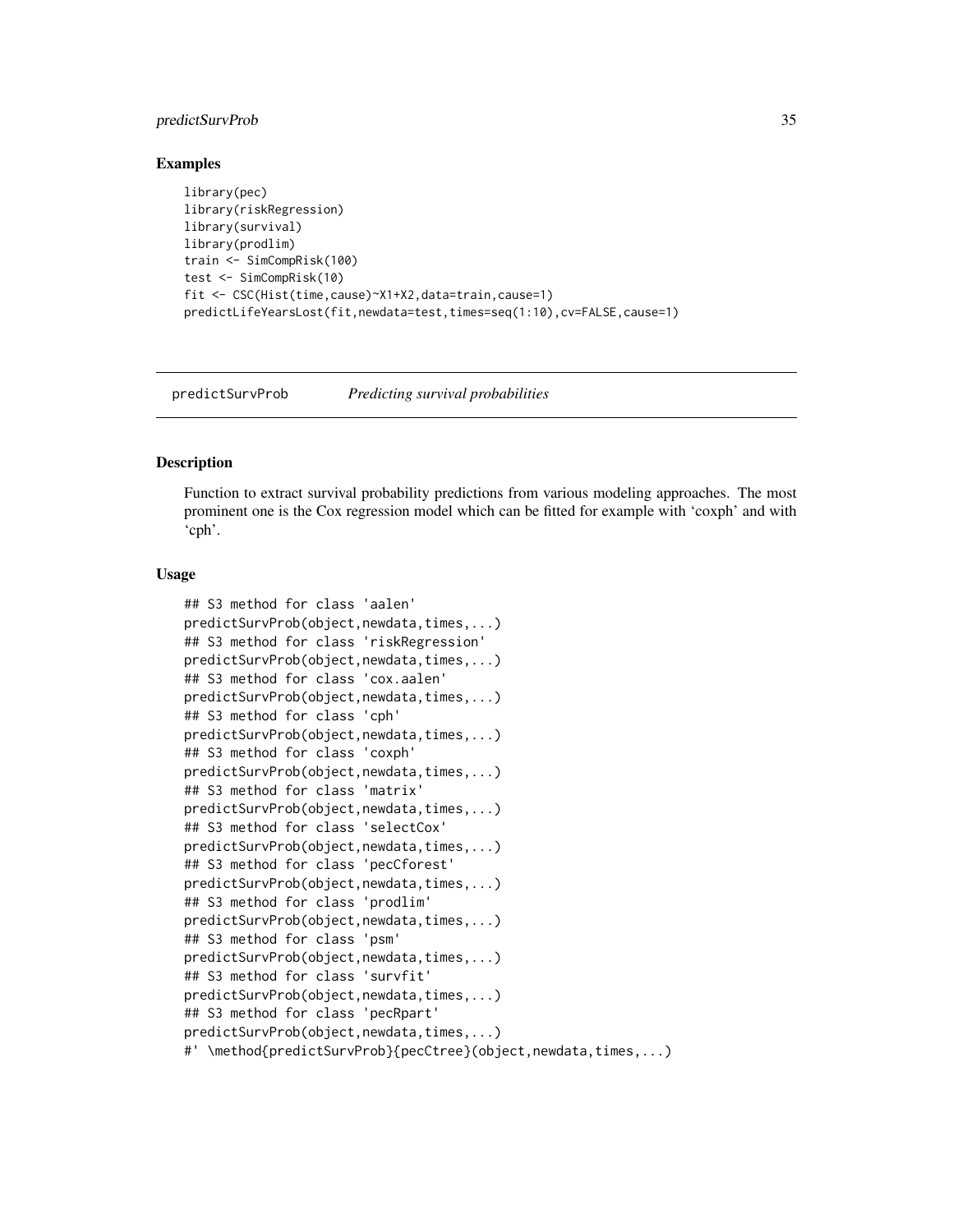#### <span id="page-35-0"></span>Arguments

| object   | A fitted model from which to extract predicted survival probabilities                                                                                         |
|----------|---------------------------------------------------------------------------------------------------------------------------------------------------------------|
| newdata  | A data frame containing predictor variable combinations for which to compute<br>predicted survival probabilities.                                             |
| times    | A vector of times in the range of the response variable, e.g. times when the<br>response is a survival object, at which to return the survival probabilities. |
| $\cdots$ | Additional arguments that are passed on to the current method.                                                                                                |

# Details

The function predictSurvProb is a generic function that means it invokes specifically designed functions depending on the 'class' of the first argument.

The function pec requires survival probabilities for each row in newdata at requested times. These probabilities are extracted from a fitted model of class CLASS with the function predictSurvProb. CLASS.

Currently there are predictSurvProb methods for objects of class cph (library rms), coxph (library survival), aalen (library timereg), cox.aalen (library timereg), rpart (library rpart), product.limit (library prodlim), survfit (library survival), psm (library rms)

# Value

A matrix with as many rows as NROW(newdata) and as many columns as length(times). Each entry should be a probability and in rows the values should be decreasing.

#### Note

In order to assess the predictive performance of a new survival model a specific predictSurvProb S3 method has to be written. For examples, see the bodies of the existing methods.

The performance of the assessment procedure, in particular for resampling where the model is repeatedly evaluated, will be improved by supressing in the call to the model all the computations that are not needed for probability prediction. For example, se.fit=FALSE can be set in the call to cph.

# Author(s)

Thomas A. Gerds <tag@biostat.ku.dk>

#### References

Ulla B. Mogensen, Hemant Ishwaran, Thomas A. Gerds (2012). Evaluating Random Forests for Survival Analysis Using Prediction Error Curves. Journal of Statistical Software, 50(11), 1-23. URL http://www.jstatsoft.org/v50/i11/.

#### See Also

[predict](#page-0-0),[survfit](#page-0-0)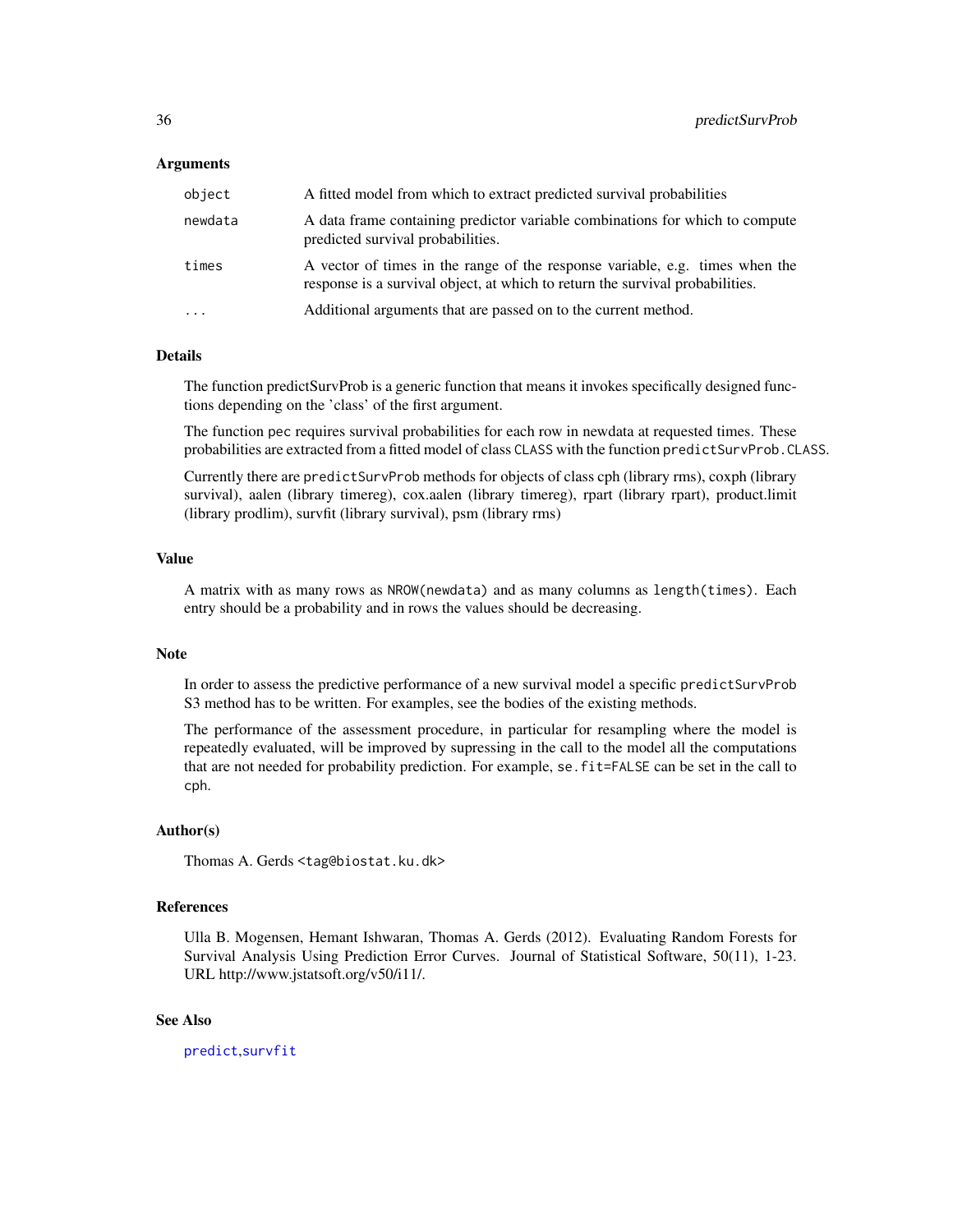#### <span id="page-36-0"></span>print.pec 37

#### Examples

```
# generate some survival data
library(prodlim)
set.seed(100)
d <- SimSurv(100)
# then fit a Cox model
library(rms)
coxmodel <- cph(Surv(time,status)~X1+X2,data=d,surv=TRUE)
# predicted survival probabilities can be extracted
# at selected time-points:
ttt <- quantile(d$time)
# for selected predictor values:
ndat <- data.frame(X1=c(0.25,0.25,-0.05,0.05),X2=c(0,1,0,1))
# as follows
predictSurvProb(coxmodel,newdata=ndat,times=ttt)
# stratified cox model
sfit <- coxph(Surv(time,status)~strata(X1)+X2,data=d,y=TRUE)
predictSurvProb(sfit,newdata=d[1:3,],times=c(1,3,5,10))
## simulate some learning and some validation data
learndat <- SimSurv(100)
valdat <- SimSurv(100)
## use the learning data to fit a Cox model
library(survival)
fitCox <- coxph(Surv(time,status)~X1+X2,data=learndat)
## suppose we want to predict the survival probabilities for all patients
## in the validation data at the following time points:
## 0, 12, 24, 36, 48, 60
psurv <- predictSurvProb(fitCox,newdata=valdat,times=seq(0,60,12))
## This is a matrix with survival probabilities
## one column for each of the 5 time points
## one row for each validation set individual
# the same can be done e.g. for a randomSurvivalForest model
library(randomForestSRC)
rsfmodel <- rfsrc(Surv(time,status)~X1+X2,data=d)
predictSurvProb(rsfmodel,newdata=ndat,times=ttt)
```
print.pec *Printing a 'pec' (prediction error curve) object.*

#### <span id="page-36-1"></span>**Description**

Print the important arguments of call and the prediction error values at selected time points.

#### Usage

```
## S3 method for class 'pec'
print(x, times, digits = 3, what = NULL, ...)
```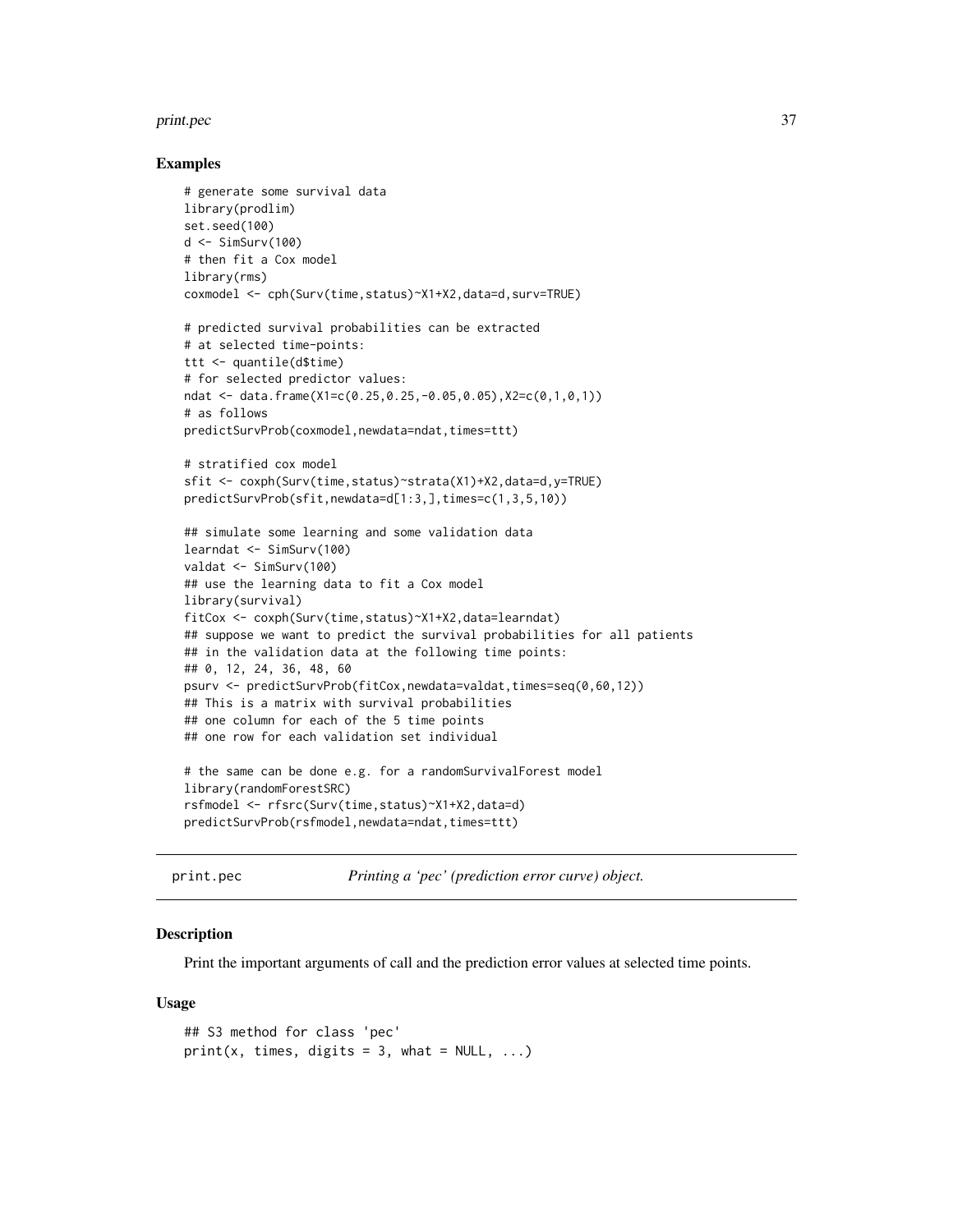# <span id="page-37-0"></span>Arguments

| $\mathsf{x}$ | Object of class pec                                                                                                                            |
|--------------|------------------------------------------------------------------------------------------------------------------------------------------------|
| times        | Time points at which to show the values of the prediction error curve $(s)$                                                                    |
| what         | What estimate of the prediction error curve to show. Should be a string matching<br>an element of x. The default is determined by splitMethod. |
| digits       | Number of decimals used in tables.                                                                                                             |
| print        | Set to FALSE to suppress printing.                                                                                                             |
| $\cdots$     | Not used                                                                                                                                       |

# Value

The first argument in the invisible cloak.

# Author(s)

Thomas A. Gerds <tag@biostat.ku.dk>

# See Also

[pec](#page-16-1)

<span id="page-37-1"></span>

| R2 | Explained variation for survival models |  |  |
|----|-----------------------------------------|--|--|
|    |                                         |  |  |

# Description

This function computes a time-dependent \$R^2\$ like measure of the variation explained by a survival prediction model, by dividing the mean squared error (Brier score) of the model by the mean squared error (Brier score) of a reference model which ignores all the covariates.

# Usage

R2(object, models, what, times, reference = 1)

# Arguments

| object    | An object with estimated prediction error curves obtained with the function pec                                                                    |
|-----------|----------------------------------------------------------------------------------------------------------------------------------------------------|
| models    | For which of the models in object \$models should we compute $\mathbb{R}^2(t)$ . By<br>default all models are used except for the reference model. |
| what      | The name of the entry in x to be used. Defauls to PredErr Other choices are<br>AppErr, BootCvErr, Boot632, Boot632plus.                            |
| times     | Time points at which the summaries are shown.                                                                                                      |
| reference | Position of the model whose prediction error is used as the reference in the<br>denominator when constructing $R^2$                                |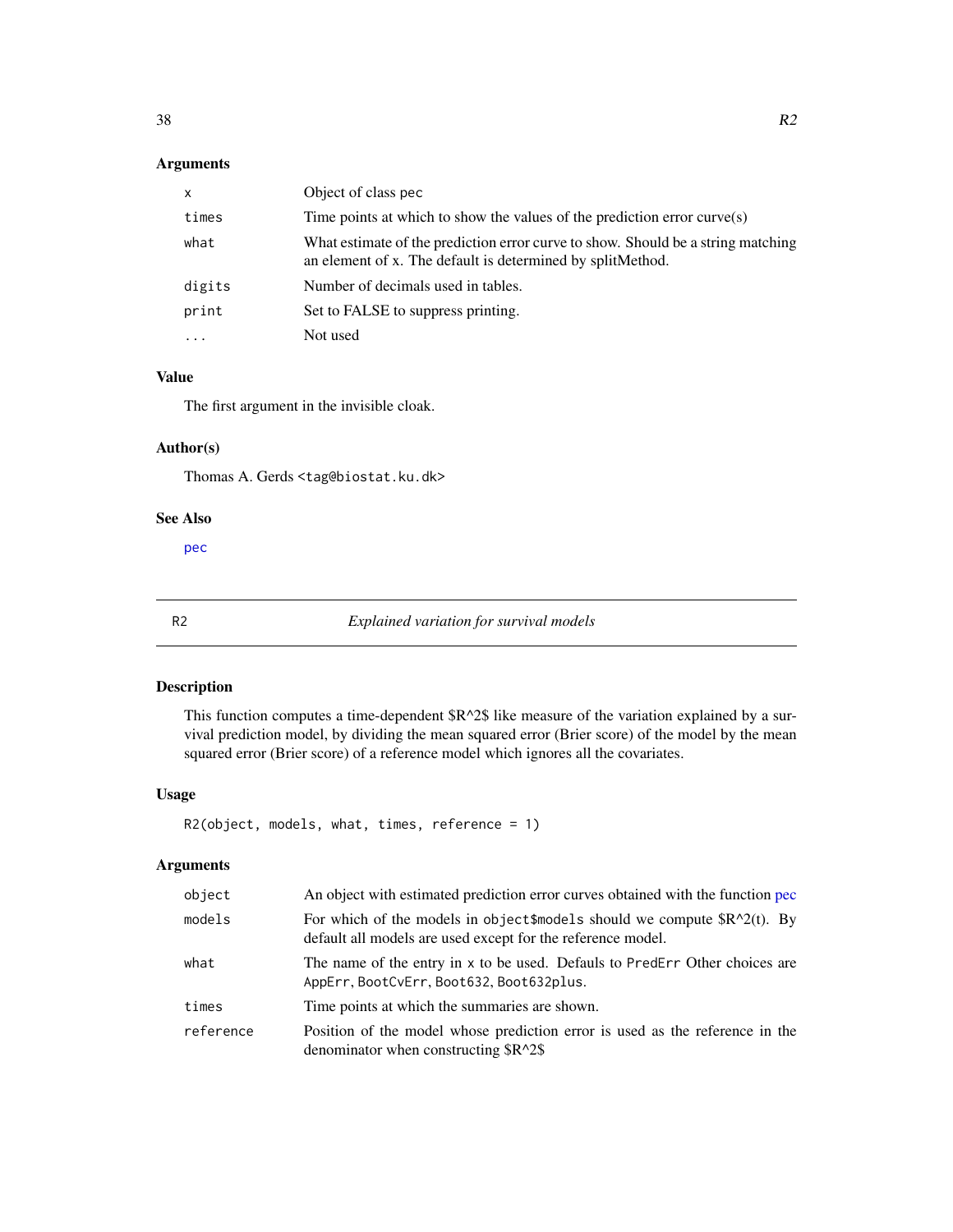# <span id="page-38-0"></span>Details

In survival analysis the prediction error of the Kaplan-Meier estimator plays a similar role as the total sum of squares in linear regression. Hence, it is a sensible reference model for \$R^2\$.

#### Value

A matrix where the first column holds the times and the following columns are the corresponding \$R^2\$ values for the requested prediction models.

# Author(s)

Thomas A. Gerds <tag@biostat.ku.dk>

# References

E. Graf et al. (1999), Assessment and comparison of prognostic classification schemes for survival data. Statistics in Medicine, vol 18, pp= 2529–2545.

Gerds TA, Cai T & Schumacher M (2008) The performance of risk prediction models Biometrical Journal, 50(4), 457–479

#### See Also

[pec](#page-16-1)

#### Examples

```
set.seed(18713)
library(prodlim)
library(survival)
dat=SimSurv(100)
nullmodel=prodlim(Hist(time,status)~1,data=dat)
pmodel1=coxph(Surv(time,status)~X1+X2,data=dat)
pmodel2=coxph(Surv(time,status)~X2,data=dat)
perror=pec(list(Cox1=pmodel1,Cox2=pmodel2),Hist(time,status)~1,data=dat,reference=TRUE)
R2(perror,times=seq(0,1,.1),reference=1)
```
resolvesplitMethod *Resolve the splitMethod for estimation of prediction performance*

# Description

The function computes a matrix of random indices obtained by drawing from the row numbers of a data set either with or without replacement. The matrix can be used to repeatedly set up independent training and validation sets.

#### Usage

```
resolvesplitMethod(splitMethod, B, N, M)
```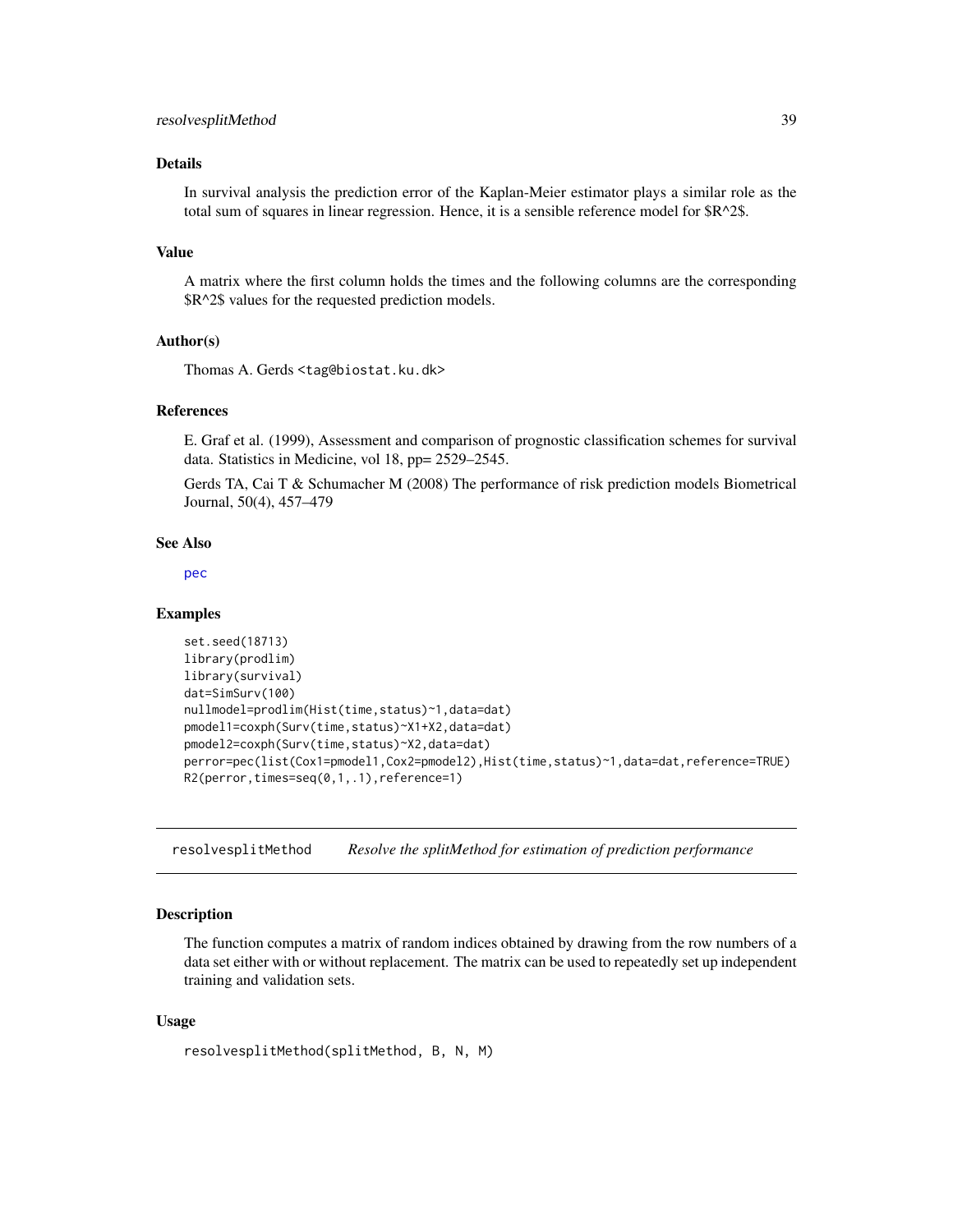# Arguments

| splitMethod | String that determines the splitMethod to use. Available splitMethods are none/noPlan<br>(no splitting), bootcy or outofbag (bootstrap cross-validation), cvK (K-fold cross-<br>validation, e.g. $cv10$ gives 10-fold), boot632, boot632plus or boot632+, loocv<br>(leave-one-out) |
|-------------|------------------------------------------------------------------------------------------------------------------------------------------------------------------------------------------------------------------------------------------------------------------------------------|
| B           | The number of repetitions.                                                                                                                                                                                                                                                         |
| N           | The sample size.                                                                                                                                                                                                                                                                   |
| M           | For subsampling bootstrap the size of the subsample. Note M <n.< td=""></n.<>                                                                                                                                                                                                      |

# Value

A list with the following components

| name          | the official name of the splitMethod                                                     |
|---------------|------------------------------------------------------------------------------------------|
| internal.name | the internal name of the splitMethod                                                     |
| index         | a matrix of indices with B columns and either N or M rows, dependent on split-<br>Method |
| B             | the value of the argument B                                                              |
| Ν             | the value of the argument N                                                              |
| M             | the value of the argument M                                                              |

# Author(s)

Thomas Alexander Gerds <tag@biostat.ku.dk>

# Examples

```
# BootstrapCrossValidation: Sampling with replacement
 resolvesplitMethod("BootCv",N=10,B=10)
 # 10-fold cross-validation: repeated 2 times
```

```
resolvesplitMethod("cv10",N=10,B=2)
```

```
# leave-one-out cross-validation
resolvesplitMethod("loocv",N=10)
```
resolvesplitMethod("bootcv632plus",N=10,B=2)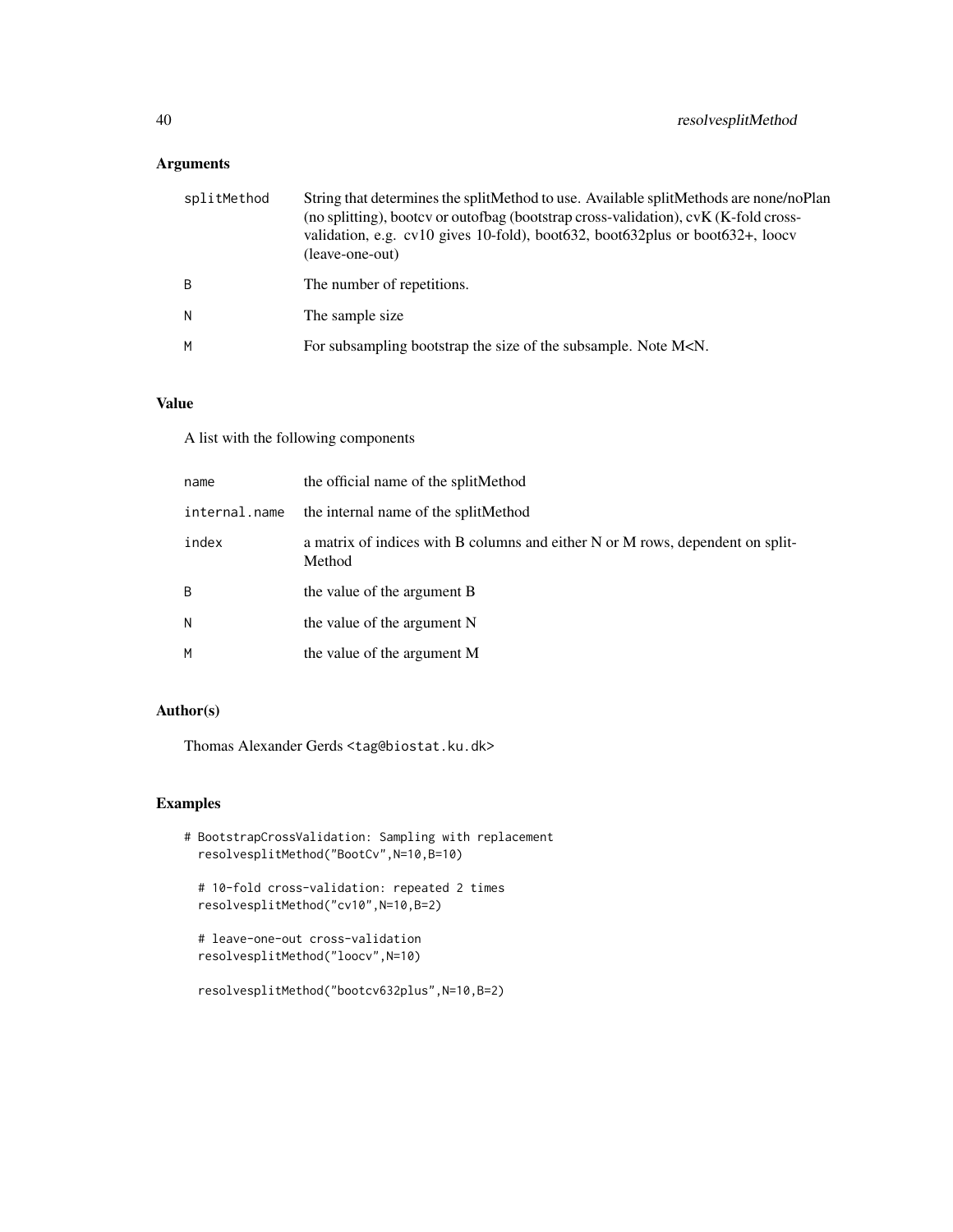<span id="page-40-0"></span>

#### Description

This is a wrapper function which first selects variables in the Cox regression model using fastbw from the rms package and then returns a fitted Cox regression model with the selected variables.

# Usage

selectCox(formula, data, rule = "aic")

## **Arguments**

| formula | A formula object with a Surv object on the left-hand side and all the variables<br>on the right-hand side. |
|---------|------------------------------------------------------------------------------------------------------------|
| data    | Name of an data frame containing all needed variables.                                                     |
| rule    | The method for selecting variables. See fast by for details.                                               |

# Details

This function first calls cph then fastbw and finally cph again.

# References

Ulla B. Mogensen, Hemant Ishwaran, Thomas A. Gerds (2012). Evaluating Random Forests for Survival Analysis Using Prediction Error Curves. Journal of Statistical Software, 50(11), 1-23. URL http://www.jstatsoft.org/v50/i11/.

#### Examples

```
data(GBSG2)
library(survival)
f <- selectCox(Surv(time,cens)~horTh+age+menostat+tsize+tgrade+pnodes+progrec+estrec ,
       data=GBSG2)
```

| selectFGR | Stepwise variable selection in the Fine & Gray regression competing |
|-----------|---------------------------------------------------------------------|
|           | risk model                                                          |

# Description

This is a wrapper function which first selects variables in the Fine & Gray regression model using crrstep from the crrstep package and then returns a fitted Fine & Gray regression model with the selected variables.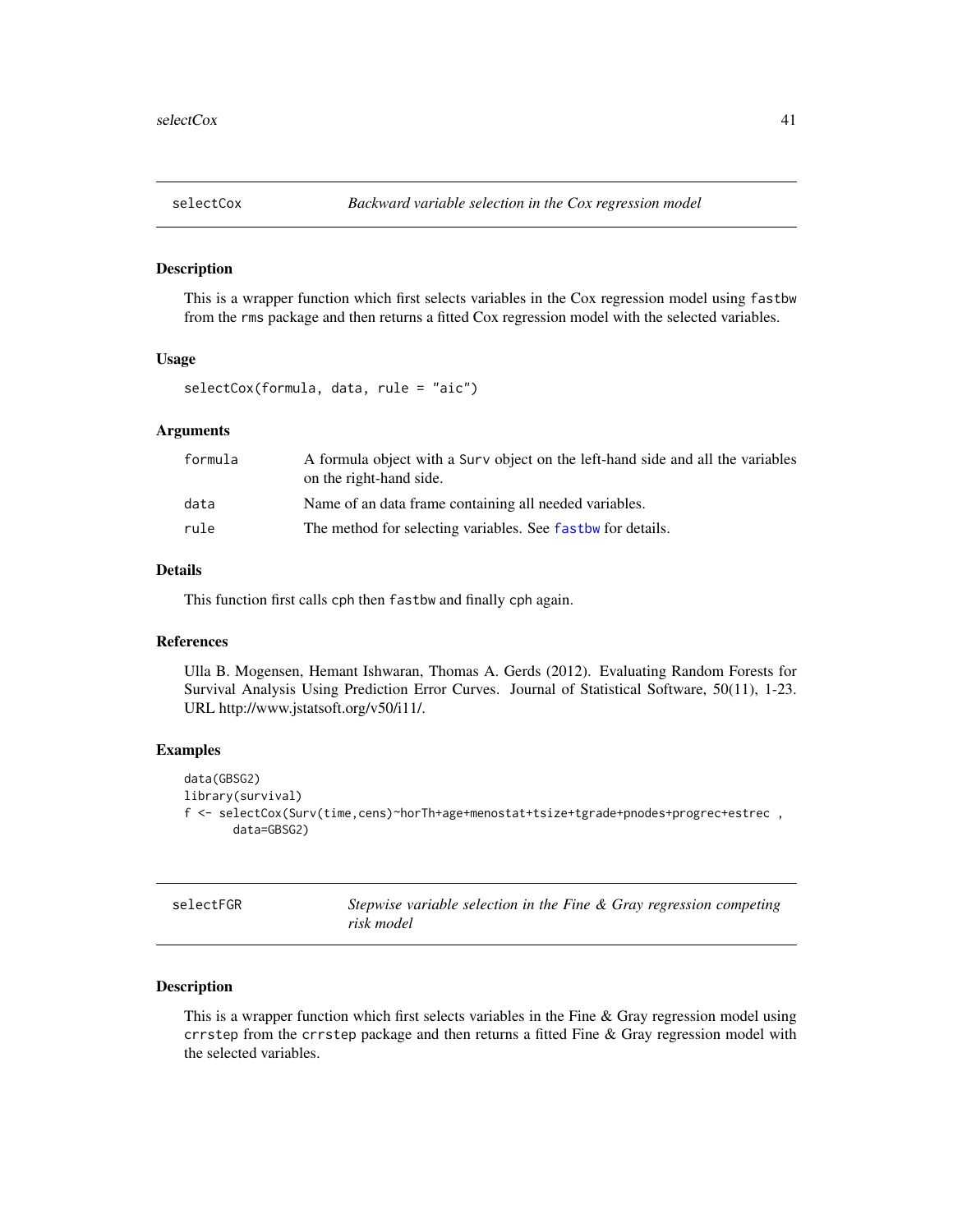# <span id="page-41-0"></span>Usage

```
selectFGR(formula, data, cause = 1, rule = "AIC", direction = "backward",
  ...)
```
#### Arguments

| formula   | A formula whose left hand side is a Hist object – see Hist. The right hand side<br>specifies (a linear combination of) the covariates. See examples below. |
|-----------|------------------------------------------------------------------------------------------------------------------------------------------------------------|
| data      | A data frame in which all the variables of formula can be interpreted.                                                                                     |
| cause     | The failure type of interest. Defaults to 1.                                                                                                               |
| rule      | Rule to pass on to cristep ("AIC", "BIC" or "BICcr"), also see cristep                                                                                     |
| direction | see crrstep                                                                                                                                                |
| $\cdots$  | Further arguments passed to crrstep.                                                                                                                       |
|           |                                                                                                                                                            |

## Author(s)

Rob C.M. van Kruijsdijk <R.C.M.vanKruijsdijk@umcutrecht.nl>

Thomas Alexander Gerds <tag@biostat.ku.dk>

#### Examples

```
## Not run:
library(riskRegression)
library(prodlim)
library(lava)
library(cmprsk)
library(pec)
m <- crModel()
m <- addvar(m,c('X1','X2','X3','X4','X5','X6','X7','X8','X9','X10'))
distribution(m,c("X2","X7","X9")) <- binomial.lvm()
regression(m,eventtime1~X1+X2+X5+X9) <- c(-1,1,0.5,0.8)
set.seed(100)
d < -\sin(m, 100)## full formula
ff <- Hist(time, event) ~ X1 + X2 + X3 + X4 +X5 + X6 + X7 + X8 + X9 + X10# Fit full model with FGR
fg <- FGR(ff,cause=1,data=d)
# Backward selection based on the AIC
sfgAIC <- selectFGR(ff, data=d, rule="AIC", direction="backward")
sfgAIC$fit # Final FGR-model with selected variables
# Risk reclassification plot at time = 4
plot(predictEventProb(fg,times=4,newdata=d),
     predictEventProb(sfgAIC,times=4,newdata=d))
# Backward selection based on the BIC, while forcing
```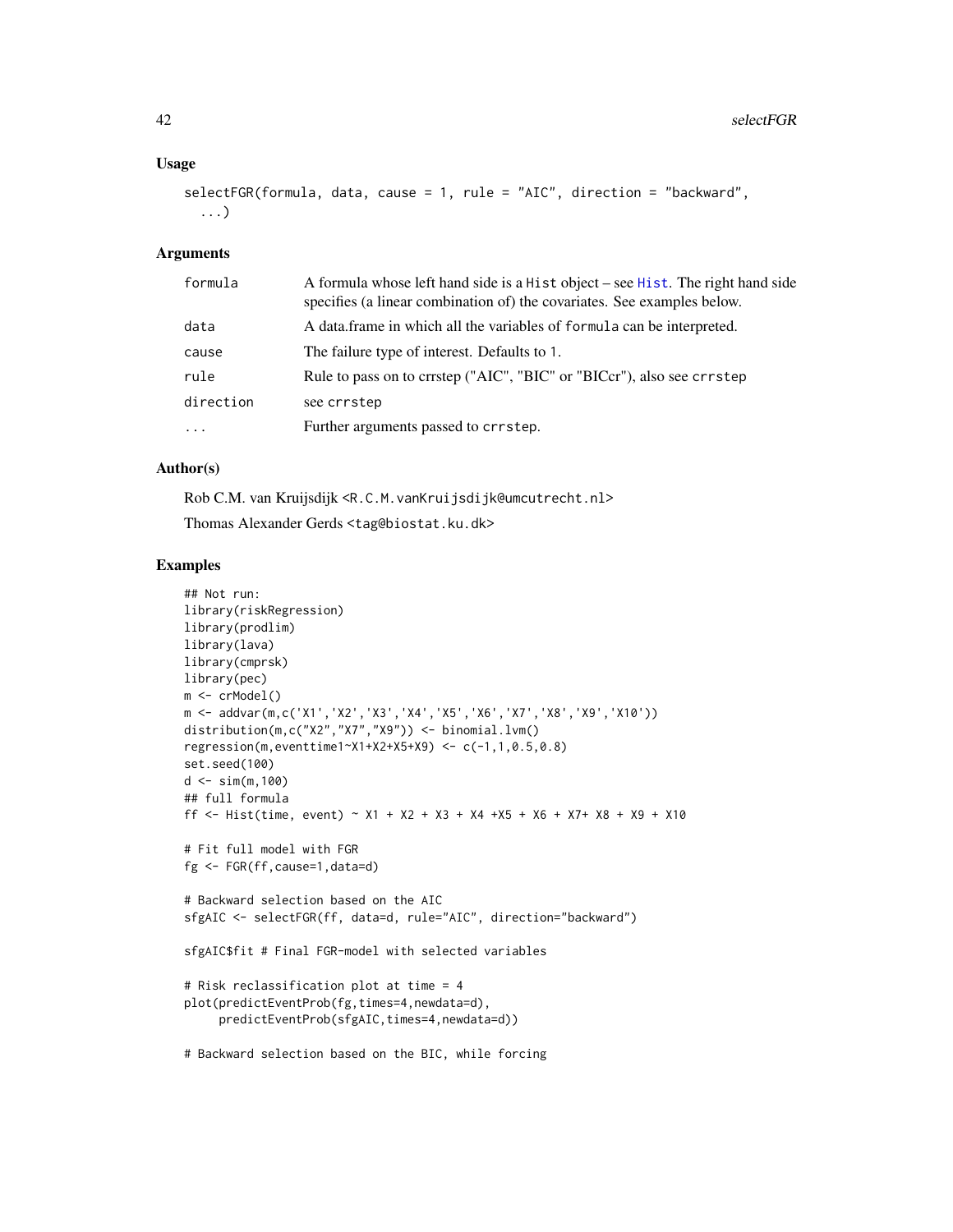#### <span id="page-42-0"></span>simCost 43

```
# the last two variables (X9 and X10) in the model
sfgBIC <- selectFGR(ff, data=d, rule="BIC", direction="backward",
                  scope.min=~X9+X10)
## apparent performance
pec(list(full.model=fg,selectedAIC=sfgAIC,selectedBIC=sfgBIC),
    formula=Hist(time, event)~1,
   data=d)
## bootstrap cross-validation performance
set.seed(7)
pec(list(full.model=fg,selectedAIC=sfgAIC,selectedBIC=sfgBIC),
    formula=Hist(time, event)~1,
   data=d,
   B=5,splitMethod="bootcv")
## End(Not run)
```
simCost *Simulate COST alike data*

#### Description

Simulate data alike the data from the Copenhagen stroke study (COST)

# Usage

simCost(N)

# Arguments

N Sample size

#### Details

This uses functionality of the lava package.

# Value

Data frame

# Author(s)

Thomas Alexander Gerds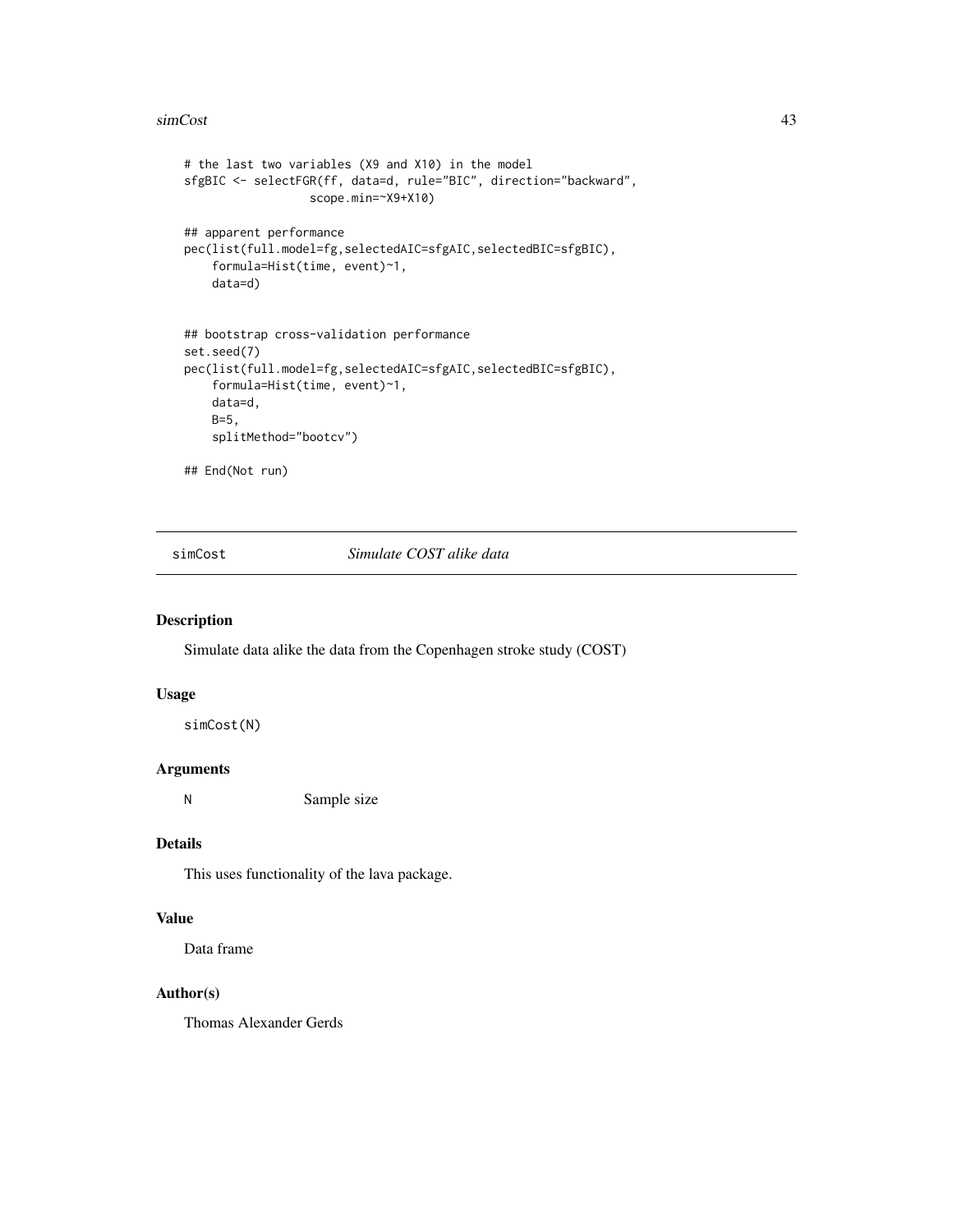<span id="page-43-1"></span><span id="page-43-0"></span>Special *Drawing bootstrapped cross-validation curves and the .632 or .632plus error of models. The prediction error for an optional benchmark model can be added together with bootstrapped cross-validation error and apparent errors.*

# Description

This function is invoked and controlled by plot.pec.

#### Usage

```
Special(x, y, addprederr, models, bench, benchcol, times, maxboot, bootcol, col,
 lty, lwd)
```
# Arguments

| $\mathsf{x}$ | an object of class 'pec' as returned by the pec function.                                              |
|--------------|--------------------------------------------------------------------------------------------------------|
| У            | Prediction error values.                                                                               |
| addprederr   | Additional prediction errors. The options are bootstrap cross-validation errors<br>or apparent errors. |
| models       | One model also specified in pec for which the prederse in plot pec is to be<br>drawn.                  |
| bench        | A benchmark model (also specified in pec) for which the predErr in plot. pec<br>is to be drawn.        |
| benchcol     | Color of the benchmark curve.                                                                          |
| times        | Time points at which the curves must be plotted.                                                       |
| maxboot      | Maximum number of bootstrap curves to be added. Default is all.                                        |
| bootcol      | Color of the bootstrapped curves. Default is 'gray77'.                                                 |
| col          | Color of the different error curves for models.                                                        |
| lty          | Line type of the different error curves for models.                                                    |
| lwd          | Line width of the different error curves for models.                                                   |
|              |                                                                                                        |

# Details

This function should not be called directly. The arguments can be specified as Special.arg in the call to plot.pec.

# Value

Invisible object.

# See Also

[plot.pec](#page-26-1)